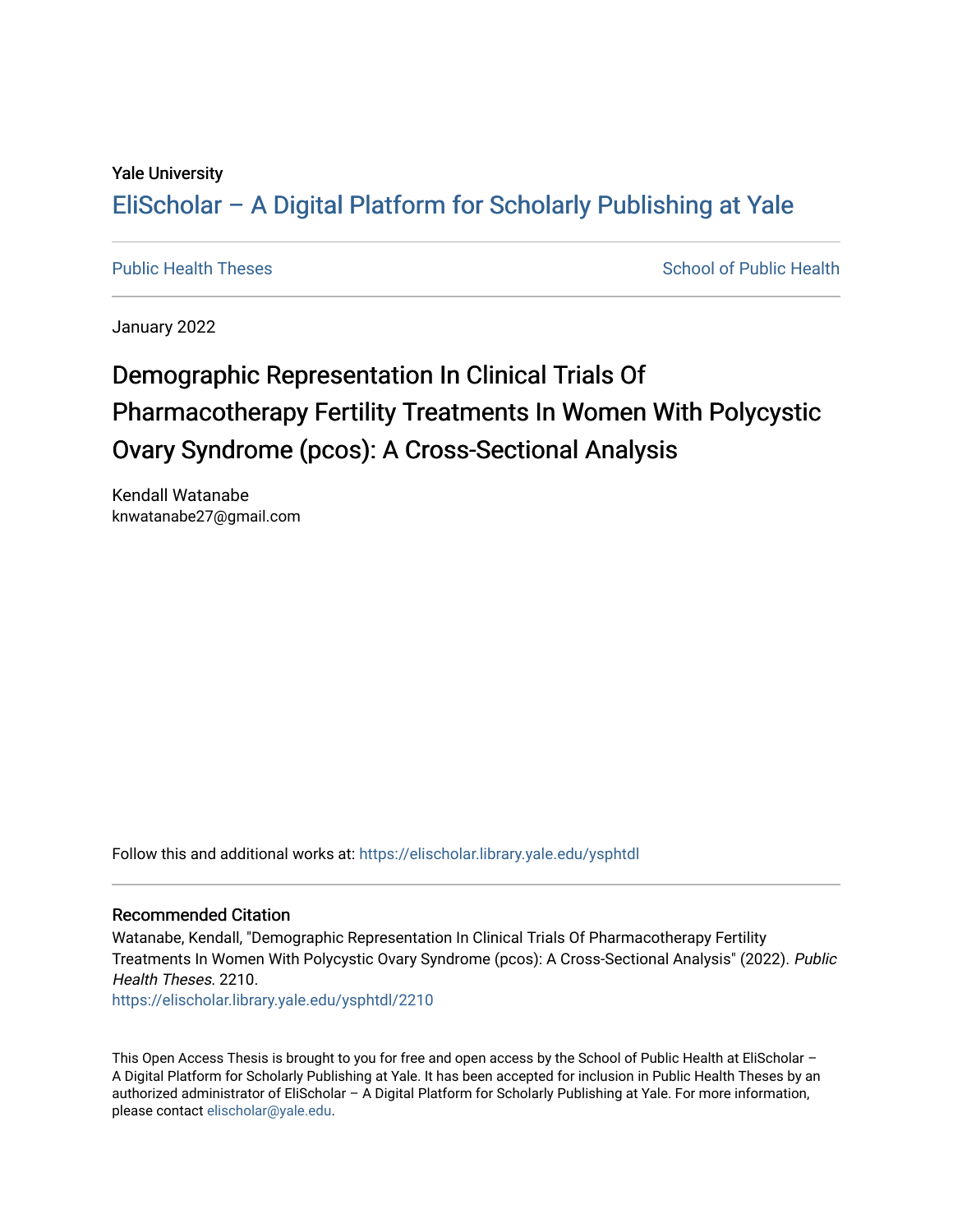# **Demographic Representation in Clinical Trials of Pharmacotherapy Fertility Treatments in Women with Polycystic Ovary Syndrome (PCOS): A Cross-Sectional Analysis**

**Kendall N. Watanabe**

A Thesis Presented to: The Faculty of the Yale School of Public Health Yale University

In partial fulfillment of the requirements for the Master's in Public Health Degree

May 2022

Under the supervision of:

Dr. Trace Kershaw (Primary Advisor) Dr. Melinda Irwin (Secondary Advisor)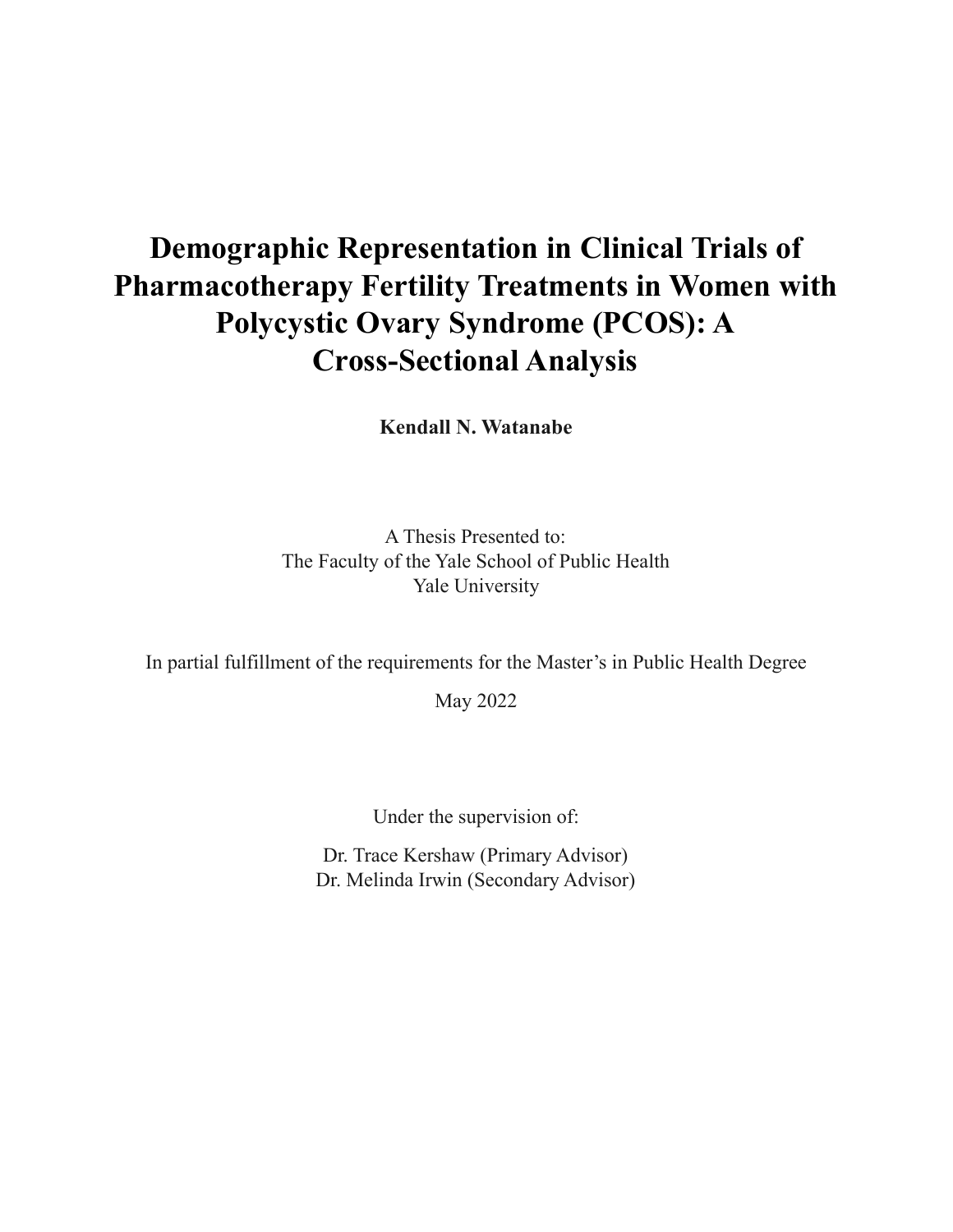### **ABSTRACT**

**Background:** While Polycystic Ovary Syndrome (PCOS) is a medical condition that impacts women of childbearing age, prior research has shown that women of color are at a disproportionately higher risk. The goal of this meta research project is to closely model a systematic process to assess demographic characteristics of participants recruited and enrolled in clinical trials and RCTs in PCOS-related research studies. **Methods:** An exhaustive electronic database search was performed through *Ovid MEDLINE, PubMed, Scopus, Ovid Embase, and Web of Science* to identify studies that focused on PCOS-related infertility. Out of the 2,883 records identified in the initial search strategy, eight studies met the final search criteria. **Results:** Among the eight studies identified in the final search criteria, three studies (37.5%) failed to report the race or ethnicity of the enrolled participants. Meanwhile, while five studies (62.5%) did provide information about the patients' racial and demographic characteristics, only two studies (25%) included population samples that were vastly women of color. The remaining three studies (37.5%) involved an overwhelming majority of white women in the recruitment sample. None of the eight studies reported or stratified findings across race or ethnicity metrics. **Discussion:** None of the authors outlined the recruitment methodology nor sampling techniques when selecting participants for these clinical trials. For the five studies who reported on patient demographics, the only information provided was a baseline characteristics table, which outlined characteristics such as average age, BMI, and race/ethnicity of the study subjects. The findings from this study highlight the critical need for future clinical trials to account for racial and ethnic

diversity in the sampling methodology and inclusion of research participants.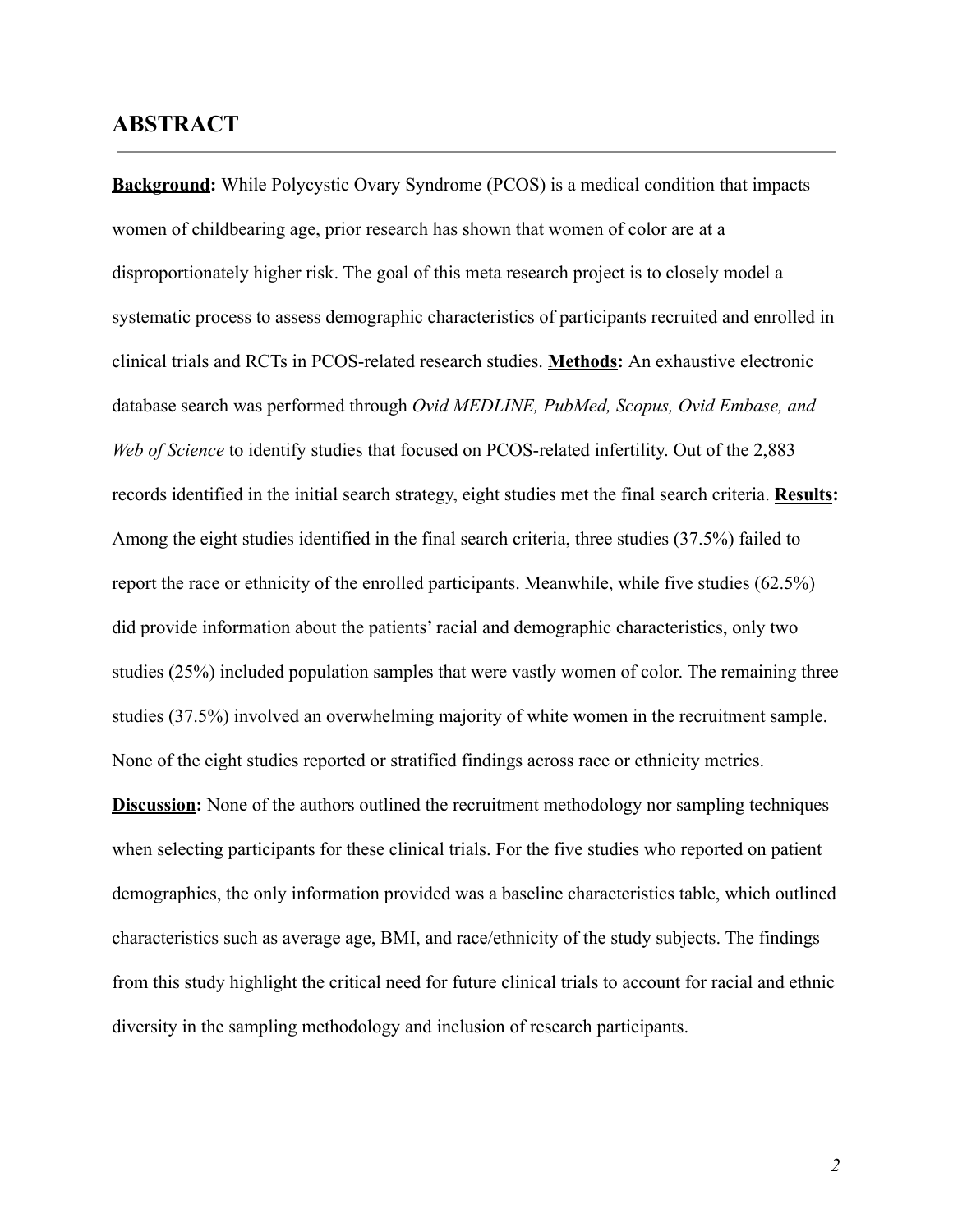## **ACKNOWLEDGEMENTS**

I would like to express my deepest and most profound gratitude to all of the individuals who have supported me throughout the course of this thesis project and my MPH degree:

To Dr. Trace Kershaw and Dr. Melinda Irwin: For graciously serving as my thesis advisors, for your understanding and compassion, and for all the wisdom and encouragement along the way.

To Kayla Del Biondo and Kate Nyhan: For the countless hours spent guiding me through the intricate process of database searches, training me on EndNote X9, and for serving as my mentors throughout the past year. This thesis could not have come to fruition without you both.

To Professors Mike Wininger and Shelley Geballe: For being such defining pillars in my public health journey and for the care and compassion you have demonstrated to me both inside and outside the classroom.

To Professors Danya Keene and Ashley Hagaman: For selecting and entrusting me to serve as your graduate school teaching fellow and for fostering my growth and development as a leader

To my ReproJustice @YSPH Co-Leads: For being such stellar women and standing alongside me in our fight to advocate for reproductive rights and policy change.

To my YSPH Tennis and Volleyball Teams: Playing the two sports I love alongside some of the most encouraging teammates I've ever known has gotten me through some of the most stressful times. Thank you for the camaraderie, the support, and all the laughs.

To Ambi Howell: For being my best friend and biggest cheerleader from 2,919 miles away. You inspire me everyday to be the best version of myself and to always dream bigger.

To Nick Hotz: For being the greatest gift during my final semester at Yale. In a world full of uncertainties, thank you for being my constant.

To my YSPH friends: Nandini Deo, Betty Duran-Becerra, Rishika Mohanty, Christian Abraham, Danielle Kline, Margaret Kellogg, Baqar Husain, Tom Shao, Hannah Gorman, Jacob Chen, and the countless others: It has been the privilege of my life getting to learn, grow, and be inspired by some of the most brilliant, kind-hearted and selfless individuals I have ever met. Thank you for lifting me up in times of hardship, for celebrating with me in times of joy, and making the past two years at YSPH the best I've ever had.

To my grandparents in heaven: Victor Kawasaki, Aimee Watanabe, and Shoji Watanabe: Thank you for watching over me and keeping my family safe over the past two years.

Most importantly, to my Parents: Patrick and Lisa Watanabe. You are my whole world, my greatest source of inspiration, and my best friends. Thank you for loving me unconditionally and for supporting me through every step in life's journey. You have shaped me into the person I am today, and I am so honored to be your daughter. This is all for you, I hope I've made you proud.

Finally, to everybody else - named and unnamed, who has shared in this MPH experience with me: the culmination of this thesis and my MPH would not have been possible without you all. From the bottom of my heart, I am grateful and I am humbled. Thank you so much.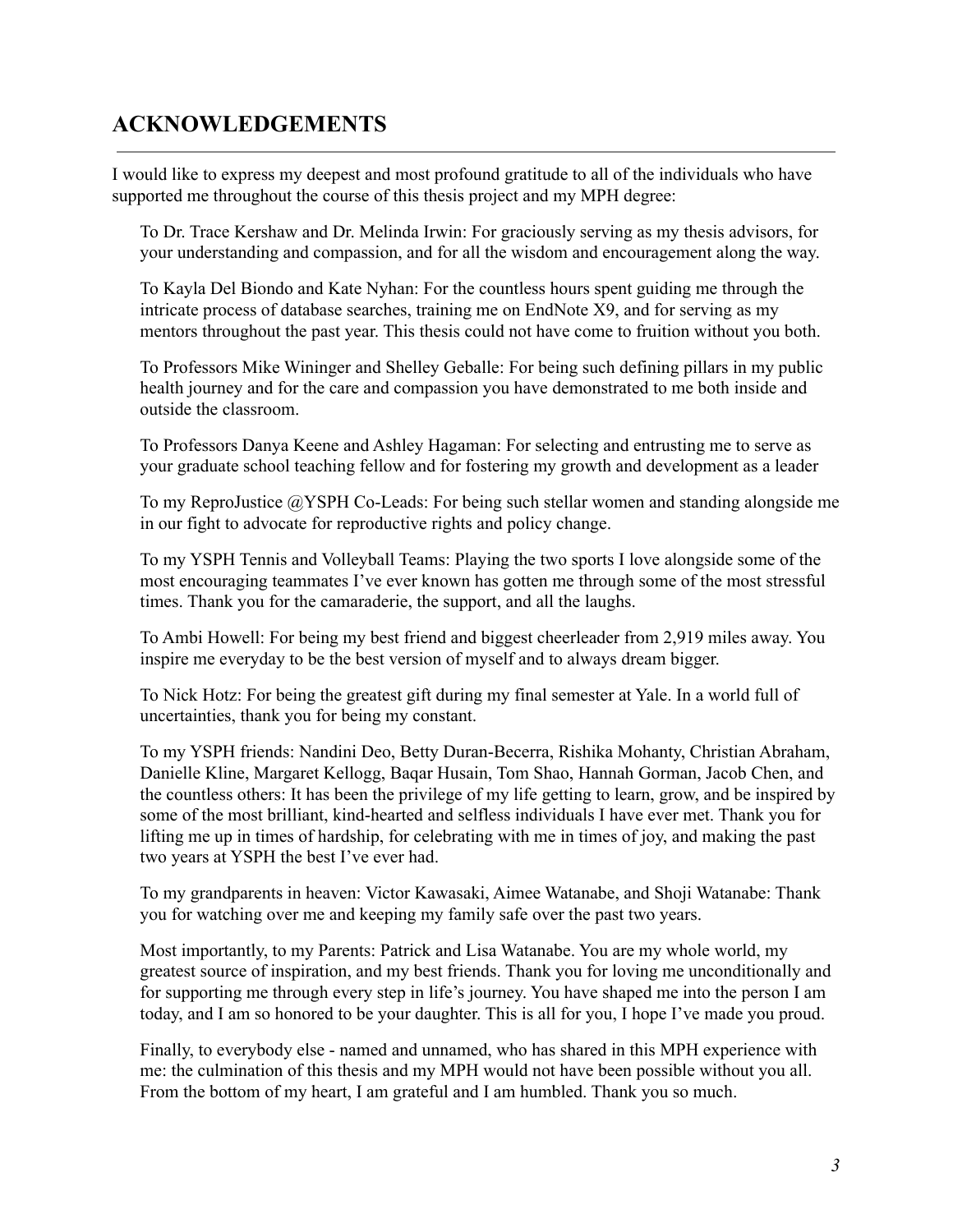# **Table of Contents**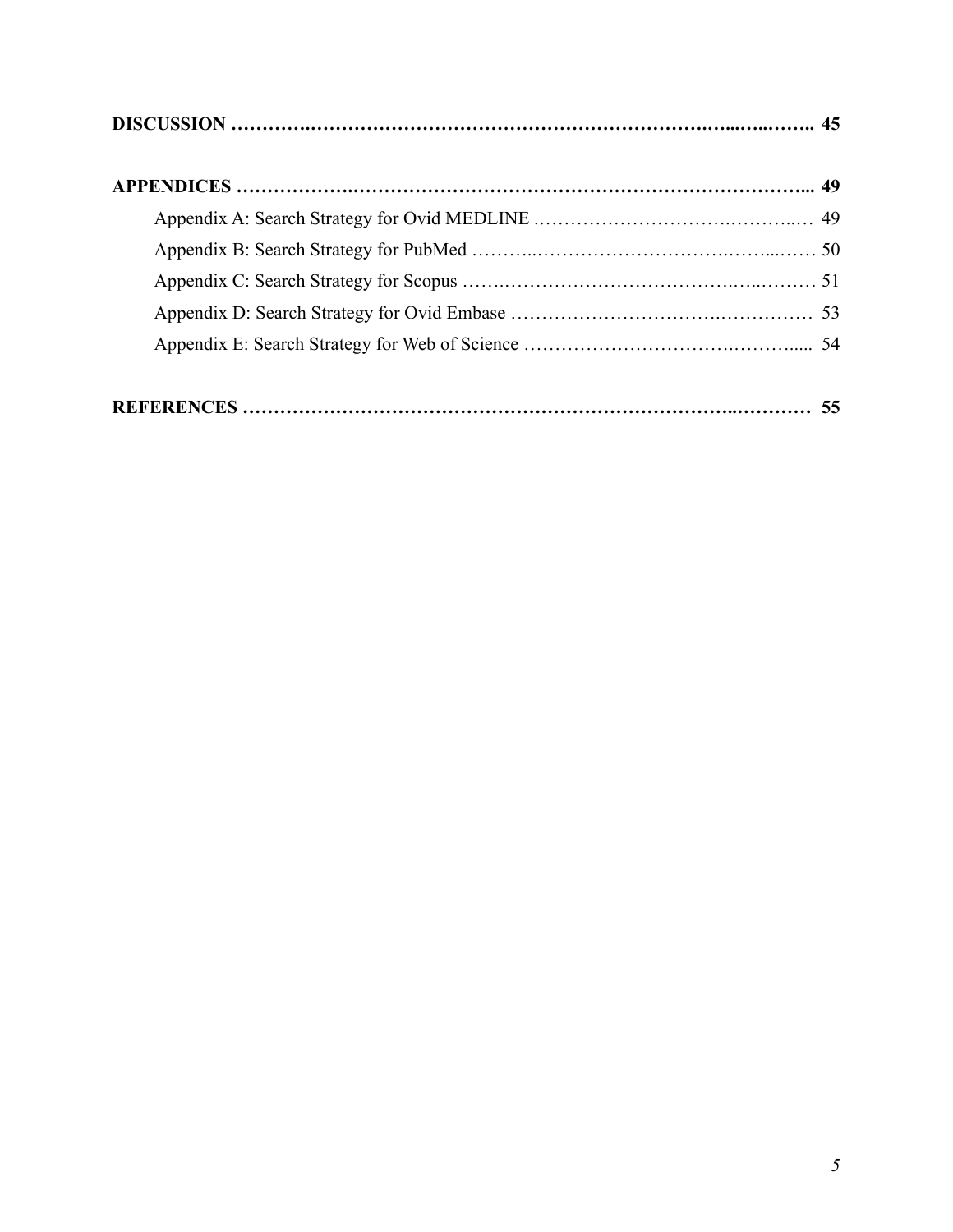### **BACKGROUND**

Polycystic Ovary Syndrome (PCOS) is a medical condition that impacts 10% of women of childbearing age, characterized by an imbalance in reproductive hormones which can cause various metabolic abnormalities, infertility, and other gestational/physical complications.<sup>1</sup> There are five major hormones that play a role in PCOS related complications: 1) Androgens, also known as male sex hormones. While androgens are present in the bodies of both males and females, women with PCOS tend to produce an abnormal amount of androgens, which can cause menstrual cycle irregularities, hinder ovulation, increase production of facial/body hair/acne, and lead to the development of ovarian cysts.<sup>2</sup> 2) Insulin, which plays a major role in managing blood glucose levels in the body. Women with PCOS are more likely to be insulin resistant - their bodies can produce insulin, but they can't use it effectively or efficiently which increases their risk for Type II Diabetes.<sup>3</sup> 3) Luteinizing hormone (LH) and 4) Follicle-stimulating hormones (FSH) - both of which are secreted by the pituitary gland. LH helps to control the production of estrogen and progesterone in the ovary, while FSH controls the development and release of the eggs in a woman's ovary. <sup>4</sup> Women with PCOS tend to have lower levels of both FSH and LH, which contributes to difficulties with ovulation and higher rates of infertility. 5) Progesterone, which is a hormone released by the ovaries and influences the menstrual cycle and pregnancy. Women with PCOS tend to suffer from an imbalance in progesterone, which can cause menstrual cycle irregularities and an increased risk for infertility. 5

While PCOS can affect women of all racial and ethnic backgrounds, prior research studies have shown that minority women of color may present an elevated risk of PCOS-related infertility and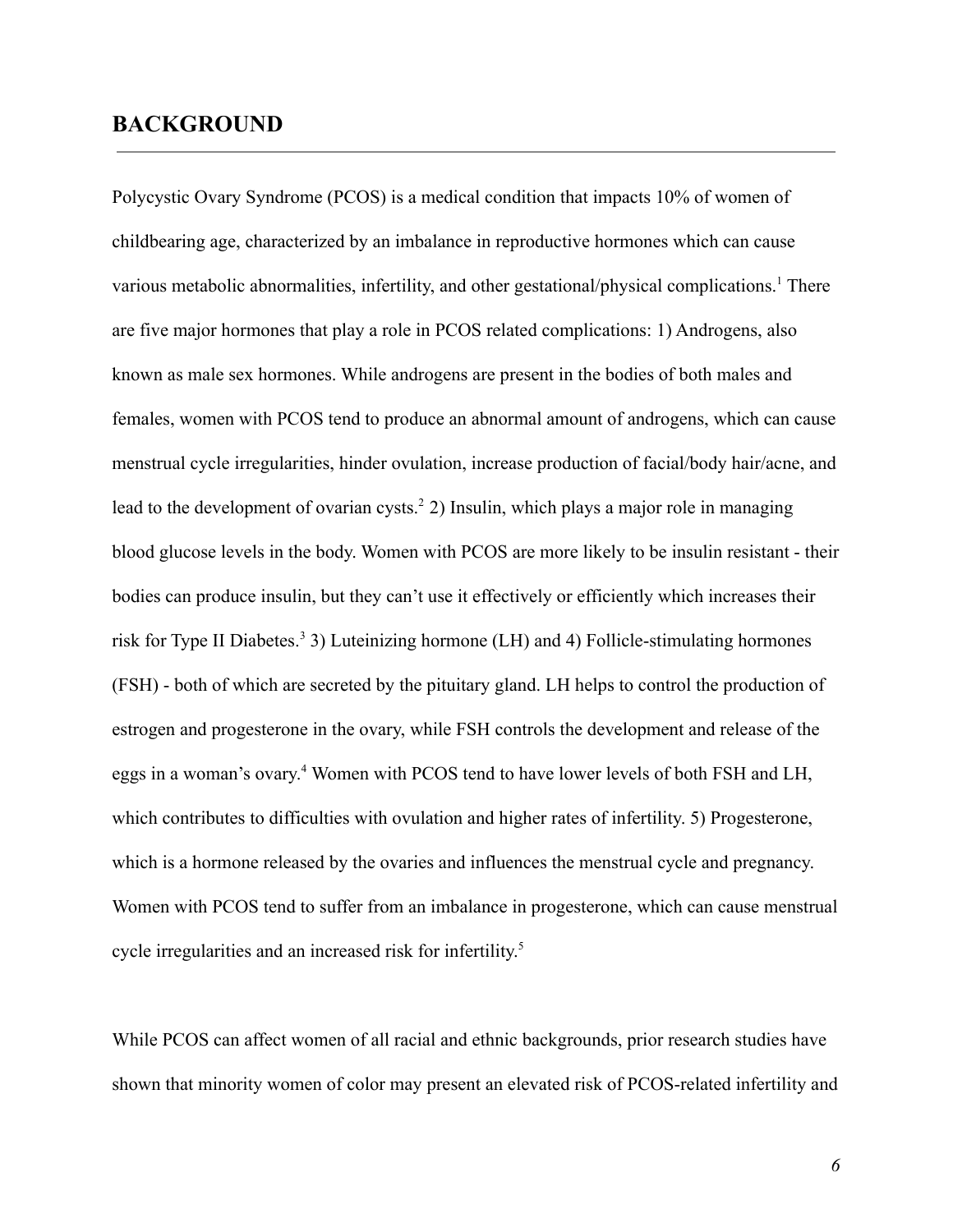other health disparities compared with non-minority white women.<sup>6</sup> According to researchers Braveman et al., health disparities are health differences that adversely affect socially disadvantaged groups and are systemic, plausibly avoidable health differences on the basis of race/ethnicity, colorism, religion, nationality, socioeconomic status, education, occupation, gender/gender identity, sexual orientation, age, geography, disability, illness, or other characteristics associated with discrimination or marginalization.<sup>7</sup> Over the years, social science researchers have highlighted the pervasive role that historical systems of oppression, structural inequities, and racism have played in generating social disadvantage and health disparities among minority people of color. Researchers Link and Phelan have asserted that both racism and socioeconomic status are fundamental causes of social inequities and mortality because they influence multiple disease outcomes, are associated with multiple risk factors, are reproduced over time, and involve access to resources that can be used to minimize or avoid such risks.<sup>8</sup> Additionally, researchers Fullilove et al. have explained how the spillover effects of racism have generated and contributed to racial residential segregation, whereby policymakers, housing authorities, and community planners have used tactics such as redlining, serial forced displacement, urban renewal, and gentrification to push minority people of color out of historically white neighborhoods.<sup>9</sup> Consequently, these communities of color are often forced to relocate into concentrated areas that are frequently under-resourced, low-income, and suffer from high rates of food insecurity, limited job opportunities, and poorer access to healthcare. The inverse hazards law posits that these types of negative consequences accumulate inversely with power and resources, which typically affects minority communities of color and places them at higher risk for disease-related illness and mortality.<sup>10</sup> The compounding effects of structural and

*7*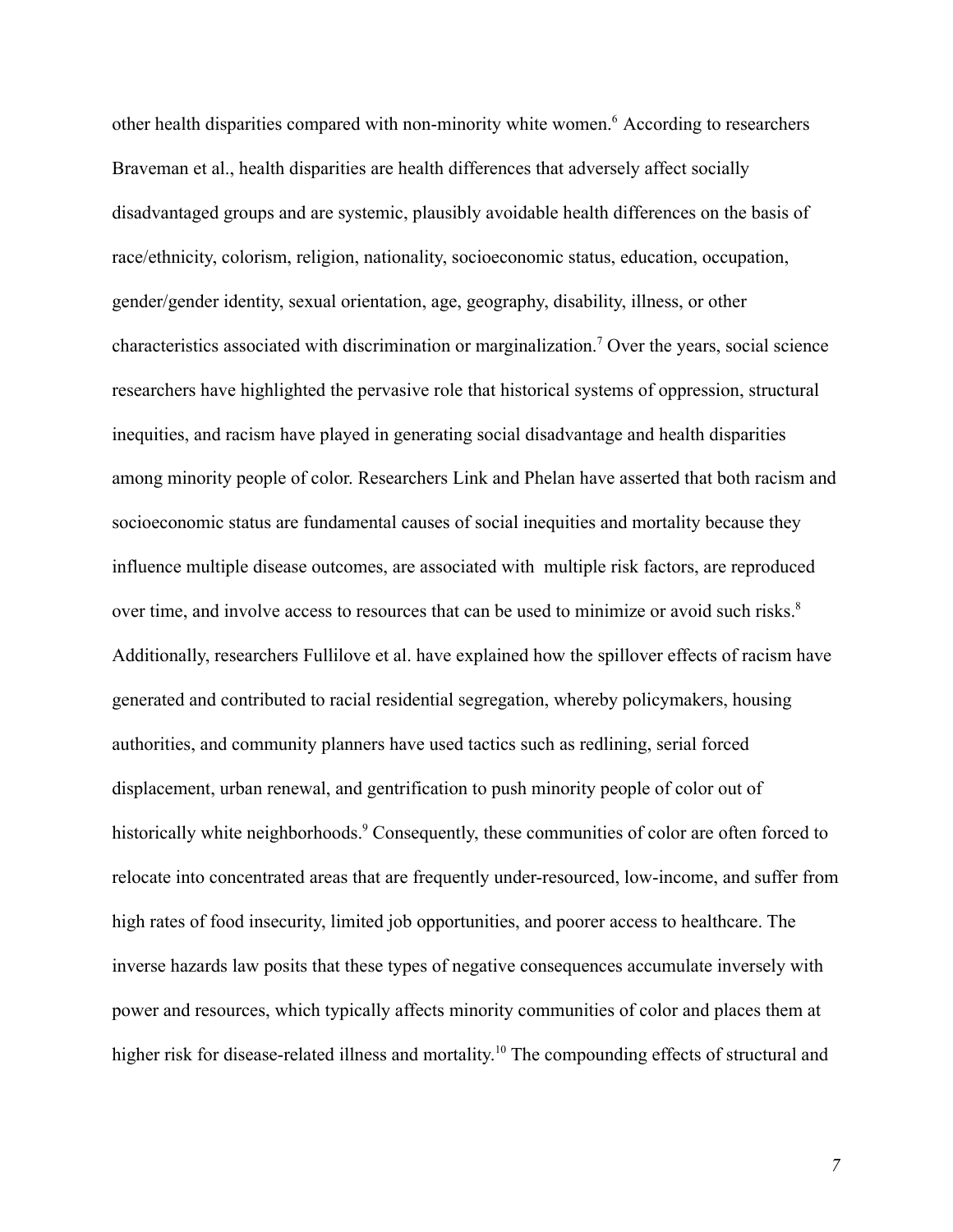systemic injustices have generated elevated risks for these minority communities of color, placing them at higher risks for various chronic and long-term illnesses. Despite progressive changes in disease management and treatment, it is clear that race-related disparities have continued to persist over time, with detrimental costs to individual-level health.

The National Institutes of Health estimates that 40 to 85% of women with PCOS are either overweight or obese, which is a risk factor to PCOS.<sup>11</sup> Furthermore, The Centers for Disease Control and Prevention (CDC) have reported that non-white people of color have the highest rates of obesity in the U.S. Specifically, their most recent report released in 2021 revealed that Non-Hispanic Black adults had the highest age-adjusted prevalence of obesity (49.6%), followed by Hispanic adults  $(44.8\%)$ <sup>12</sup> With knowledge that Black and Hispanic Americans have higher morbidity and mortality rates due to cardiovascular diseases and diabetes mellitus in the general population than white Americans, a 2017 study by researchers Engmann et al. studied the effects of racial and ethnic differences in PCOS metabolic phenotypes as it relates to insulin resistance, metabolic syndrome, and hyperandrogenemia. The study found that Hispanic women with PCOS had a significantly higher prevalence of hirsutism (93.8 vs. 86.8%), abnormal free androgen index (75.8 vs. 56.5%), abnormal homeostasis model assessment (52.3 vs. 38.4%), hyperglycemia (14.8 vs. 6.5%), and lower sex hormone binding globulin compared to non-Hispanic Whites. Furthermore, Non-Hispanic Black women had a significantly lower prevalence of metabolic syndrome (24.5 vs. 42.2%) compared with Hispanic women, and lower serum triglyceride levels compared to both Hispanics and non-Hispanic Whites (85.7  $\pm$  37.3 vs.)  $130.2 \pm 57.0$  vs.  $120.1 \pm 60.5$ mg/dL, p<0.01), and a lower prevalence of hypertriglyceridemia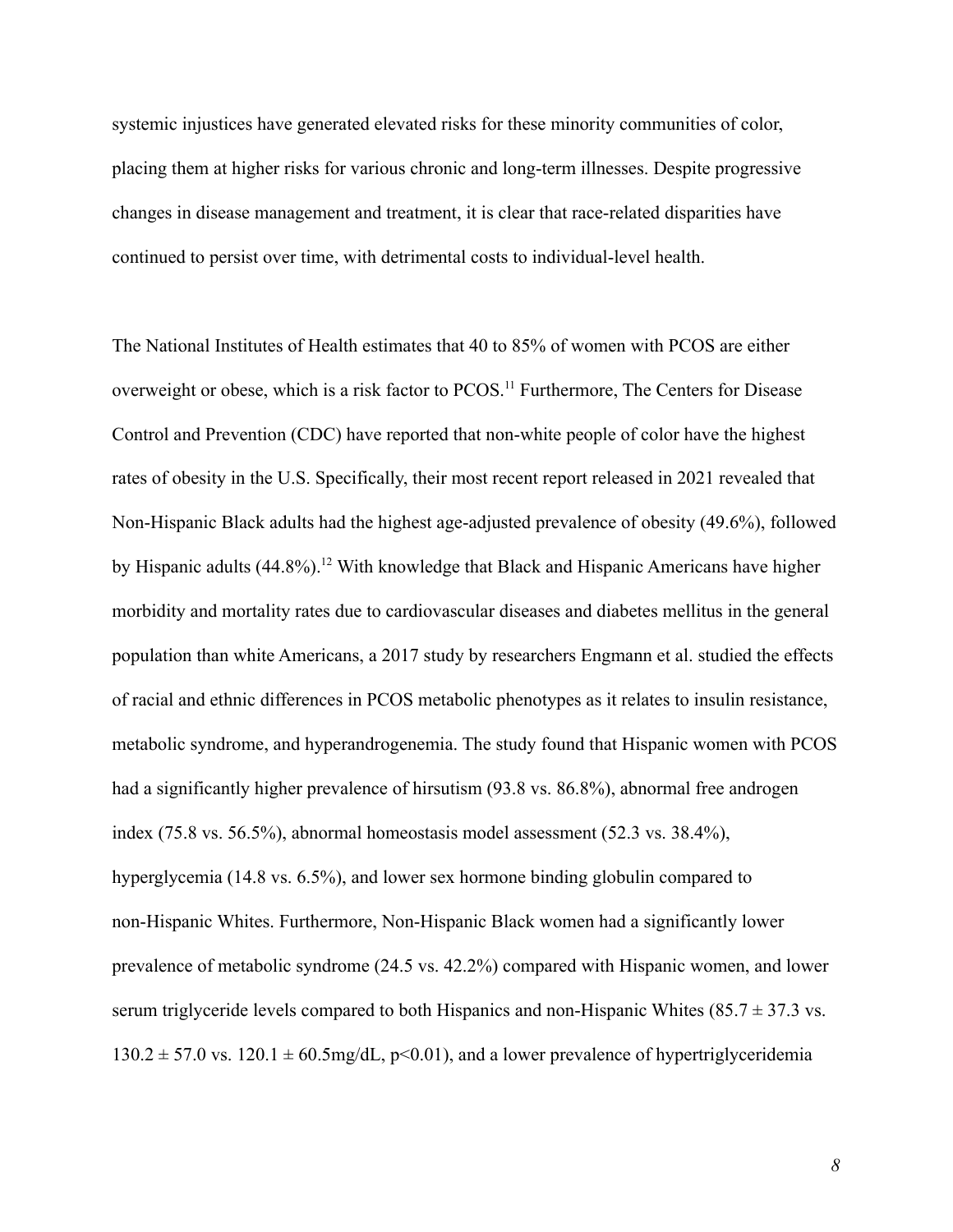$(5.1 \text{ vs. } 28.3 \text{ vs. } 30.5\%$ , p<0.01) compared to the other two groups.<sup>13</sup> These findings highlight the critical need to understand the racial and ethnic differences in metabolic syndrome for women with PCOS in identifying effective prevention and treatment strategies.<sup>14</sup>

Over the years, various clinical trials on pharmacotherapy drug treatments have been assessed in treating infertility-related PCOS in women. Currently, the four most common and effective drug treatments for ovulation induction used by physicians include: 1) Clomiphene: An estrogen modulator used to induce egg production among infertile women; 2) Letrozole: A non-steroidal aromatase inhibitor commonly used to treat breast cancer but also works to stimulate ovaries; 3) Metformin: An oral medication commonly used to treat type II diabetes but also serves as an effective ovulation induction agent for non-obese women with PCOS; and 4) Gonadotropins: Peptide hormonal injection shots that can regulate the reproductive system and stimulate ovulation.15,16,17,18,19 However, with knowledge that PCOS tends to disproportionately affect minority women of color, it is important to uncover whether previous clinical trials and randomized controlled trials (RCTs) have considered patient demographic characteristics in the study design, methodology, and enrollment of patients into these clinical trials.

A 2015 article by researchers Oh et al. assessed diversity representation in clinical and biomedical research. Their findings illustrated that while racial and ethnic minorities comprise nearly 40% of the U.S. population, they remain severely under-represented in many clinical trials.<sup>20</sup> Citing one example, the study found that less than 5% of NIH-funded respiratory research reported inclusion of racial and ethnic minorities.<sup>21</sup> By failing to include racial and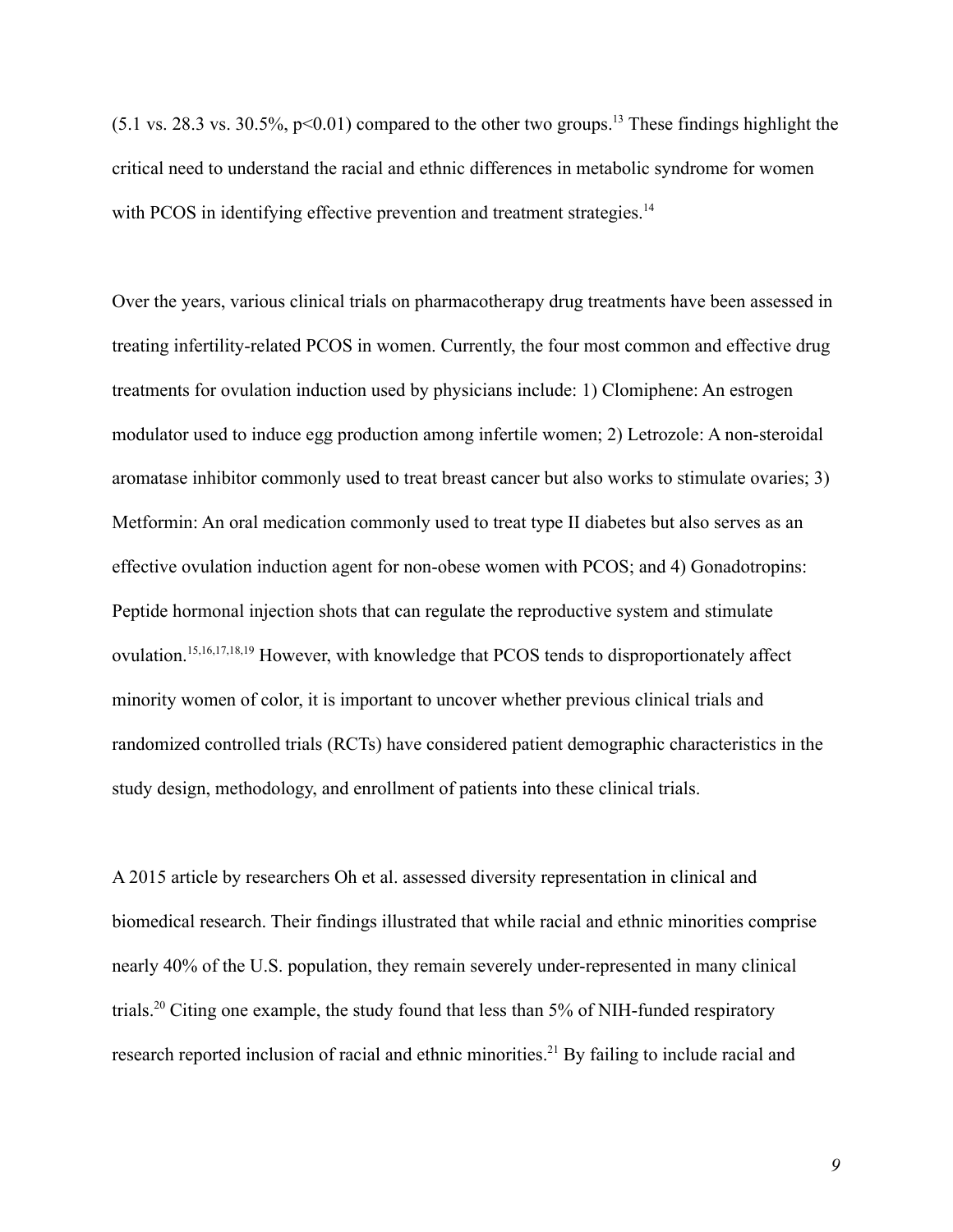ethnic representation in these clinical trials, there continues to be a significant gap in understanding and research regarding the factors that contribute to inequitable and disproportionate burdens of health among minority populations.

Despite ample studies and research of PCOS in academic discourse, there have been no identified studies to date that have critically assessed racial representation in the methodology and recruitment of these PCOS-related clinical trials. The goal of this meta research project is to fill this gap in research by closely modeling a systematic process to assess demographic characteristics of the study subjects recruited and enrolled in clinical trials and RCTs researching the efficacy of pharmacotherapy fertility treatments for women with Polycystic Ovary Syndrome (PCOS). The primary objective of this thesis is to conduct a comprehensive meta research assessment of prior clinical trial studies and randomized controlled trials in order to assess whether the studies reflect representative samples of the U.S. population - specifically with regard to race and ethnicity-related factors. Understanding the patient demographics of the various studies will help understand whether the clinical trials and RCTs that evaluate the treatments for PCOS are representative of the true populations who need treatment. As a secondary objective, this thesis will also assess the ovulatory, pregnancy, and fertility-related outcomes associated with the various pharmacotherapy drug treatments for PCOS in order to deduce any striking patterns stratified across race or ethnicity, such as whether certain drug treatments tended to be disproportionately prescribed to or utilized by certain racial or ethnic groups. I hypothesize that study recruitment across the reviewed studies will illustrate an overall non-representative sample of the U.S. population affected by PCOS. The findings generated in

*10*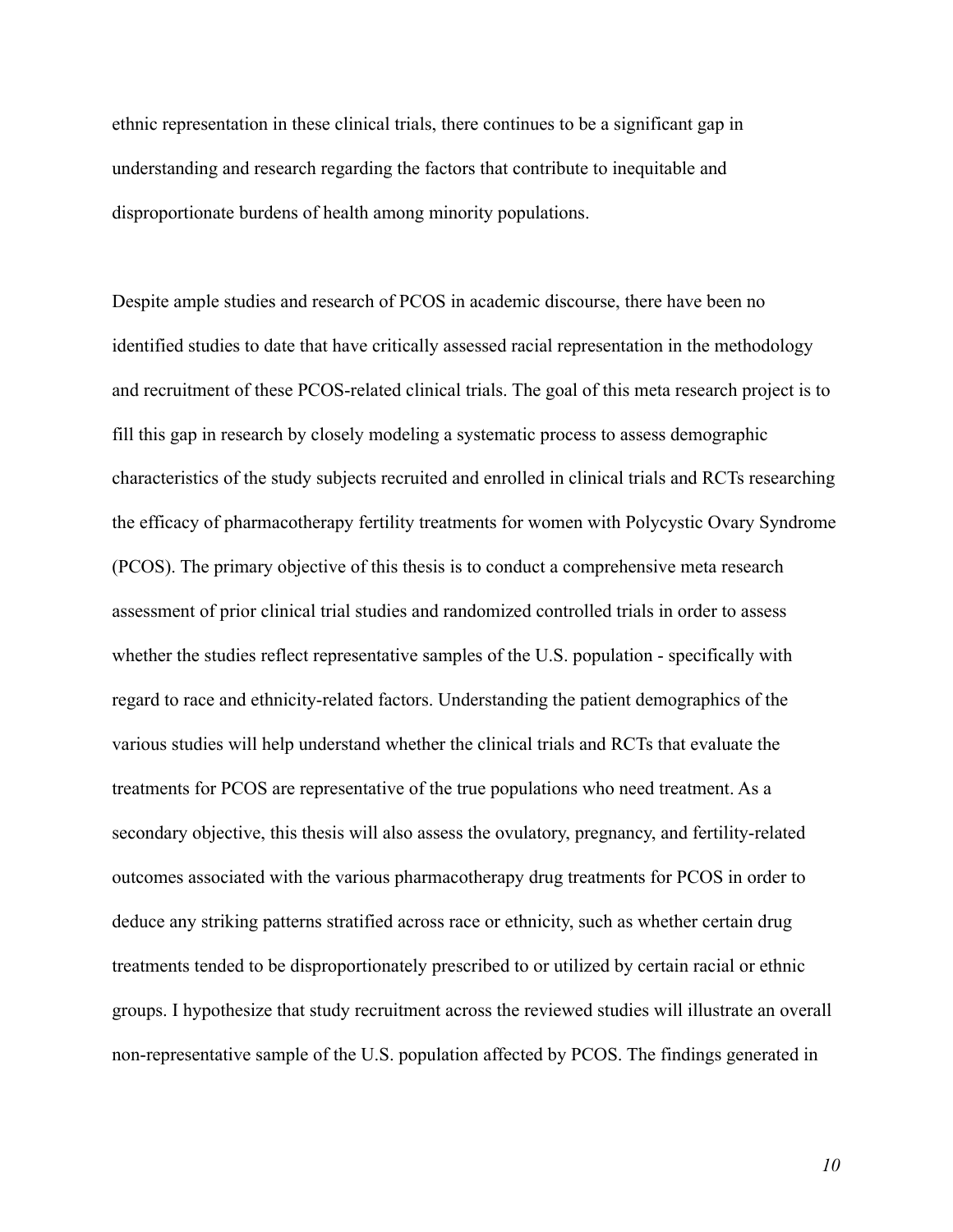this paper are critical in ensuring that fertility treatment and population health outcomes are optimized across all patient demographics. The results from this meta research project will have the potential to inform the design and methodology of future clinical studies in this field in order to improve racial and ethnic representation in these trials and improve population health equity.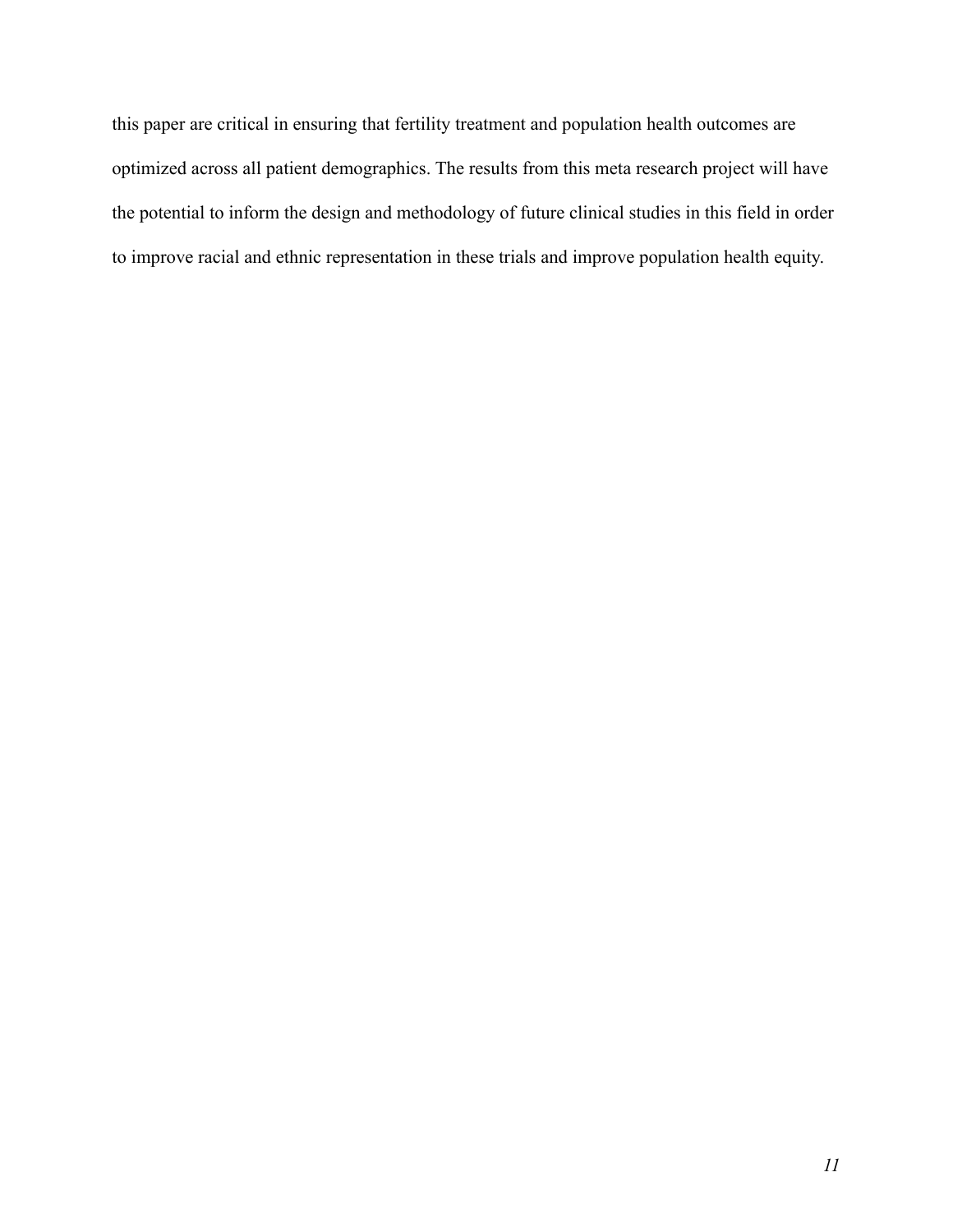### **METHODS**

Study selection and methods for this meta research project followed the procedures outlined by the *Preferred Reporting Items for Systematic Reviews and Meta-Analyses (PRISMA)* 2020 Checklist and the *Consolidated Standards for Reporting Trials (CONSORT)* Flow Diagram.22,23 Given that this meta research project involved a critical appraisal and critique of previous research studies and did not involve any direct clinical trials or new research on human subjects, Institutional Review Board (IRB) approval was not required. Additionally, because my primary outcome of interest involved patient demographic information and representation, effect measures (such as risk or odds ratios), data synthesis methods, and certainty assessments were out of scope for the purposes of this meta research project..

#### **Eligibility Criteria**

In 1998, The American Medical Association's Council on Long Range Planning and Development drafted a healthcare policy (H-350.974) declaring racial and ethnic disparities to be a major public health problem.<sup>24</sup> Part of their policy resolution included the development of evidence-based performance measures to reduce health disparities across various socioeconomic and racial/ethnic groups, including greater representation of people of color in medicine and clinical trials. In order to assess whether recent clinical trials and RCTs have effectively incorporated greater diversity in study recruitment, the database searches in this meta research project were limited to that of RCTs and clinical trials published in or after 1999 (one year after the policy's inception) through 2021. With our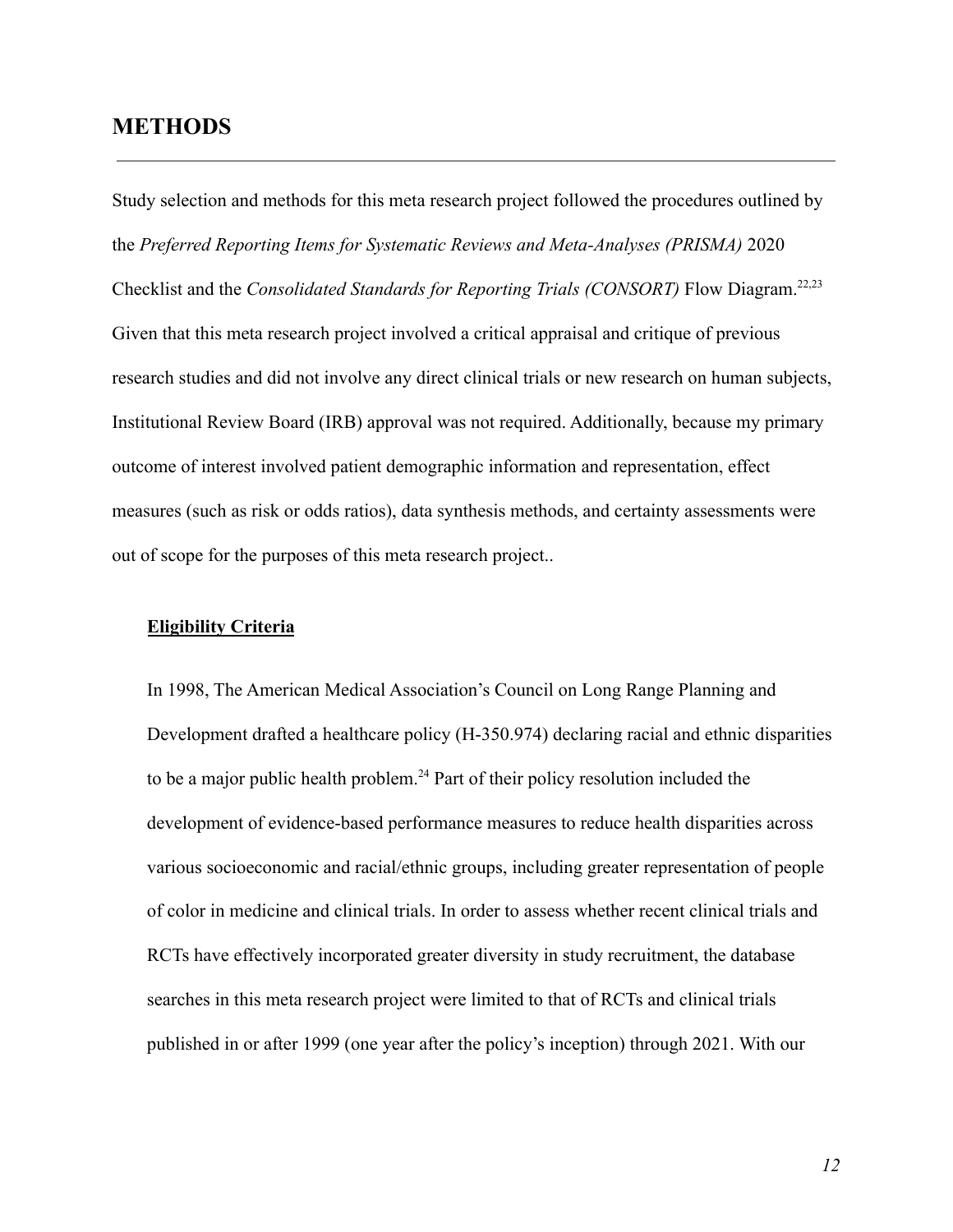population base being U.S. patients with PCOS-related infertility, these studies were limited to English language studies conducted within the United States and therefore, excluded any non-English studies conducted outside the U.S. This search strategy was also restricted to only include full-text publications and excluded studies with pre-trial registries or pre-prints.

#### **Inclusion Criteria**

When considering search terms and search criteria for this meta research project, only articles that focused on the primary health condition of PCOS-related infertility were included. PCOS-related infertility can be defined and broken down into the following two components: 1) PCOS is a condition that affects women of reproductive age, which is defined as women who are biologically capable of conceiving children. This includes adolescents who have reached pubertal maturation all the way to fertile adult women who have not yet reached the stage of menopause. 2) This meta research project only focuses on women who have been clinically diagnosed with Polycystic Ovary Syndrome and struggle to conceive children naturally due to fertility-related complications. Furthermore, while there are various methods and ways of treating PCOS-related infertility, this search strategy was constrained to only include the four most common pharmacotherapy drug treatments, which include: Clomiphene, Letrozole, Metformin, and Gonadotropins. Streamlining the search to these four drug treatments ensures consistency across the various database searches and helps to keep a more refined and focused search. Finally, as defined in our study selection criteria, this meta research project only included RCTs and clinical trials

*13*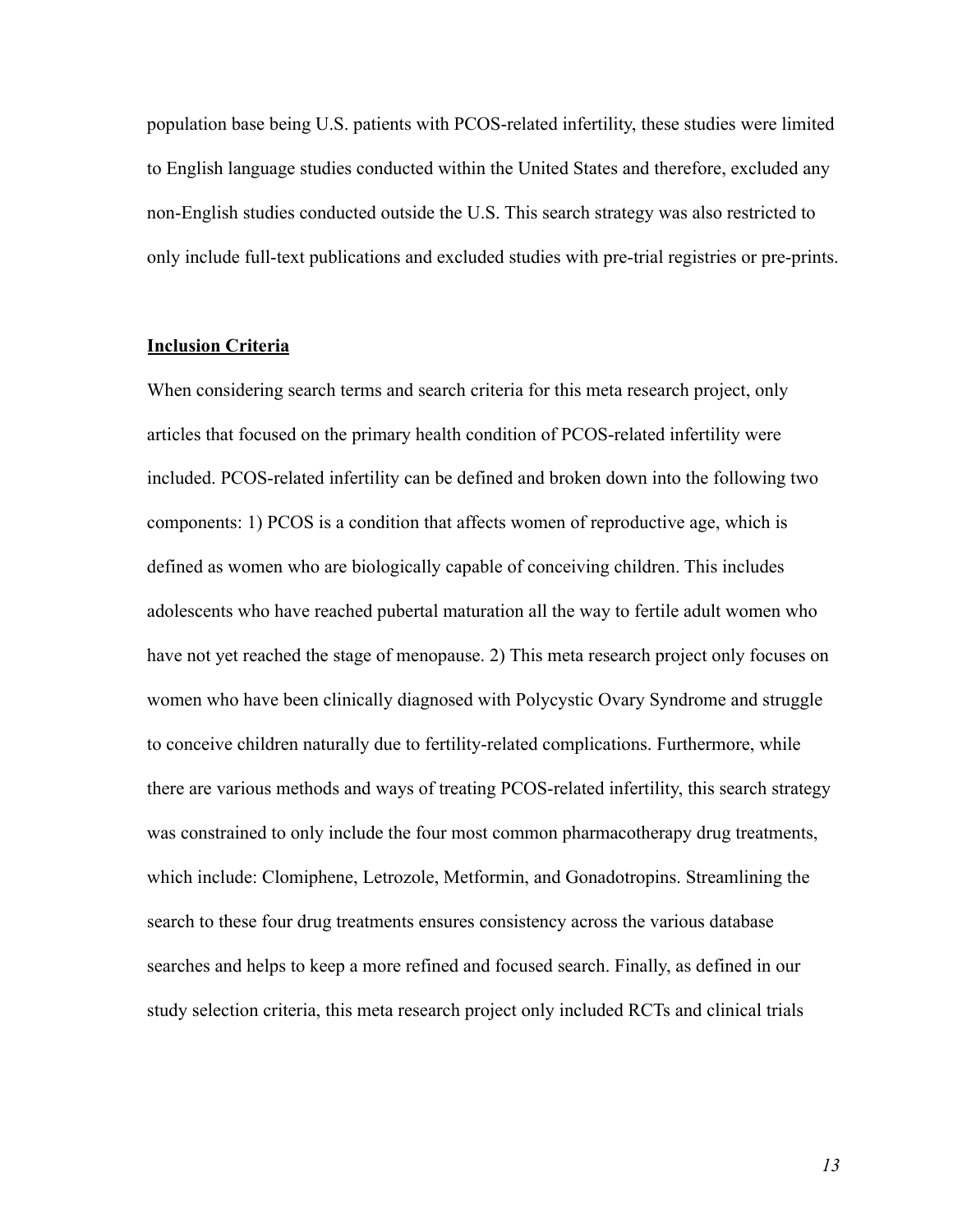published between the years of 1999-2021 that were written in English-language and conducted in the United States.

#### **Exclusion Criteria**

In order to focus and optimize the results of this meta research project, there were various study characteristics and terms that were excluded from the search strategy. First, given that this research project focuses on PCOS-related infertility among women of reproductive age, studies that included young people who have not yet reached pubertal maturation age and post-menopausal women were excluded from this search. Additionally, while there are an array of different drug treatments and interventions for the treatment of PCOS-related infertility, this study has taken a focused review of the four most common pharmacotherapy drug treatments of Clomiphene, Letrozole, Metformin, and Gonadotropins. As such, any other pharmacotherapy drug treatments outside of these four medications were excluded from the search criteria. While the primary intervention involves pharmacotherapy drug treatments, it is possible to encounter studies that also incorporate lifestyle modifications or other non-drug treatment therapies as secondary interventions in treating PCOS-related infertility, which were excluded from our study. Finally, non-clinical trials and non-RCT studies published before 1999 and non-English studies conducted outside of the U.S. were excluded, as well as any pre-trial registries, pre-prints without full-text publications, or clinical trials in pre-publication phases.

*14*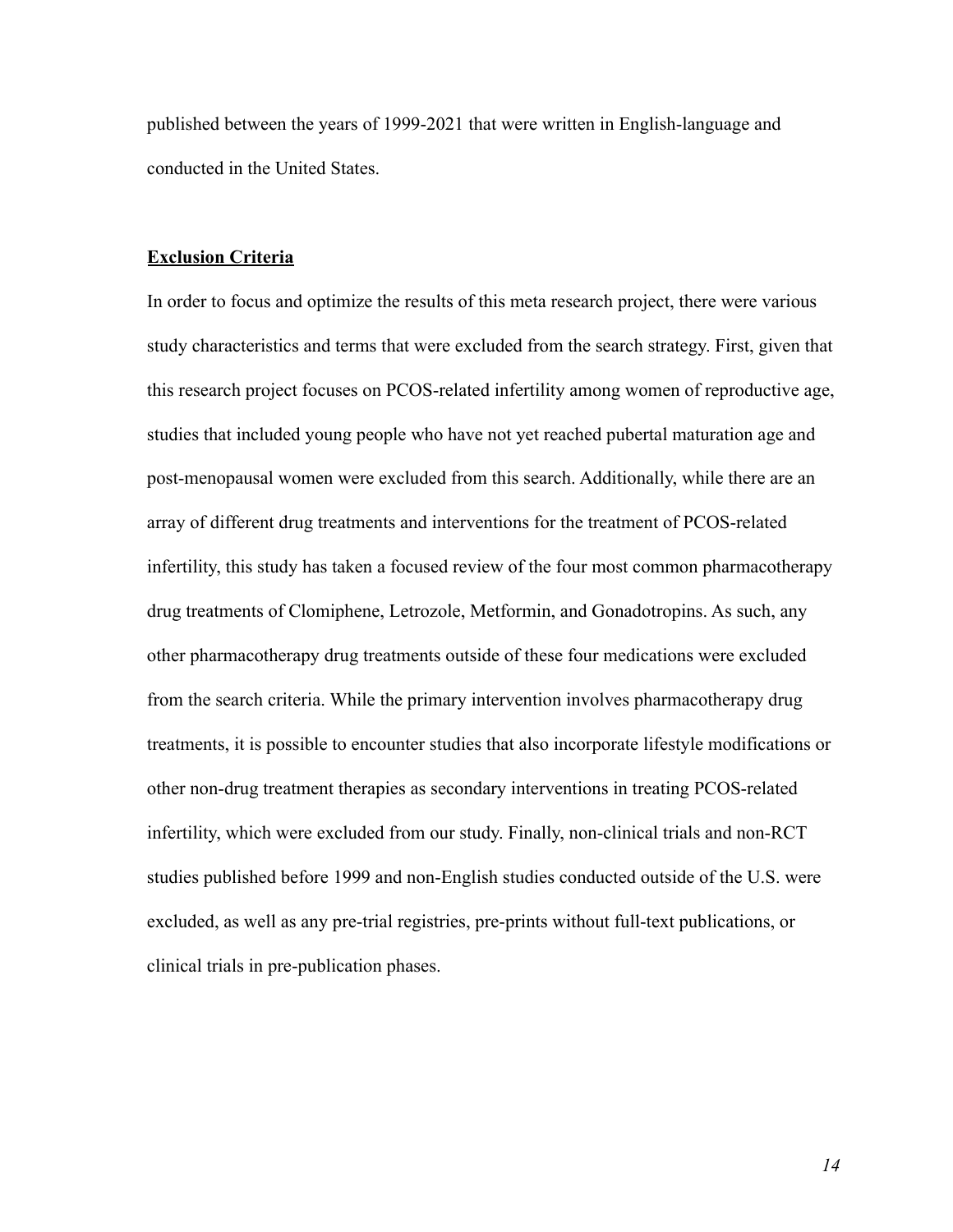#### **Information Sources**

Working with public health advisors and trained medical librarians, I as a solo researcher conducted searches for primary research studies across five expanded electronic databases and registries, which included *Ovid MEDLINE, PubMed, Scopus, Ovid Embase, and Web of Science.* The publication dates for study selection across all five search bases were restricted to 1999 - 2021, as justified in the eligibility criteria above. The rationales for selecting each database or registries are outlined as follows:

*Ovid MEDLINE***:** Compiled by the U.S. National Library of Medicine, Ovid MEDLINE is the world's most comprehensive source of life sciences and biomedical bibliographic information, containing publications from 1965 to present.<sup>25</sup> Despite similarities to PubMed, Ovid MEDLINE offers a more structured and flexible interface, thus yielding more focused search results.

*PubMed:* Developed and maintained by the National Institutes of Health, PubMed is a free and comprehensive literature search base, primarily across biomedical, healthcare, and life sciences literature. With more than 33 million citations, abstracts, and full-text journal articles, PubMed is one of the largest scientific databases in medicine and healthcare, which will yield a high degree of relevant academic journal articles for my selected research topic.<sup>26</sup> Furthermore, PubMed has a very streamlined and user-friendly search experience due to its automatic term mapping feature, has excellent system response speeds, and is widely accessible to both researchers and the general public.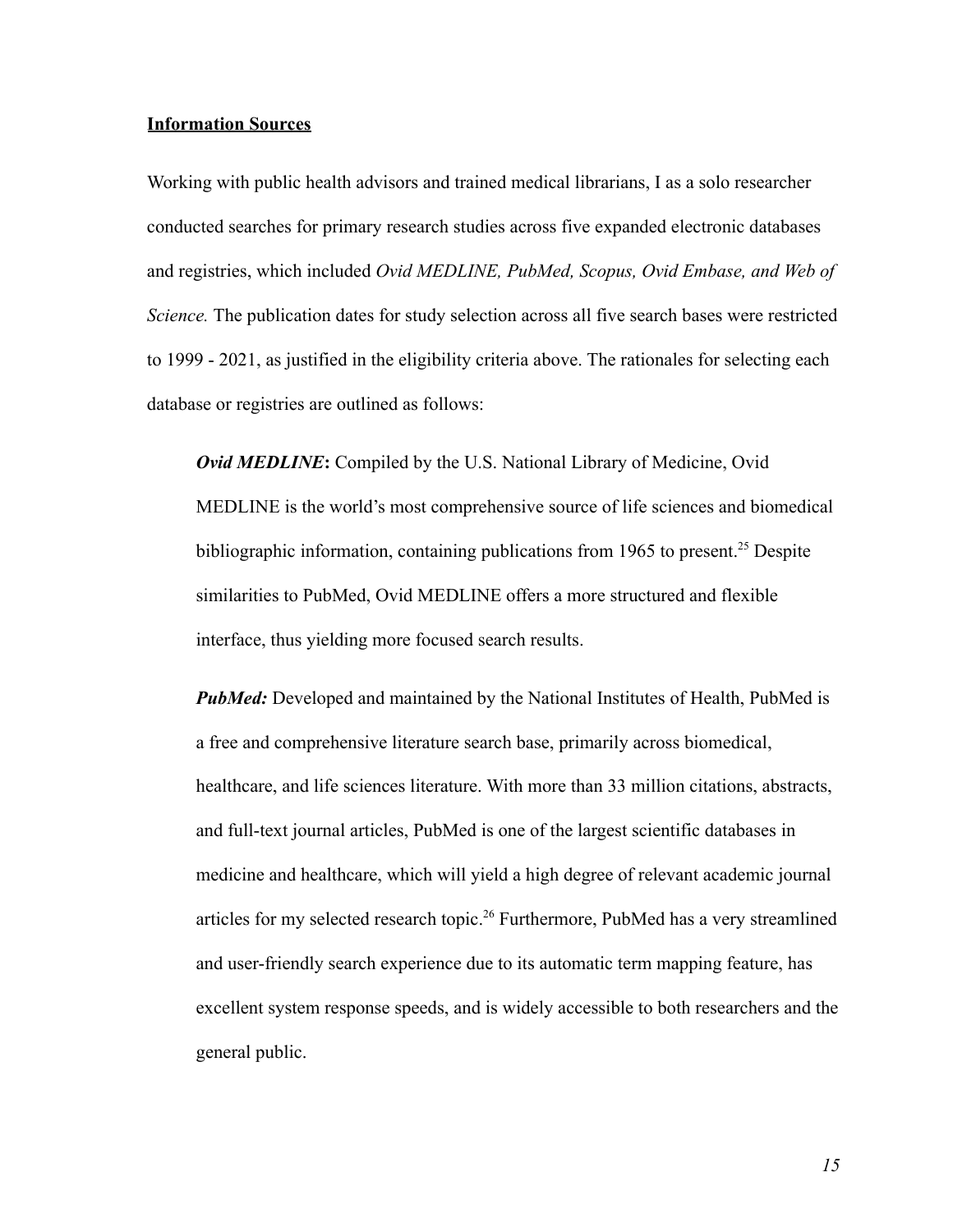*Scopus:* Launched in 2004, Scopus is the largest abstract and citation database for peer-reviewed literature in the fields of science, technology, medicine, social sciences, arts, and humanities.<sup>27</sup> Through institutional access via Yale University, this database will allow for an expansive and comprehensive search for relevant studies within the defined inclusion and exclusion criteria.

*Ovid Embase:* Produced by Elsevier, Ovid Embase is a biomedical and pharmacological database, yielding over 32 million abstracts, indexes, and full-text articles.<sup>28</sup> This database utilizes *Emtree* to index full-text content and search terms in order to uncover all relevant and current publications. With my thesis project involving studies of pharmacotherapy drug treatments in treating infertility-related PCOS, Ovid Embase will serve as a key database for searching studies involving pharmacological treatments.

*Web of Science:* Owned and produced by Clarivate, Web of Science is a multi-disciplinary research and citation database that allows users to search across almost 1.9 billion cited references and over 171 million records across a wide range of medical, social science, and humanities disciplines.<sup>29</sup>

#### **Search Strategies**

Comprehensive and expansive literature searches were conducted via *Ovid MEDLINE, PubMed, Scopus, Ovid Embase, and Web of Science* databases. Through institutional student access through the Harvey Cushing/John Hay Whitney Medical Library at Yale University, I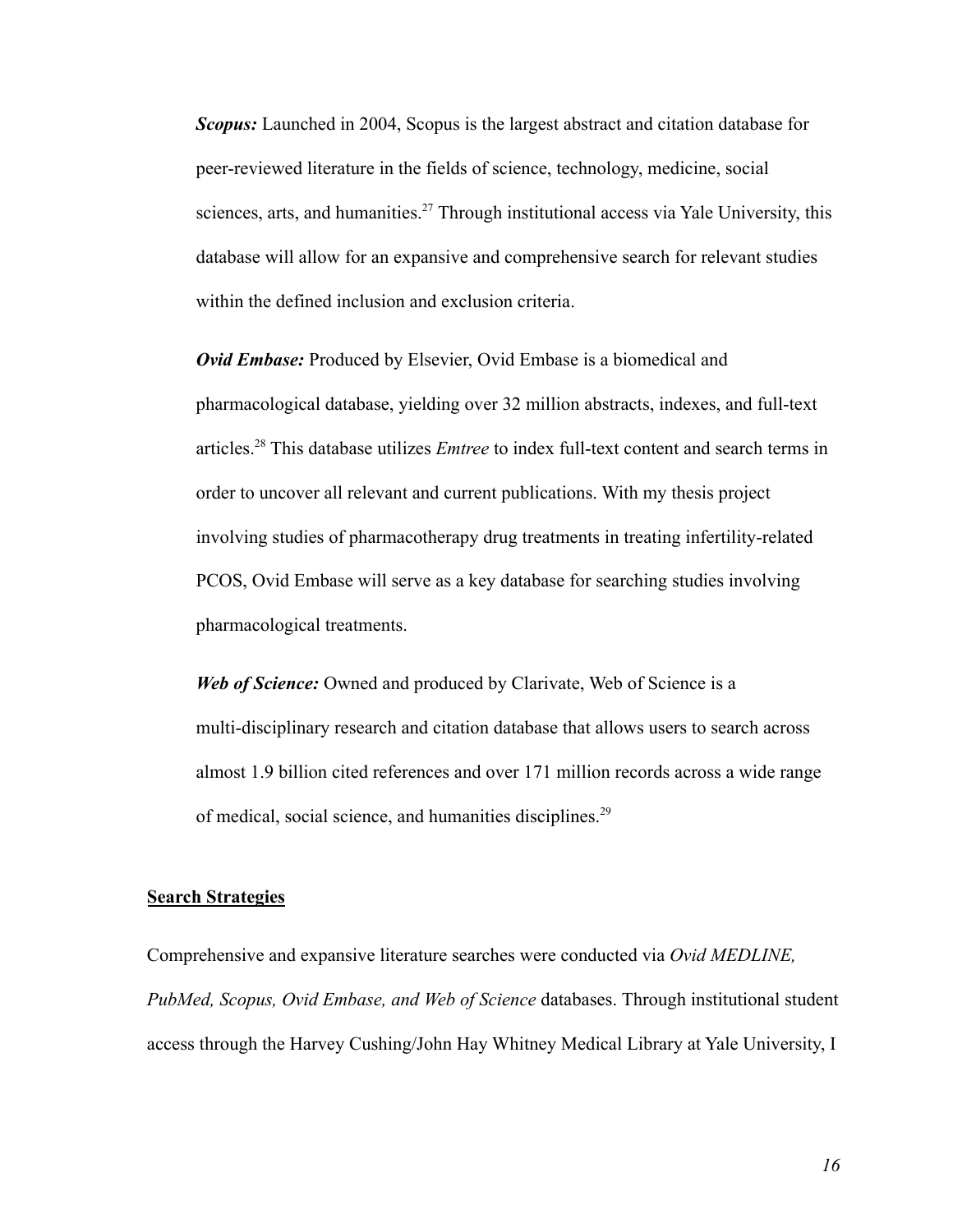was granted expanded access to a wide range of biomedical publications to support this meta research project. In building my database search strategy, I gained inspiration from a research publication by author Showell et al. in their 2018 publication, *Inositol for Subfertile Women with Polycystic Ovary Syndrome.<sup>30</sup>*

While each database contains unique search and filtering techniques (such as the use of Map Term to Medical Subject Heading (MeSH) in Ovid MEDLINE and PubMed, and the use of Emtree for controlled vocabulary and full-text indexing in Ovid Embase), a general protocol was followed in order to ensure search consistency across all databases. First, a comprehensive search across all databases involved searching for the main condition of interest*, Polycystic Ovary Syndrome*. When applicable, I refined this search to include title/abstract, keyword, or text word searches of this term in order to retrieve more focused results. This also included the various or alternative iterations or abbreviations of the term, disease synonyms, and relevant exploded MeSH entry terms. Such examples included disease abbreviations "PCOS," "PCOD," or the formal medical terminology of the condition, "Stein-Leventhal Syndrome." Next, searches for each of the four major pharmacotherapy drug treatments (Clomiphene, Letrozole, Metformin, and Gonadotropins) were conducted. In order to capture the maximum possible studies, I also searched for these drug treatment terms as medical subject headings via MeSH or Emtree when the drug treatment was part of a controlled vocabulary, as well as keyword and text word searches. Additionally, searches in all fields were conducted for the terms 'ovulation,' 'ovulation induction,' 'fertility,' and 'infertility' in order to identify studies that focus on PCOS

*17*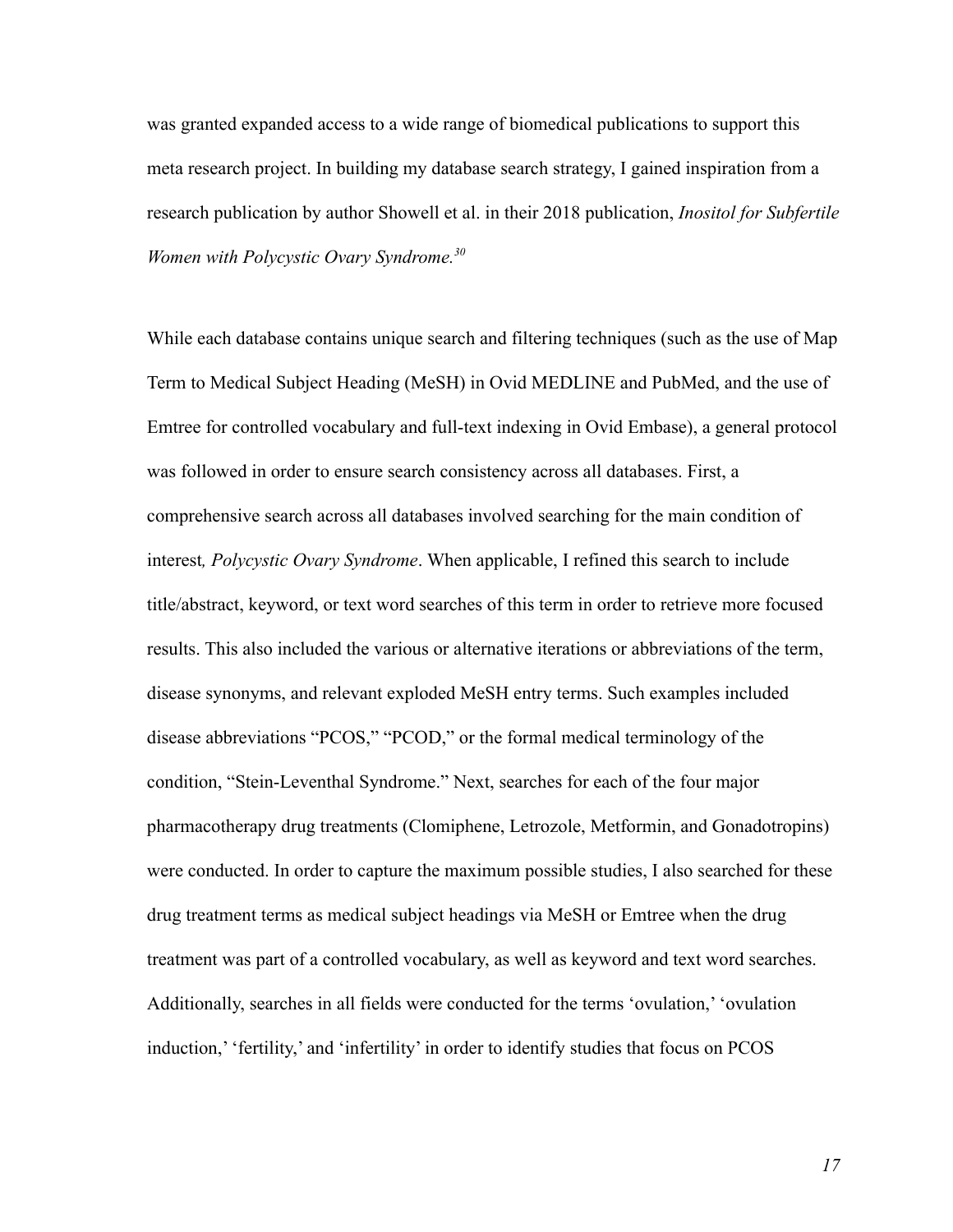patients that suffer from infertility. Depending on the database, I either searched for 'randomized controlled trials' and 'clinical trials' as well as any relevant synonyms or abbreviations of the term, or I applied a filter to these studies following the conclusion of my search. I also excluded all studies that were conducted on animal subjects and only included studies that focused on human subjects. A date filter for studies conducted between 1999 - 2021 was applied, as well as a filter for English language studies. The boolean operators 'AND'/'OR'/'NOT' were used to combine the above search strategies to generate the final search strategy outlined in Appendices A-E below. The above search strategies for the five databases were conducted on December 3, 2021 and are accurate to this date. In sum, 303 studies were identified in Ovid MEDLINE, 386 studies were identified in PubMed, 1,866 studies were identified in Scopus, 47 studies were identified in Ovid Embase, and 281 studies were identified in Web of Science. This resulted in a total combined pool sum of 2,883 studies to be further filtered through.

#### **Study Selection Process**

After compiling a preliminary list of 2,883 studies from the initial search strategy above, I as an independent researcher leveraged a systematic process to select studies to be included in the final review. *Figure 1* below provides a visual outline of this study selection process and and is explained in greater detail in the following steps:

1. EndNote X9 was downloaded to be used as a reference and citation manager tool to streamline the screening and selection of studies to be included in the final meta research project. EndNote X9 is the preferred citation manager platform due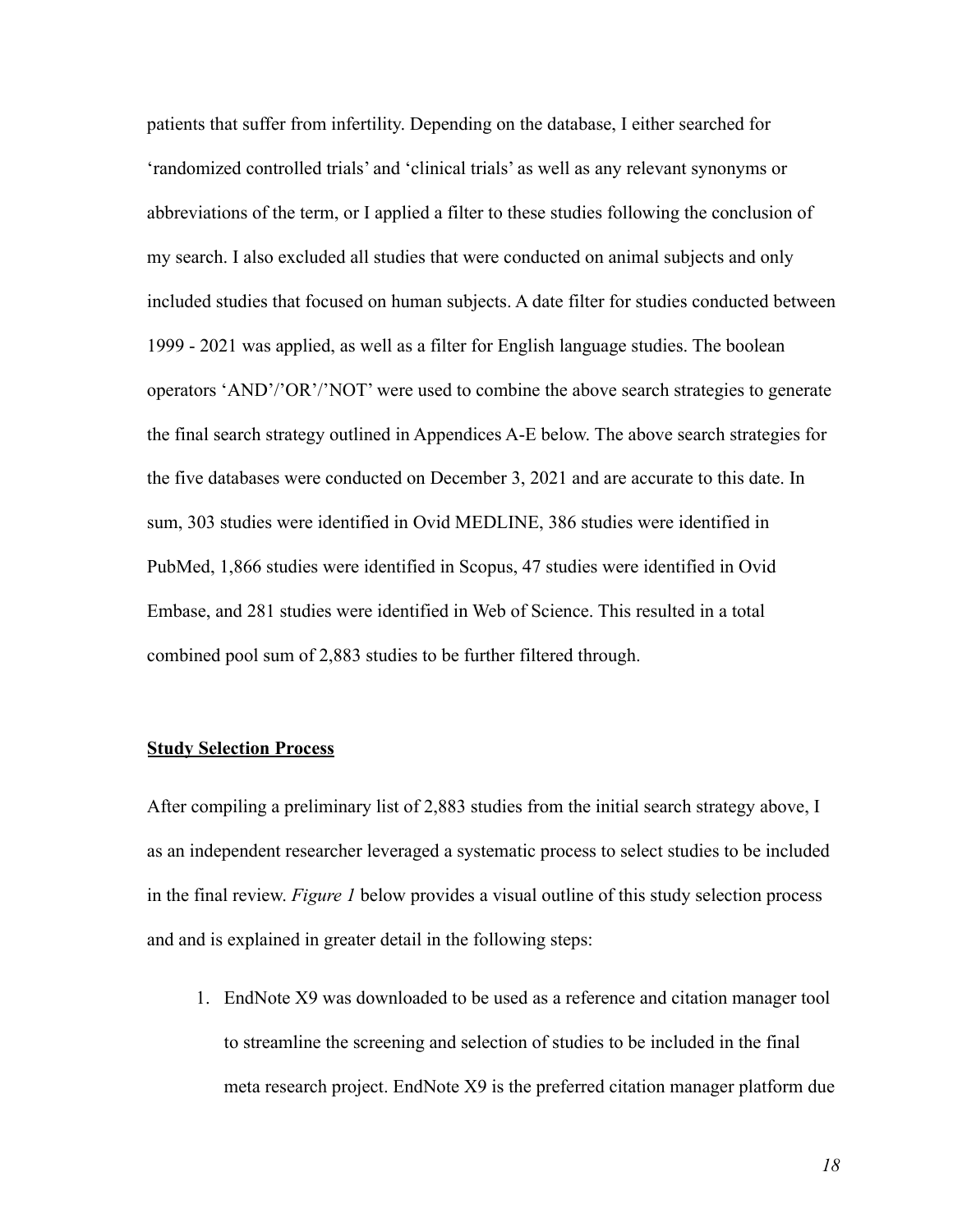to its robust and comprehensive information sourcing from individual studies, its advanced functions such as auto-complete, edit/create your own filters, and the many customizable fields, displays, and options. Furthermore, EndNote X9 supports the direct export of references directly from the individual database sites into the citation manager, and also allows users to manually upload any additional citations. The 'find full text or PDF' feature also allows for available PDF documents or links to full-text web publications to be linked directly to EndNote X9 for easy access and referencing.

- 2. After conducting the search strategies outlined in Appendices A-E and identifying the 2,883 eligible studies, I downloaded and exported the references of these studies into EndNote X9. The 'remove duplicates' feature in EndNote X9 was used to automatically remove identical studies that were identified across multiple databases. If duplicative studies still remained, I manually removed them from the software. This filtering step removed 931 duplicate studies, leaving 1,952 remaining studies for further screening.
- 3. This stage in the filtering process involved a full screening of the title/abstract of the 1,952 remaining de-duplicated studies. While non-RCT and non-clinical trial studies should have been filtered out during the initial search strategy in the five different database searches, I manually ensured accuracy and removed any studies that did not fall within this inclusion criteria. Additionally, I manually removed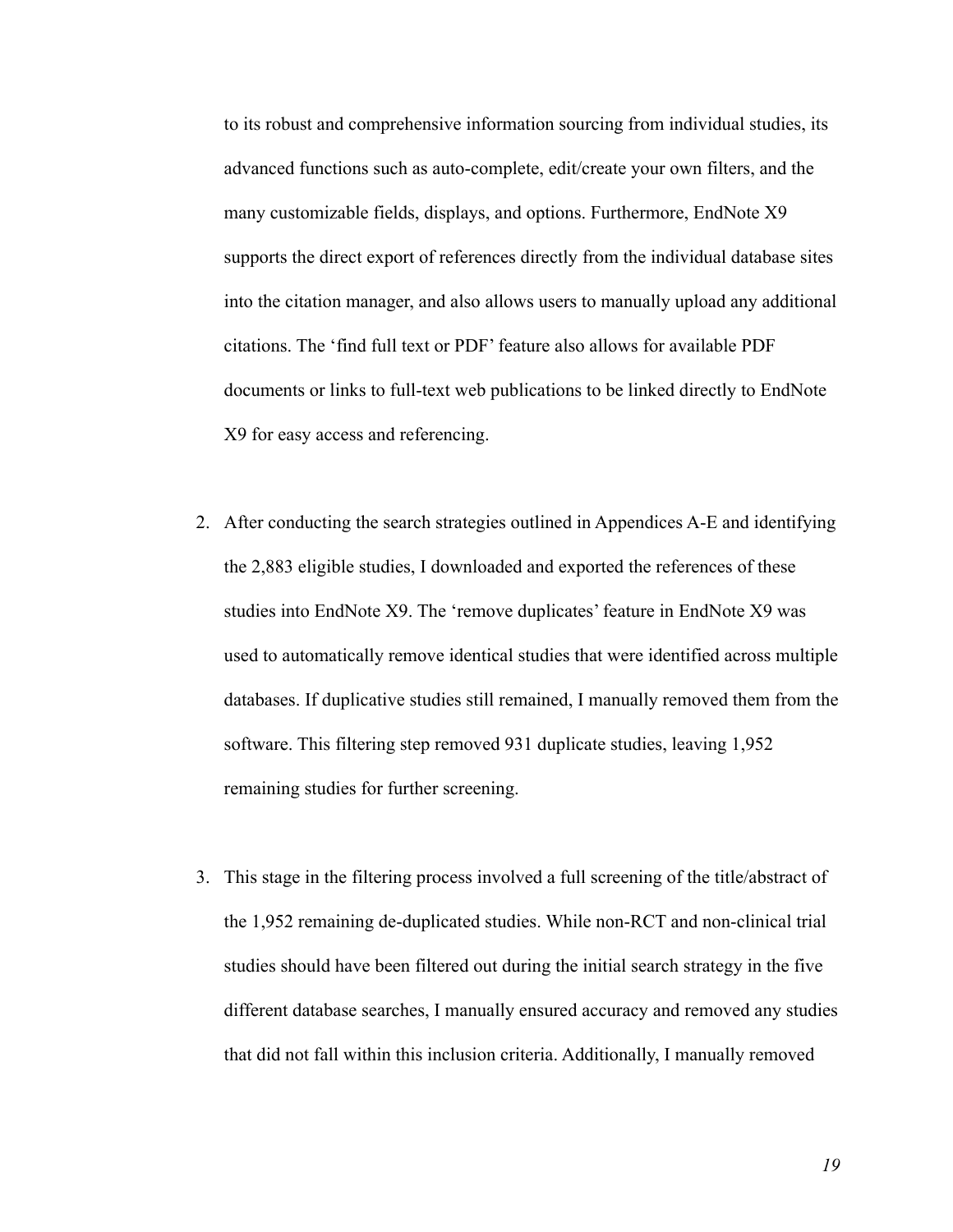any studies conducted outside of the U.S., published outside the years of 1999 - 2021, were not written in English language, and involved non-human subjects. In addition, studies that did not include the four primary drug treatments of interest (Clomiphene, Letrozole, Metformin, or Gonadotropins) were removed. Finally, studies whose primary outcome did not focus on PCOS-related infertility (such as insulin resistance, diabetes management, miscarriage rates, etc.) were also removed. This resulted in the exclusion of 1,581 studies, leaving 371 remaining studies for additional screening and appraisal.

- 4. From the remaining 371 remaining studies, I conducted a full-text screening of each study and manually removed any studies that did not meet the inclusion and exclusion criteria. During this stage of the screening, studies whose primary and/or secondary interventions included additive external drug treatments (such as Metformin in combination with Pioglitazone; or Clomiphene in combination with oral contraceptives) were excluded. Additionally, studies whose primary or secondary interventions included non-drug treatments, such as dietary interventions, physical exercise, meditation therapy, or surgery, were removed.
- 5. After conducting a full-text analysis of all remaining studies, 8 studies were included for final research analysis in this meta-research project.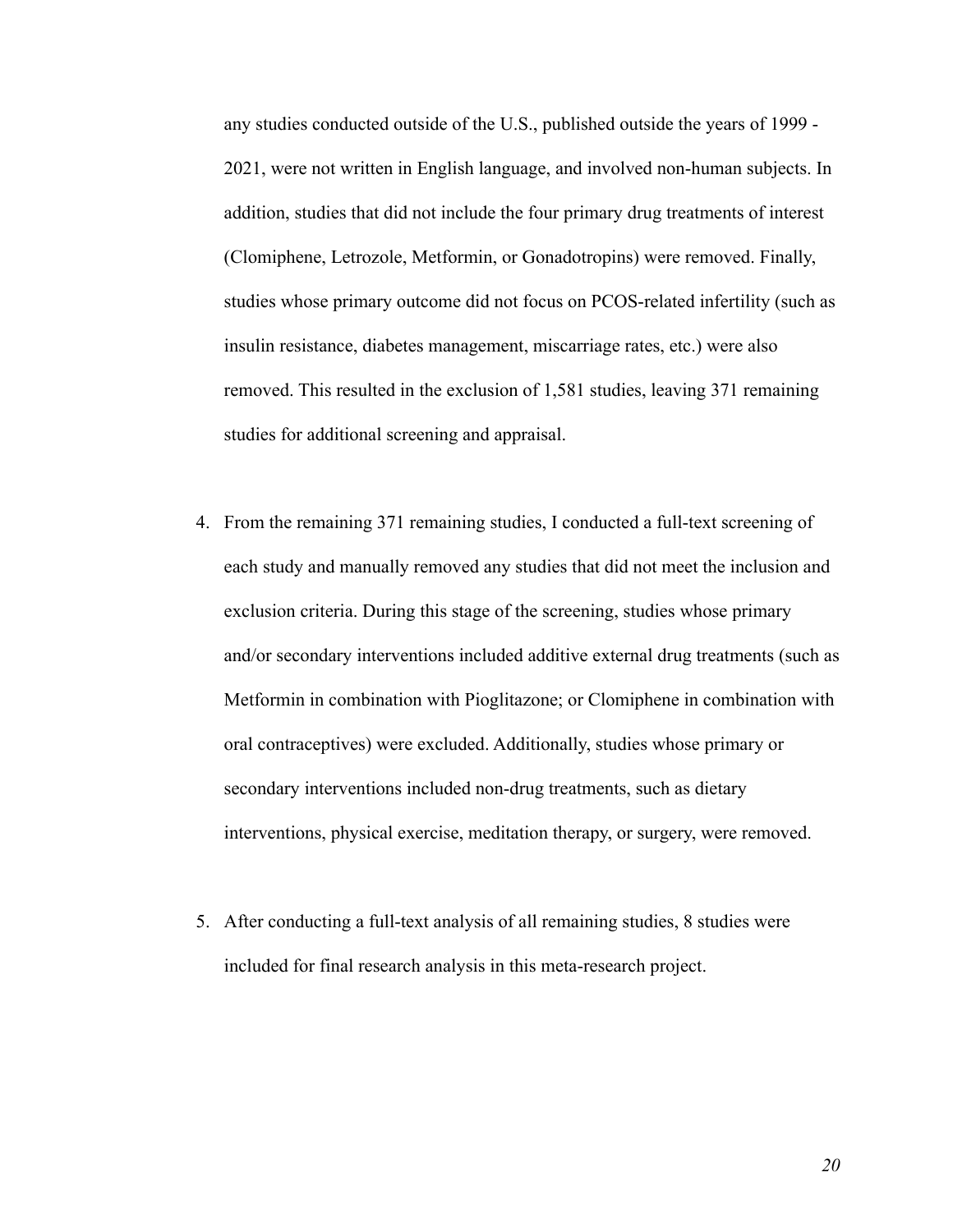

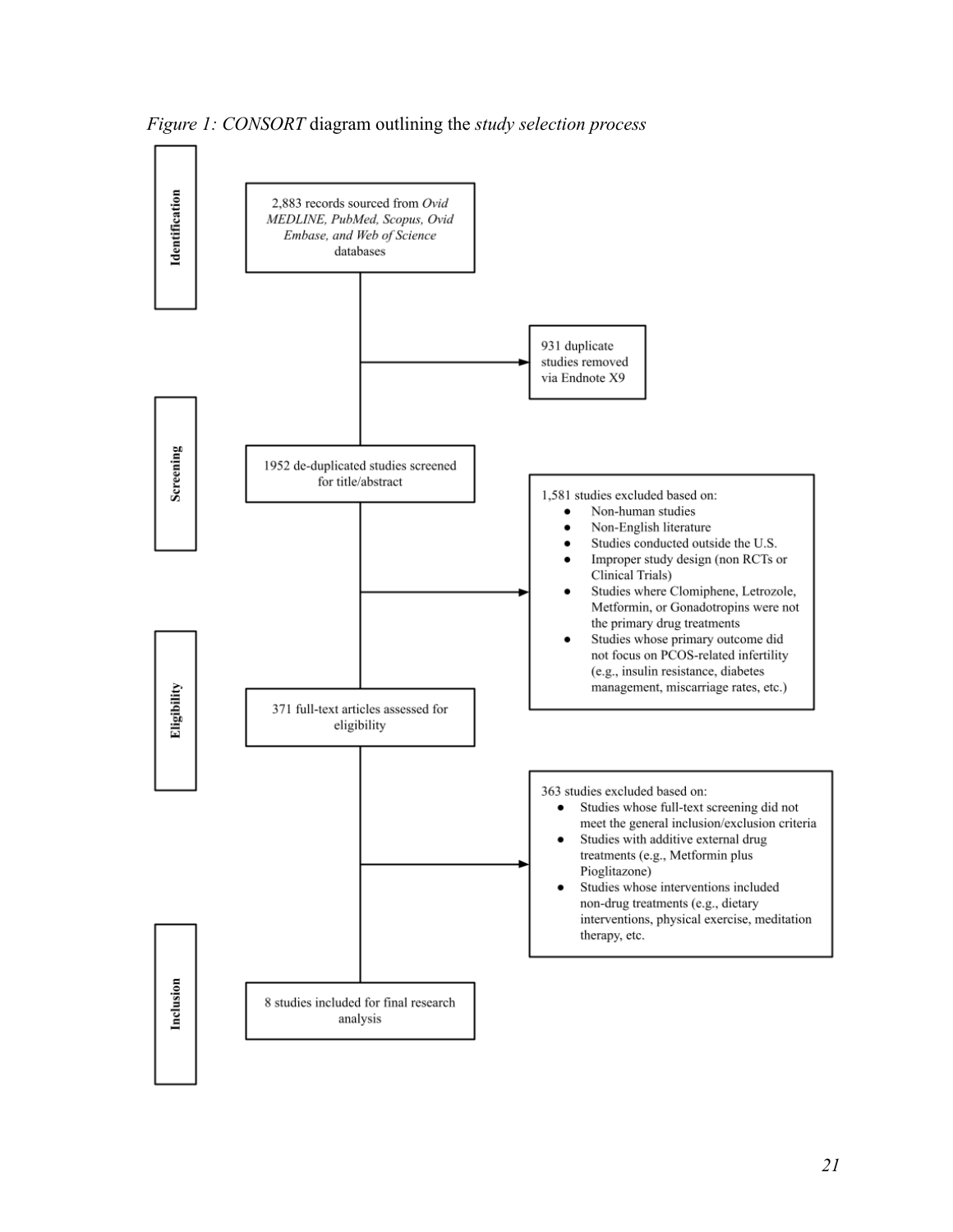#### **Data Collection Process**

After conducting independent and separate study searches in the five electronic databases and registries (including *Ovid MEDLINE, PubMed, Scopus, Ovid Embase, and Web of Science)*, I exported and managed all studies in *EndNote X9* - Clarivate's online citation and reference manager to de-duplicate citations, screen the titles, abstracts, and full-text of papers, and extract important and relevant data.<sup>31</sup> Despite being an independent researcher for this meta-research project, I leveraged partnerships with public health advisors and trained medical library staff at the Yale School of Public Health to ensure the data collection process was conducted accurately and efficiently.

#### **Data Items**

In order to assess individual study characteristics for each of the final 8 studies, *Table 1* below includes a summary of each publication, as well as demographic information of the study participants to be critically assessed in the results section. Each independent study has its own row in the table matrix. The table below includes information about the primary author, year of publication, study title, study design, study location, sample size, participant demographics (including age, BMI, and race/ethnicity), primary/secondary interventions, and primary/secondary outcomes. The study findings from each of the 8 studies will be reported in a separate table in the results section.

The study characteristics table includes basic publication information, such as the name of the primary author, the year the study was published, and the title of the study. The table

*22*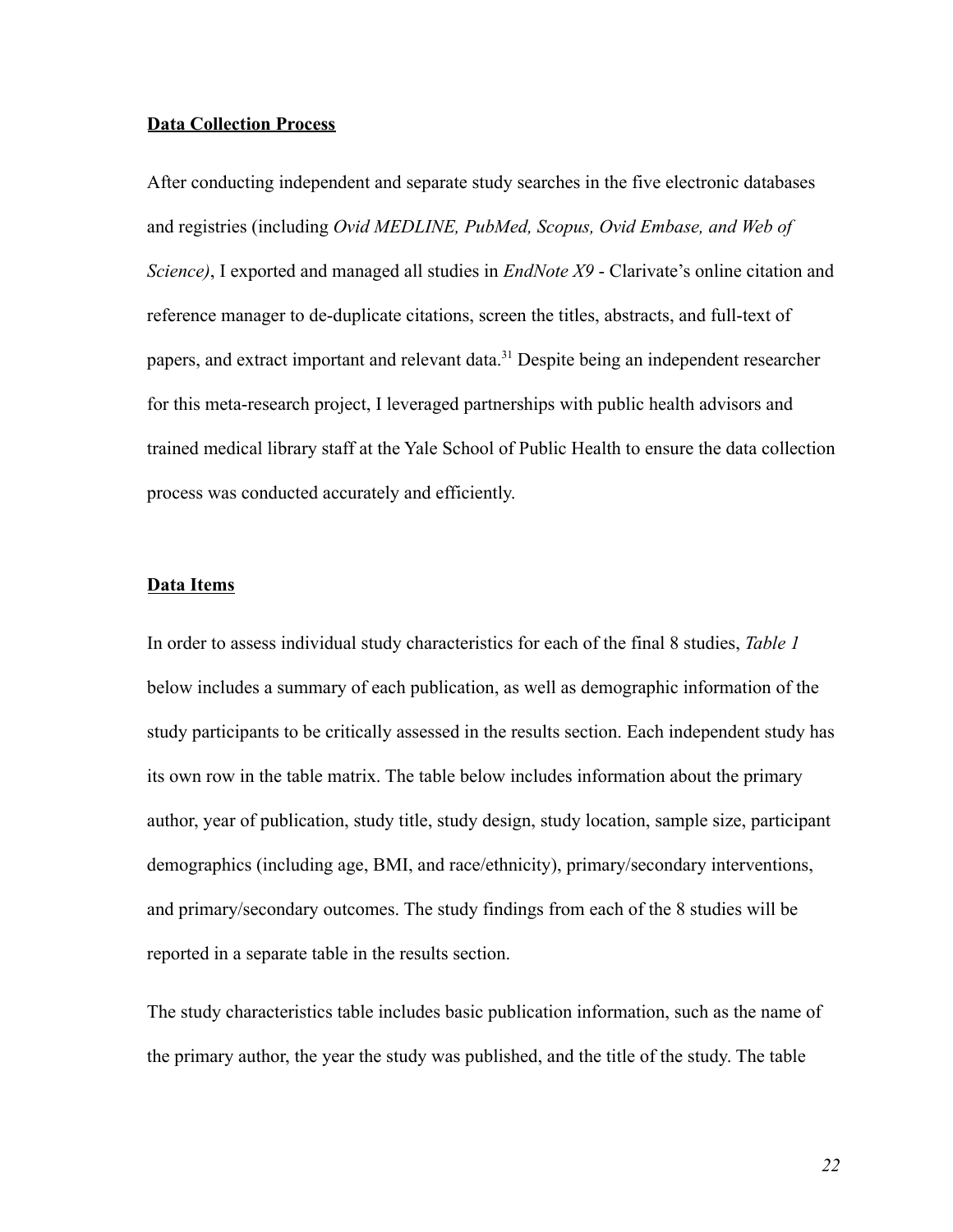also reports on study characteristics, such as the study design, study location, sample size, and the participant demographics of the study, including factors such as age, BMI, and race/ethnicity. The primary and/or secondary interventions, including the drug treatments used in these studies are reported under the 'primary/secondary interventions' column, along with primary/secondary outcomes in the final column.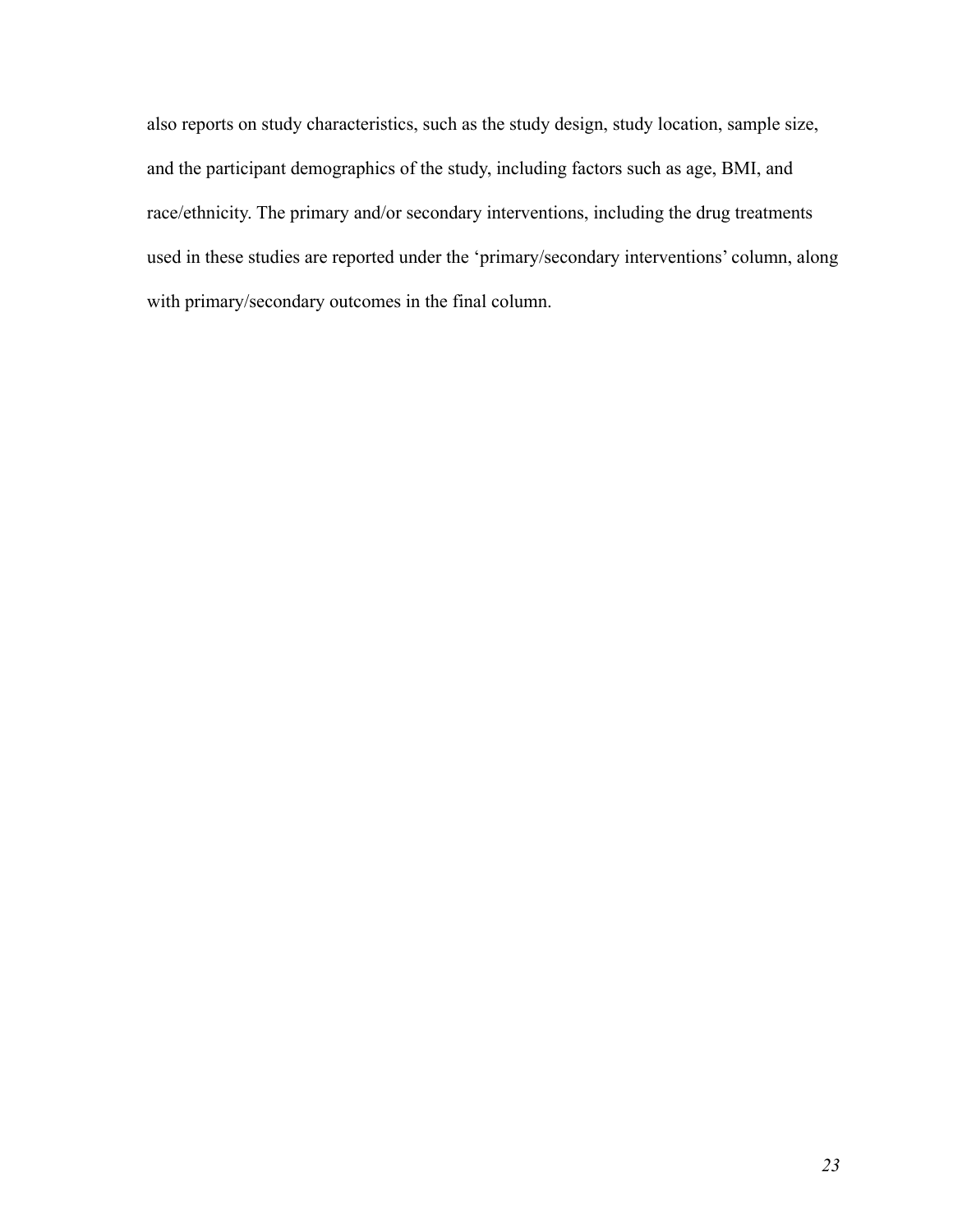| <b>Author &amp;</b><br>Year          | <b>Title</b>                                                                                                                                                                  | <b>Study Design</b>                                                                     | <b>Study</b><br><b>Location</b>                                                                                           | <b>Sample Size</b>                                                                                                                                                                       | <b>Participant Demographics</b>                                                                                                                                                                                                                  | Primary/Secondary<br><b>Interventions</b>                                                                                                                                                                                                                                                                                                                            | Primary/Secondary<br><b>Outcomes</b>                                                                                                                                                                                                                                                                                                                                                                                         |
|--------------------------------------|-------------------------------------------------------------------------------------------------------------------------------------------------------------------------------|-----------------------------------------------------------------------------------------|---------------------------------------------------------------------------------------------------------------------------|------------------------------------------------------------------------------------------------------------------------------------------------------------------------------------------|--------------------------------------------------------------------------------------------------------------------------------------------------------------------------------------------------------------------------------------------------|----------------------------------------------------------------------------------------------------------------------------------------------------------------------------------------------------------------------------------------------------------------------------------------------------------------------------------------------------------------------|------------------------------------------------------------------------------------------------------------------------------------------------------------------------------------------------------------------------------------------------------------------------------------------------------------------------------------------------------------------------------------------------------------------------------|
| Aubuchon<br>et al.<br>$(2009).^{32}$ | <b>Metformin Does</b><br>Not Improve the<br>Reproductive or<br><b>Metabolic Profile</b><br>in Women with<br>Polycystic Ovary<br>Syndrome (PCOS)                               | Randomized,<br>double-blind,<br>placebo<br>controlled<br>crossover<br>clinical trial    | General<br>Clinical<br>Research<br>Center<br>(GCRC) at the<br>Albert<br>Einstein<br>College of<br>Medicine<br>(Bronx, NY) | 8 women<br>diagnosed<br>with PCOS (4<br>women<br>randomly<br>assigned to<br>intervention<br>group, 4<br>women<br>assigned to<br>control group)                                           | Age Range: 18-38; mean age<br>of $25.6 \pm 3.0$ years<br>Mean Weight: 98.5 ± 24.4kg;<br>BMI: 37.3 ± 9.6 kg/m <sup>2</sup> .<br>Race/Ethnicity: 5 African<br>American participants, 2<br>Caucasian participants, 1<br>Southeast Asian participant | Intervention Group: 8 week<br>treatment of Metformin<br>(administered in a stepwise<br>fashion; starting at<br>500mg/week and increasing<br>by 500mg/week until<br>maximum dose of 2000mg<br>daily was achieved)<br>Control Group: Placebo pills<br>administered in the same<br>stepwise fashion as the<br>Metformin intervention<br>group                           | Primary Outcome: To<br>determine whether<br>metformin promotes<br>folliculogenesis<br>(maturation of the<br>ovarian follicle) through a<br>rise in FSH levels among<br>women with PCOS.<br><b>Secondary Outcomes:</b><br>Weight/BMI status,<br>glucose use, suppression<br>of endogenous glucose<br>production, FFA, lipids,<br>androgens, urinary<br>pregnanediol glucuronide<br>(Pdg) elevation, LH<br>secretion, and SHBG |
| Cataldo et al.<br>$(2008).^{33}$     | Extended-Release<br><b>Metformin Does</b><br>Not Reduce the<br>Clomiphene<br><b>Citrate Dose</b><br>Required to<br><b>Induce Ovulation</b><br>in Polycystic<br>Ovary Syndrome | Prospective,<br>double-blind,<br>placebo<br>controlled<br>multicenter<br>clinical trial | Data<br>gathered<br>from<br>multiple<br>academic<br>medical<br>centers in<br>the U.S.<br>(locations<br>not<br>specified)  | 418 women<br>with PCOS and<br>elevated<br>serum<br>testosterone<br>$(n = 209)$<br>women<br>randomized to<br>intervention<br>group, $n = 209$<br>women<br>randomized to<br>control group) | Age Range:<br>· Intervention Group: 28.3<br>± 4.0<br>$\bullet$ Control Group: 27.9 $\pm$ 4.0<br>BMI:<br>• Intervention Group: 34.2<br>± 8.4<br>$\bullet$ Control Group: 36.0 $\pm$ 8.9<br>Race/Ethnicity: Not reported                           | <b>Intervention Group:</b><br>Clomiphene Citrate at 50mg<br>daily for 5 days (increased to<br>100 or 150mg if ovulation<br>was not achieved) PLUS<br>metformin XR (100mg, twice<br>daily); continued for up to 30<br>weeks (6 ovulation cycles) or<br>until first pregnancy<br>Control Group: Clomiphene<br>Citrate at 50mg daily for 5<br>days (increased to 100 or | Primary Outcome: To<br>determine if<br>co-treatment with<br>Metformin XR can lower<br>the threshold dose of<br>clomiphene needed to<br>induce ovulation in<br>women with PCOS.<br>Ovulation was confirmed<br>by a serum progesterone<br>more than or equal to<br>5ng/ml, drawn every 1-2<br>weeks                                                                                                                            |

# *Table 1: Summary of Reviewed Studies*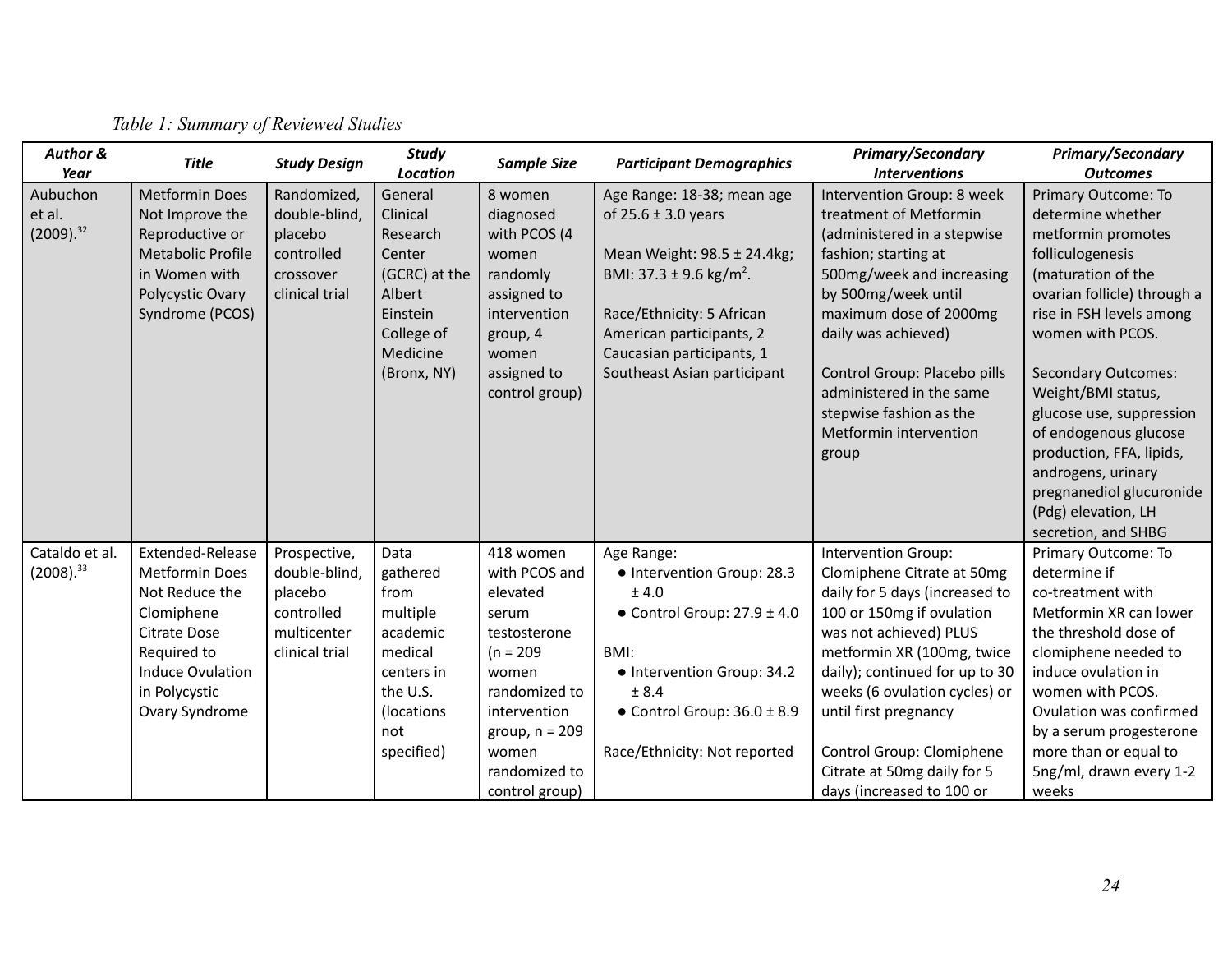|                                     |                                                                                                                                                                   |                                            |                                                                                                                                |                                                                                                                                                            |                                                                                                                                                                                                                                                                                                                      | 150mg if ovulation was not<br>achieved) PLUS a placebo pill                                                                                                                                                                                                                                                                                                                                                                                    |                                                                                                                                                                                                                                                                                                                                                                                                 |
|-------------------------------------|-------------------------------------------------------------------------------------------------------------------------------------------------------------------|--------------------------------------------|--------------------------------------------------------------------------------------------------------------------------------|------------------------------------------------------------------------------------------------------------------------------------------------------------|----------------------------------------------------------------------------------------------------------------------------------------------------------------------------------------------------------------------------------------------------------------------------------------------------------------------|------------------------------------------------------------------------------------------------------------------------------------------------------------------------------------------------------------------------------------------------------------------------------------------------------------------------------------------------------------------------------------------------------------------------------------------------|-------------------------------------------------------------------------------------------------------------------------------------------------------------------------------------------------------------------------------------------------------------------------------------------------------------------------------------------------------------------------------------------------|
| Khorram<br>et al.<br>$(2006).^{34}$ | Two Weeks of<br>Metformin<br>Improves<br>Clomiphene<br>Citrate-Induced<br>Ovulation and<br>Metabolic<br>Profiles in<br>Women with<br>Polycystic Ovary<br>Syndrome | Randomized<br>prospective<br>control trial | Harbor-UCLA<br>Medical<br>Center<br>(Torrance,<br>California)                                                                  | 31 women<br>with<br>PCOS-related<br>infertility ( $n =$<br>16 women<br>randomized to<br>intervention<br>group, $n = 15$<br>randomized to<br>control group) | Age Range:<br>· Intervention Group: 28.4<br>± 0.78<br>$\bullet$ Control Group: 28 $\pm$ 1.1<br>BMI:<br>• Intervention Group: 35.3<br>± 0.99<br>$\bullet$ Control Group: 38.8 ± 1.6<br>Race/Ethnicity:<br>· Intervention Group: 15<br>Hispanic, 1 Caucasian<br>· Control Group: 14<br>Hispanic, 1 African<br>American | Intervention Group: Study<br>subjects were prescribed<br>500mg of Metformin three<br>times a day, given on cycle<br>days 1-14 (cycle day $1 =$ first<br>day of menses) in<br>combination with<br>Clomiphene Citrate (100mg)<br>per day taken on days 5-9 of<br>cycle. Intervention lasted 2<br>weeks<br>Control Group: Patients were<br>prescribed Clomiphene<br>Citrate (100mg/day) on cycle<br>days 5-9 only. Intervention<br>lasted 2 weeks | Primary Outcome:<br>Ovulation as determined<br>by serum P, serum<br>insulin, and total and free<br>T.                                                                                                                                                                                                                                                                                           |
| Legro et al.<br>$(2007).^{35}$      | Clomiphene,<br>Metformin, or<br>Both for Infertility<br>in the Polycystic<br>Ovary Syndrome                                                                       | Randomized<br>control trial                | Department<br>of Obstetrics<br>and<br>Gynecology<br>at<br>Pennsylvania<br><b>State</b><br>University<br>College of<br>Medicine | 626 infertile<br>women with<br>PCOS ( $n = 209$<br>in cohort 1, n<br>$= 208$ in<br>cohort $2, n =$<br>209 in cohort<br>3)                                  | Age Range:<br>• Clomiphene Group: 27.9<br>± 4.0<br>$\bullet$ Metformin Group: 28.1 $\pm$<br>4.0<br>• Combination Therapy<br>Group: $28.3 \pm 4.0$<br>BMI:<br>• Clomiphene Group: 36.0<br>± 8.9<br>$\bullet$ Metformin Group: 35.6 ±<br>8.5<br>• Combination Therapy<br>Group: $34.2 \pm 8.4$<br>Race/Ethnicity:      | Cohort 1: Clomiphene Citrate<br>(50mg tablets) plus placebo;<br>one tablet a day for 5 days,<br>beginning on day 3 of<br>menses<br>Cohort 2: Metformin XR<br>(500mg tablets) plus<br>placebo; taken in stepwise<br>increments until maximum<br>dose of 2 tablets twice a day<br>was achieved<br>Cohort 3: Combination<br>Metformin XR (500mg<br>tablets); taken in stepwise<br>increments until maximum                                        | Primary Outcome: To<br>assess the efficacy of<br>Clomiphene Citrate,<br>Metformin XR, or a<br>combination treatment<br>of Metformin XR plus<br>Clomiphene Citrate on<br>live birth rates<br><b>Secondary Outcomes:</b><br>Conception, pregnancy,<br>rates of pregnancy loss,<br>singleton birth, and<br>ovulation (a serum<br>progesterone level above<br>5ng per milliliter during a<br>cycle) |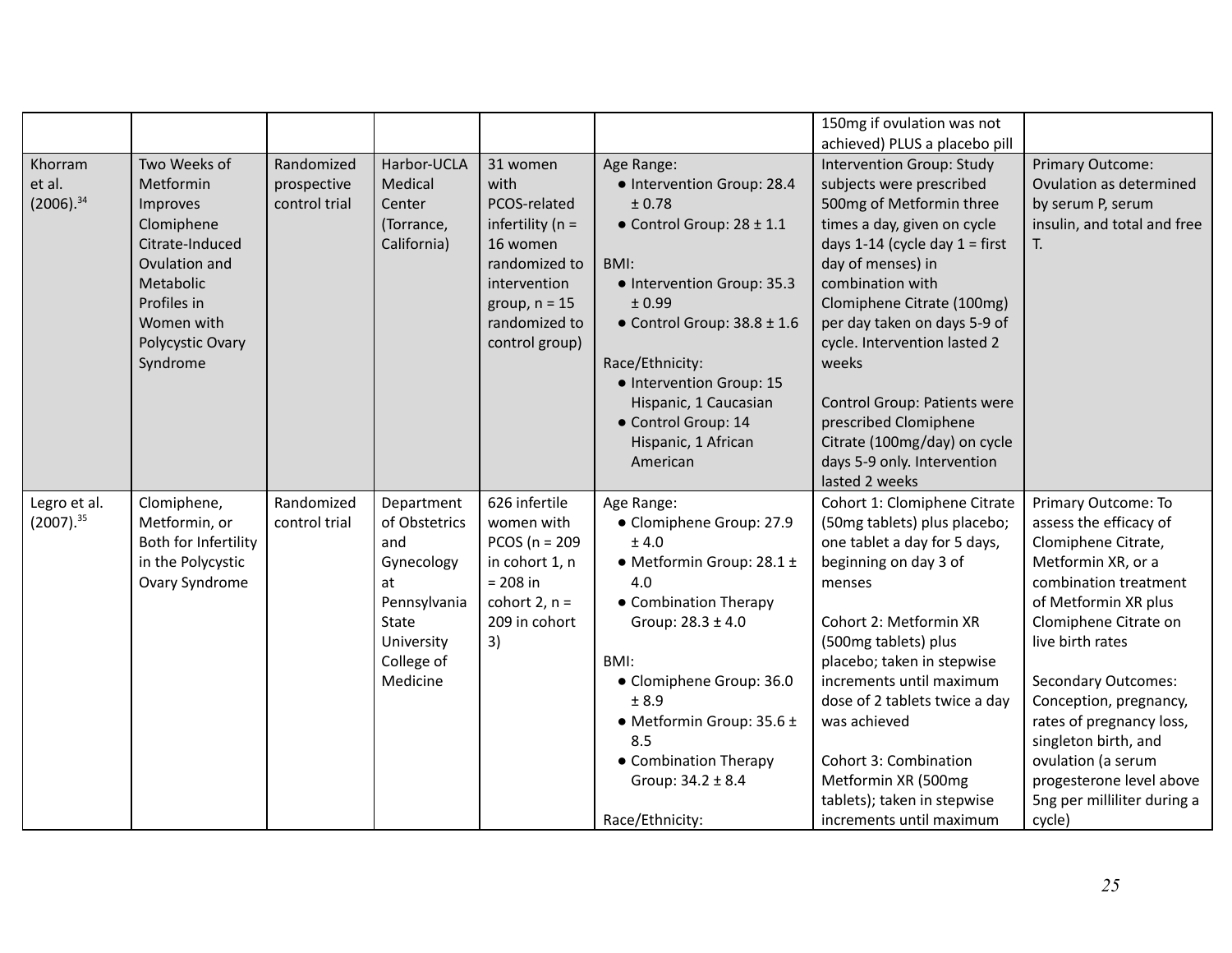|  |  | • Clomiphene Group:         | dose of 2 tablets twice a day  |  |
|--|--|-----------------------------|--------------------------------|--|
|  |  | ○ White: 147/209            | was achieved; PLUS             |  |
|  |  | (70.7%)                     | Clomiphene Citrate (50mg       |  |
|  |  | O Hispanic/Latino:          | tablets); one tablet a day for |  |
|  |  | 53/209 (25.4%)              | 5 days, beginning on day 3 of  |  |
|  |  | ○ Black: 37/209 (17.8%)     | menses                         |  |
|  |  | $\circ$ Asian: 5/209 (2.4%) |                                |  |
|  |  | o American                  |                                |  |
|  |  | Indian/Alaska Native:       |                                |  |
|  |  | 21/209 (10.1%)              |                                |  |
|  |  | o Native                    |                                |  |
|  |  | Hawaiian/Pacific            |                                |  |
|  |  | Islander: 1/209             |                                |  |
|  |  | (0.5%)                      |                                |  |
|  |  | · Metformin Group:          |                                |  |
|  |  | ○ White: 140/208            |                                |  |
|  |  | (67.6%)                     |                                |  |
|  |  | O Hispanic/Latino:          |                                |  |
|  |  | 61/208 (29.3%)              |                                |  |
|  |  | ○ Black: 40/208 (19.3%)     |                                |  |
|  |  | $\circ$ Asian: 5/208 (2.4%) |                                |  |
|  |  | o American                  |                                |  |
|  |  | Indian/Alaska Native:       |                                |  |
|  |  | 27/208 (13%)                |                                |  |
|  |  | o Native                    |                                |  |
|  |  | Hawaiian/Pacific            |                                |  |
|  |  | Islander: 0/208 (0%)        |                                |  |
|  |  | • Combination Therapy       |                                |  |
|  |  | Group:                      |                                |  |
|  |  | ○ White: 148/209            |                                |  |
|  |  | (71.2%)                     |                                |  |
|  |  | ○ Hispanic/Latino:          |                                |  |
|  |  | 50/209 (23.9%)              |                                |  |
|  |  | ○ Black: 32/209 (15.4%)     |                                |  |
|  |  |                             |                                |  |
|  |  | ○ Asian: 7/209 (3.4%)       |                                |  |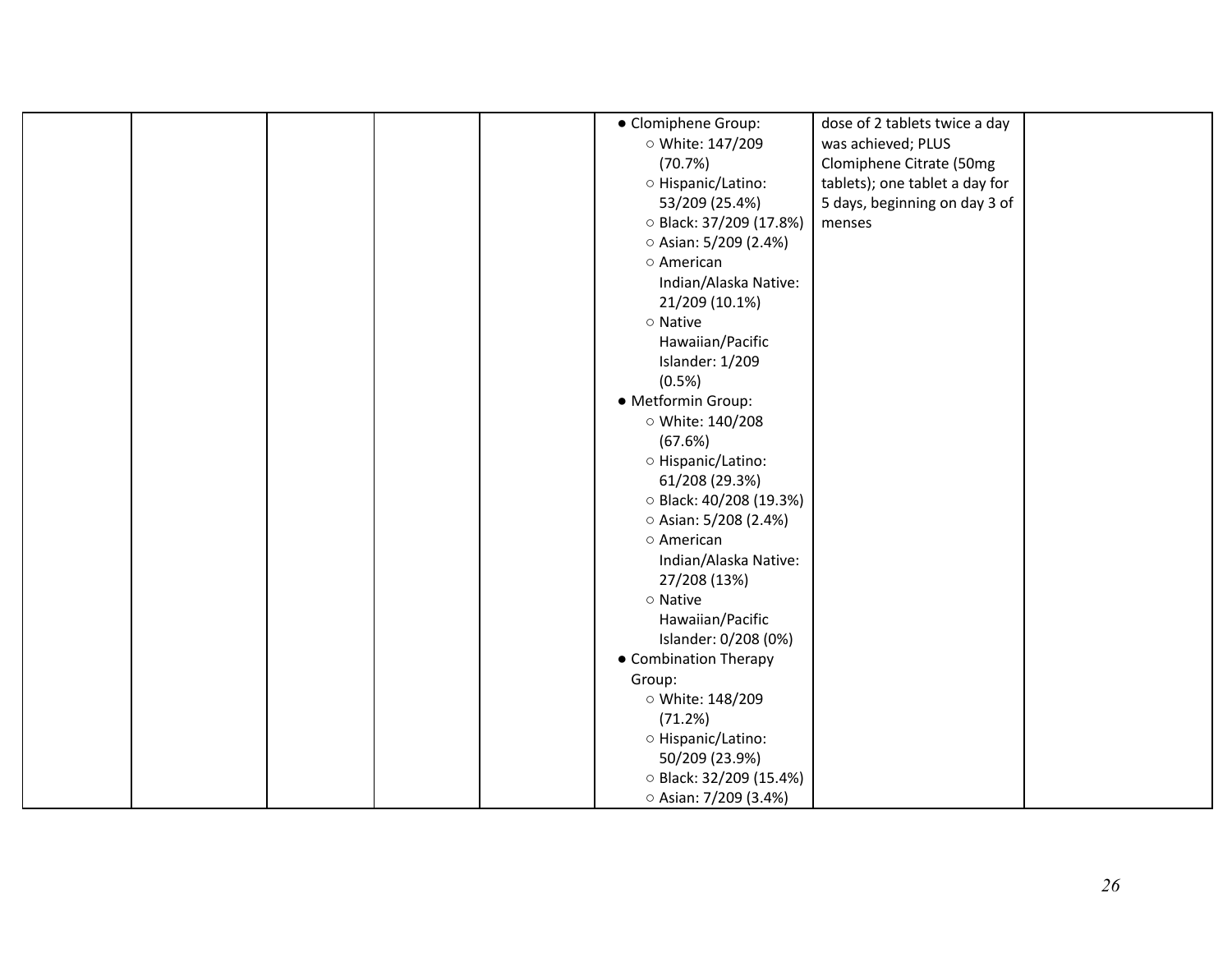|                                |                                                                                          |                                              |                                                                                                                         |                                                                                                                                                            | o American<br>Indian/Alaska Native:<br>24/209 (11.5%)<br>o Native<br>Hawaiian/Pacific<br>Islander: 0/209 (0%)                                                                                                                                                                                                                                                                                                                                                                                                                            |                                                                                                                                                                                                                                                                                                                                                                                                                                                                                                                                                                                                                                                                                                                                                                                                                                                                  |                                                                                                                                                                                                                                                              |
|--------------------------------|------------------------------------------------------------------------------------------|----------------------------------------------|-------------------------------------------------------------------------------------------------------------------------|------------------------------------------------------------------------------------------------------------------------------------------------------------|------------------------------------------------------------------------------------------------------------------------------------------------------------------------------------------------------------------------------------------------------------------------------------------------------------------------------------------------------------------------------------------------------------------------------------------------------------------------------------------------------------------------------------------|------------------------------------------------------------------------------------------------------------------------------------------------------------------------------------------------------------------------------------------------------------------------------------------------------------------------------------------------------------------------------------------------------------------------------------------------------------------------------------------------------------------------------------------------------------------------------------------------------------------------------------------------------------------------------------------------------------------------------------------------------------------------------------------------------------------------------------------------------------------|--------------------------------------------------------------------------------------------------------------------------------------------------------------------------------------------------------------------------------------------------------------|
| Legro et al.<br>$(2014).^{36}$ | Letrozole Versus<br>Clomiphene for<br>Infertility in the<br>Polycystic Ovary<br>Syndrome | Double-blind,<br>randomized<br>control trial | Department<br>of Obstetrics<br>and<br>Gynecology<br>at<br>Pennsylvania<br>State<br>University<br>College of<br>Medicine | 750 women<br>with<br>PCOS-related<br>infertility ( $n =$<br>376<br>randomized to<br>Clomiphene<br>Group, $n = 374$<br>randomized to<br>Letrozole<br>Group) | Age Range:<br>• Clomiphene Group: 28.8<br>± 4.0<br>• Letrozole Group: 28.9 ±<br>4.5<br>BMI:<br>• Clomiphene Group: 35.1<br>± 9.0<br>$\bullet$ Letrozole Group: 35.2 ±<br>9.5<br>Race/Ethnicity:<br>• Clomiphene Group:<br>○ White: 302/376<br>(80.3%)<br>○ Black: 44/376 (11.7%)<br>$\circ$ Asian: 12/376 (3.2%)<br>O Mixed Race: 12/376<br>(3.2%)<br>O Hispanic or Latino:<br>68/376 (18.1%)<br>• Letrozole Group:<br>○ White: 288/374<br>(77%)<br>○ Black: 56/374 (15%)<br>○ Asian: 12/374 (3.2%)<br>O Mixed Race: 15/374<br>$(4.0\%)$ | Intervention Group 1: 376<br>women with PCOS-related<br>infertility received<br>Clomiphene Citrate (50mg<br>daily) in permuted blocks of<br>2, 4, or 6, beginning on cycle<br>day 3 for 5 days and lasting<br>up to five menstrual cycles. If<br>patient was non-responsive<br>to treatment, dose was<br>increased (max dose of<br>150mg). Couples were<br>instructed to have sexual<br>intercourse 2-3 times per<br>week and keep an<br>intercourse diary<br>Intervention Group 2: 374<br>women with PCOS-related<br>infertility received Letrozole<br>(2.5mg daily) in permuted<br>blocks of 2, 4, or 6, beginning<br>on cycle day 3 for 5 days and<br>lasting up to five menstrual<br>cycles. If patient was<br>non-responsive to treatment,<br>dose was increased (max<br>dose of 7.5mg). Couples<br>were instructed to have<br>sexual intercourse 2-3 times | <b>Primary Outcome: Live</b><br>birth rates during the<br>treatment period<br><b>Secondary Outcomes:</b><br>Ovulation rates,<br>pregnancy loss among<br>women who conceived,<br>conception rates among<br>subjects who ovulated,<br>and congenital anomalies |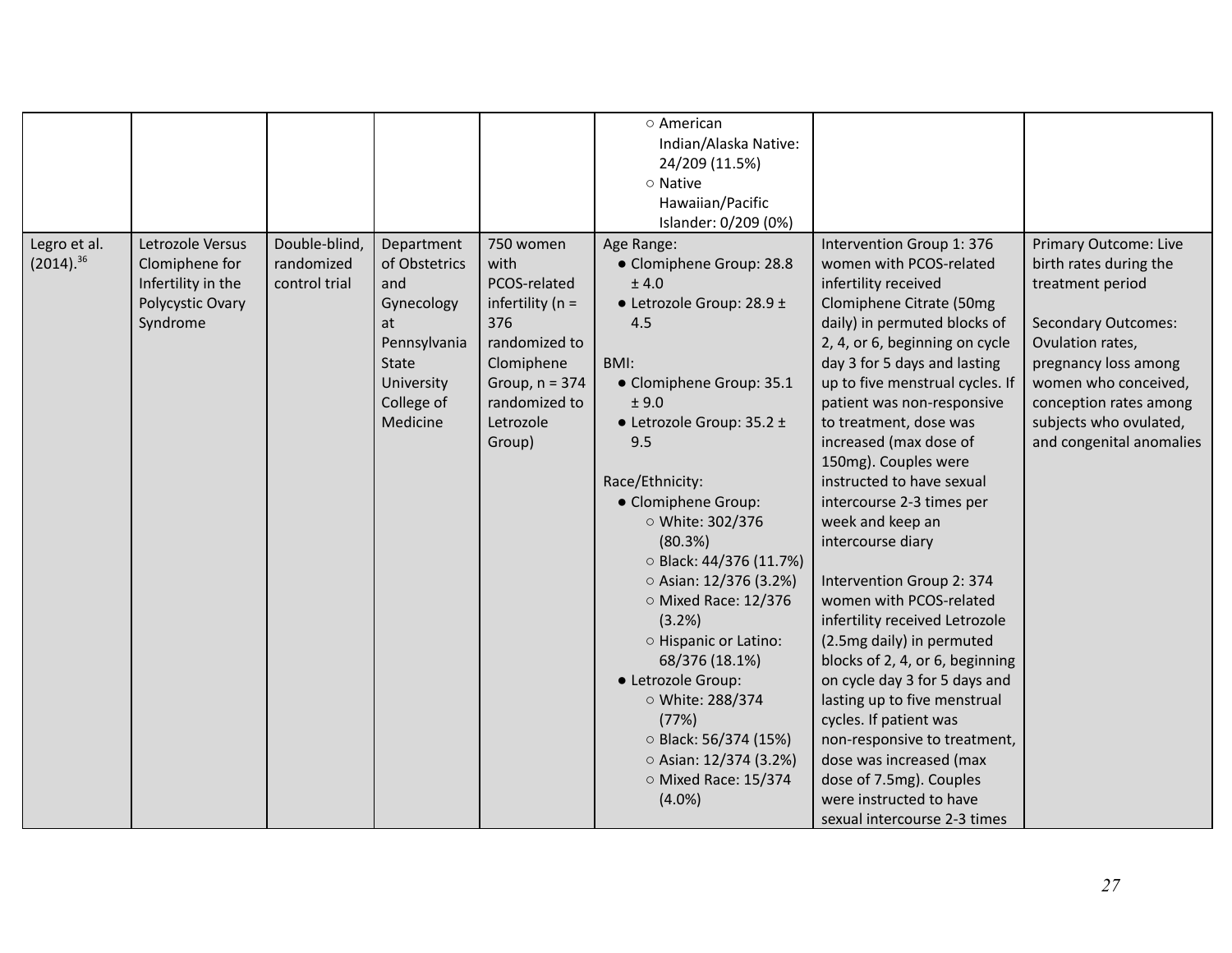|                                |                                                                                                                                                                                                   |                             |                                                                         |                                                                                                                                                                                               | O Hispanic or Latino:<br>60/374 (16%)                                                                                                                                                                                                                                                                                                                                                                                                                                                                                                                                     | per week and keep an<br>intercourse diary                                                                                                                                                                                                                                                   |                                                                                                                                                                                                                                                                                                                                                                                                                                                    |
|--------------------------------|---------------------------------------------------------------------------------------------------------------------------------------------------------------------------------------------------|-----------------------------|-------------------------------------------------------------------------|-----------------------------------------------------------------------------------------------------------------------------------------------------------------------------------------------|---------------------------------------------------------------------------------------------------------------------------------------------------------------------------------------------------------------------------------------------------------------------------------------------------------------------------------------------------------------------------------------------------------------------------------------------------------------------------------------------------------------------------------------------------------------------------|---------------------------------------------------------------------------------------------------------------------------------------------------------------------------------------------------------------------------------------------------------------------------------------------|----------------------------------------------------------------------------------------------------------------------------------------------------------------------------------------------------------------------------------------------------------------------------------------------------------------------------------------------------------------------------------------------------------------------------------------------------|
| Mejia et al.<br>$(2019).^{37}$ | A Randomized<br>Controlled Trial of<br>Combination<br>Letrozole and<br>Clomiphene<br>Citrate or<br>Letrozole Alone<br>for Ovulation<br>Induction in<br>Women with<br>Polycystic Ovary<br>Syndrome | Randomized<br>control trial | Two clinic<br>sites at<br>academic<br>medical<br>centers in<br>the U.S. | 70 women<br>with<br>PCOS-related<br>infertility ( $n =$<br>35 randomized<br>to Letrozole<br>treatment<br>group, $n = 35$<br>randomized to<br>Letrozole +<br>Clomiphene<br>treatment<br>group) | Age Range:<br>$\bullet$ Letrozole Group: 31 $\pm$ 3.9<br>• Letrozole + Clomiphene<br>Group: $30 \pm 4.4$<br>BMI:<br>$\bullet$ Letrozole Group: 33 ± 8.7<br>• Letrozole + Clomiphene<br>Group: $34 \pm 7.0$<br>Race/Ethnicity:<br>· Letrozole Group:<br>○ White: 29/35 (83%)<br>○ Black: 2/35 (6%)<br>$\circ$ Asian: 1/35 (3%)<br>○ Hispanic/Latino: 2/35<br>(6%)<br>O Mixed Race: 1/35<br>(3%)<br>• Letrozole + Clomiphene<br>Group:<br>○ White: 30/35 (86%)<br>○ Black: 1/35 (3%)<br>○ Asian: 1/35 (3%)<br>○ Hispanic/Latino: 2/35<br>(6%)<br>O Mixed Race: 1/35<br>(3%) | Cohort 1:35 women with<br>PCOS-related infertility<br>received Letrozole (2.5mg)<br>on cycle days 3-7 for one<br>treatment cycle<br>Cohort 2:35 women with<br>PCOS-related infertility<br>received Letrozole (2.5mg) +<br>Clomiphene (50mg) on cycle<br>days 3-7 for one treatment<br>cycle | Primary Outcome:<br>Ovulation, defined as<br>mid-luteal progesterone<br>level of >3 ng/mL<br><b>Secondary Outcomes:</b><br>• Conception<br>• Clinical Pregnancy<br>• Live Birth Rates<br>• Singleton Birth<br>• Pregnancy Loss<br>• Size and number of<br>developing follicles<br>on cycle days 12-14<br>ultrasound<br>• Endometrial<br>thickness on cycles<br>days 12-14<br>ultrasound<br>• Adverse events<br>related to the study<br>medications |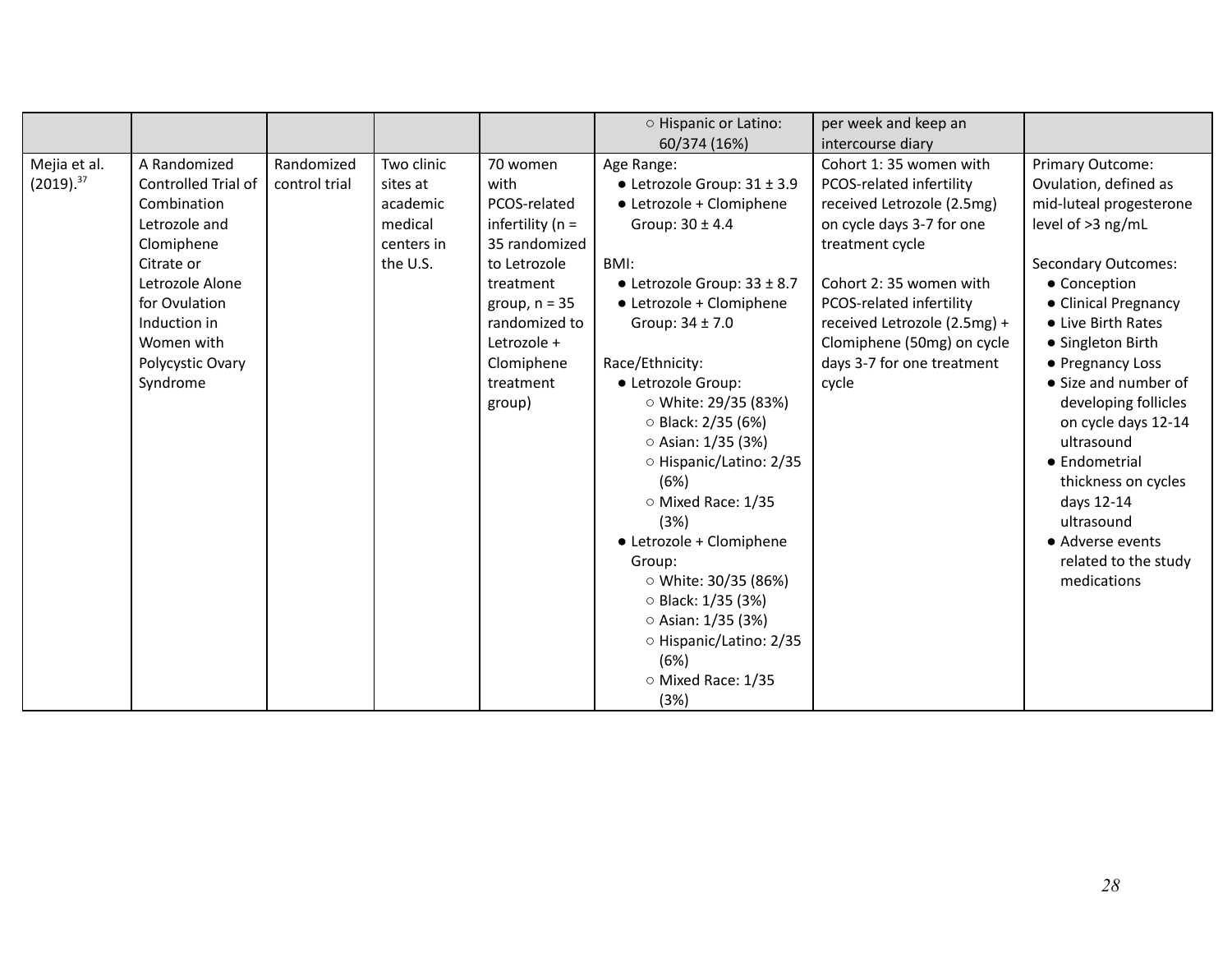| Stadtmauer<br>et al.<br>$(2011).$ <sup>38</sup> | The Impact of a<br>Gonadotropin-<br>Releasing<br>Hormone<br>Antagonist on<br>Gonadotropin<br>Ovulation<br><b>Induction Cycles</b><br>in Women with<br>Polycystic Ovary<br>Syndrome: A<br>Prospective<br>Randomized<br>Study | Prospective,<br>randomized<br>control study                    | Eastern<br>Virginia<br>Medical<br>School in<br>Norfolk,<br>Virginia                              | 98<br>anovulatory<br>women with<br>PCOS who<br>underwent<br>154<br>gonadotropin<br>ovulation<br>induction<br>cycles<br>randomly<br>allocated to 3<br>treatment<br>groups:                                     | Age Range:<br>• Group 1 (Follistim): 29.9 $\pm$<br>4.2<br>• Group 2 (Follistim +<br>Ganirelix if FS≥13mm):<br>$30.8 \pm 3.9$<br>• Group 3 (Follistim +<br>Ganirelix): 30.5 ± 4.4<br>BMI:<br>• Group 1 (Follistim): $32.2 \pm$<br>8.5<br>• Group 2 (Follistim +<br>Ganirelix if FS≥13mm):<br>$29.9 \pm 7.5$<br>• Group 3 (Follistim +<br>Ganirelix): 29.0 ± 7.2<br>Race/Ethnicity: Not reported | Primary Intervention:<br>Gonadotropin medication<br>regimen used for ovulation<br>induction:<br>$\bullet$ Group 1: n = 50<br>randomized to Follistim<br>treatment group<br>$\bullet$ Group 2: $n = 51$<br>randomized to Follistim<br>+ Ganirelix if FS 213mm<br>• Group $3: n = 41$<br>randomized to Follistim<br>+ Ganirelix | <b>Primary Outcomes:</b><br>• Per cycle clinical<br>pregnancy rate (CPR)<br>• Live birth rate (LBR)<br><b>Secondary Outcomes:</b><br>· Total gonadotropin<br>dose<br>• Days of stimulation<br>• Serum LH<br>$\bullet$ Peak E <sub>2</sub><br>• Premature<br>luteinization rate |
|-------------------------------------------------|-----------------------------------------------------------------------------------------------------------------------------------------------------------------------------------------------------------------------------|----------------------------------------------------------------|--------------------------------------------------------------------------------------------------|---------------------------------------------------------------------------------------------------------------------------------------------------------------------------------------------------------------|------------------------------------------------------------------------------------------------------------------------------------------------------------------------------------------------------------------------------------------------------------------------------------------------------------------------------------------------------------------------------------------------|-------------------------------------------------------------------------------------------------------------------------------------------------------------------------------------------------------------------------------------------------------------------------------------------------------------------------------|--------------------------------------------------------------------------------------------------------------------------------------------------------------------------------------------------------------------------------------------------------------------------------|
| Vandermolen<br>et al.<br>$(2001).^{39}$         | Metformin<br>Increases the<br><b>Ovulatory Rate</b><br>and Pregnancy<br>Rate From<br>Clomiphene<br>Citrate in Patients<br>with Polycystic<br>Ovary Syndrome<br>who are Resistant<br>to Clomiphene<br>Citrate Alone          | Randomized,<br>double-blind,<br>placebo<br>controlled<br>trial | Multi-center<br>study across<br>three<br>academic<br>institutions<br>in Virginia<br>and Missouri | 26<br>anovulatory<br>women with<br>PCOS who<br>were resistant<br>to Clomiphene<br>$(n = 11)$<br>randomized to<br>Metformin<br>treatment<br>group, $n = 14$<br>randomized to<br>Placebo<br>treatment<br>group) | Age Range:<br>$\bullet$ Metformin Group: 29 $\pm$<br>1.2<br>$\bullet$ Placebo Group: 30 $\pm$ 1.0<br>BMI:<br>• Metformin Group: $37.6 \pm$<br>4.3<br>$\bullet$ Placebo Group: 38.4 $\pm$ 2.2<br>Race/Ethnicity: Not reported                                                                                                                                                                   | Cohort 1: 11 anovulatory<br>women with PCOS were<br>randomized to receive<br>Metformin treatment<br>(500mg three times daily for<br>7 weeks)<br>Cohort 2: 14 anovulatory<br>women with PCOS were<br>randomized to receive<br>placebo, instructed to take<br>three times daily for 7 weeks                                     | <b>Ovulation and Pregnancy</b><br>Rates                                                                                                                                                                                                                                        |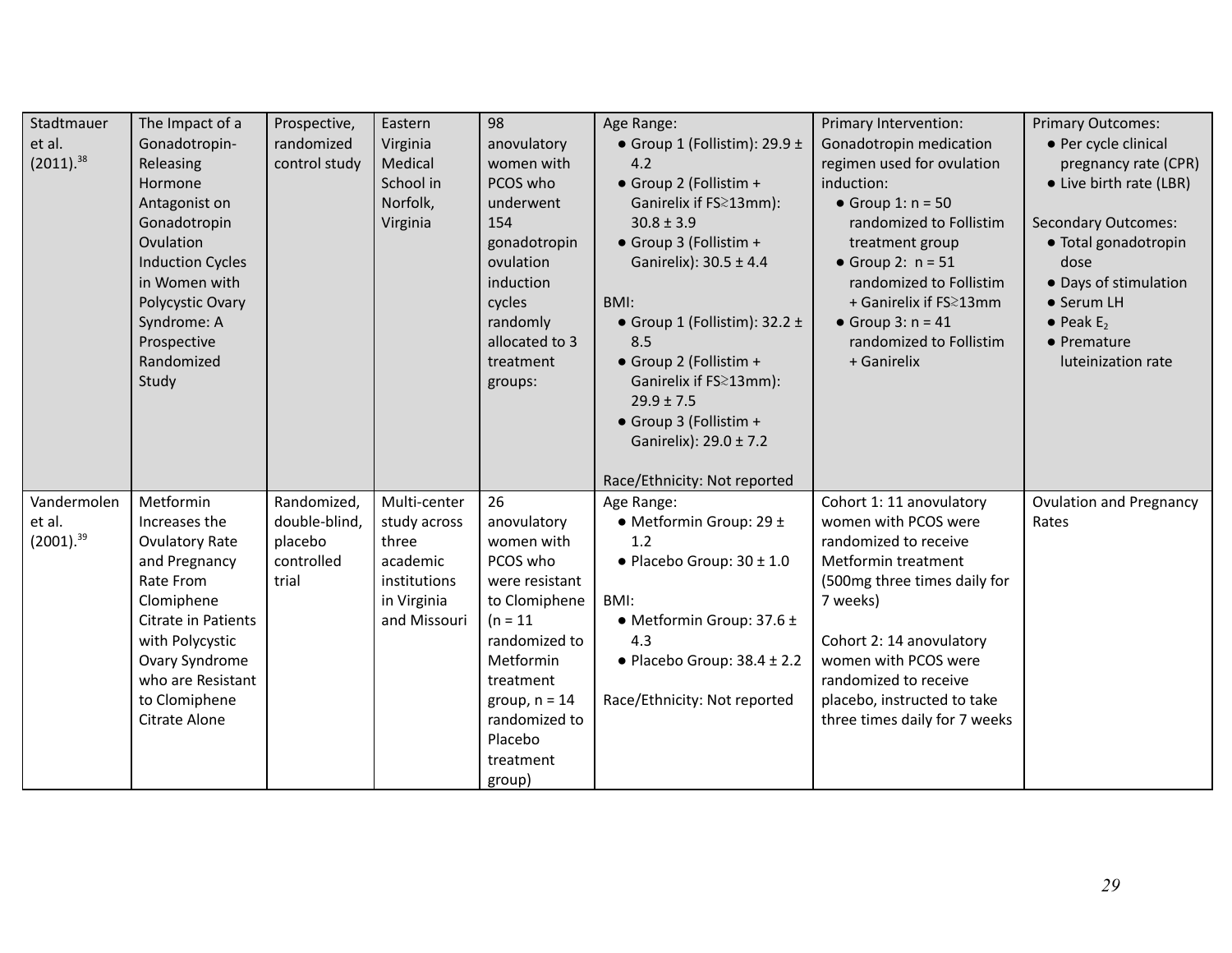#### **Risk of Bias Assessment**

In order to assess the risk of bias in the included eight studies, this meta research project leveraged the Cochrane Risk of Bias Tool for Randomized Trials (RoB 2).<sup>40</sup> RoB 2 is the preferred and recommended tool to assess risk of bias in RCTs and clinical trials due to the streamlined and fixed set of assessment domains used to determine whether studies present a high, medium, or low risk of bias. The Cochrane website lists seven domains by which to assess bias, which includes: random sequence generation, allocation concealment, blinding of participants and personnel, blinding of outcome assessment, incomplete outcome data, selective reporting, and other potential biases.<sup>41</sup> A risk of bias table as outlined below in *Table 2* highlights each of the eight studies and the risk of potential biases across each of the seven domains. Studies found to have a low risk of bias are represented by green circles. Meanwhile, studies with a high risk of bias are represented by red circles, and studies whose methodology presents unclear conclusions on risk of bias are represented by yellow circles. It is important to note that by performing this risk of bias assessment as a solo researcher, this presents some significant limitations, as I do not have the capability to confer or collaborate with a team of researchers and colleagues to validate these assertions. However, by following a systematic process of assessing bias in studies, this meta research project aims to maintain the validity and quality of this review process. Given that the primary objective of this meta research project is to assess patient demographic representation in these clinical trials, studies with domains that presented a potential risk for bias were still included in the final inclusion criteria but will be critiqued further relative to secondary

*30*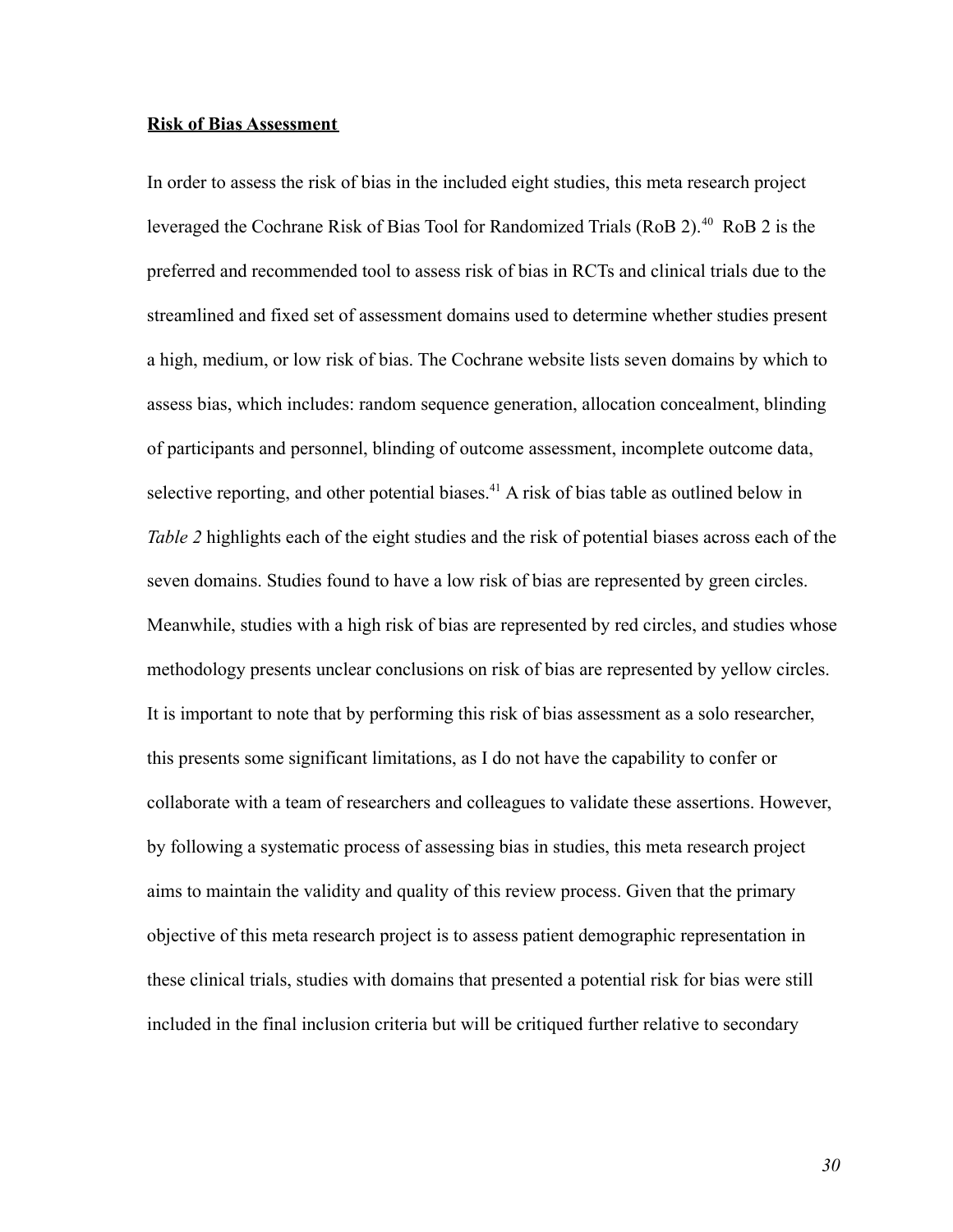outcomes and how they may influence factors such as ovulation, pregnancy rates, and

fertility.

|                                                                                      | Random<br>sequence<br>generation<br>(Selection<br>Bias) | Allocation<br>concealment<br>(Selection<br>Bias) | Blinding of<br>participants<br>(Performance<br>Bias) | Blinding of<br>outcome<br>assessment<br>(Detection<br>Bias) | Incomplete<br>outcome data<br>(Attrition Bias) | Selective<br>reporting<br>(Reporting<br>Bias) | Other Bias |
|--------------------------------------------------------------------------------------|---------------------------------------------------------|--------------------------------------------------|------------------------------------------------------|-------------------------------------------------------------|------------------------------------------------|-----------------------------------------------|------------|
| Aubuchon et<br>al. (2009)                                                            |                                                         |                                                  |                                                      |                                                             |                                                |                                               |            |
| Cataldo et al.<br>(2008)                                                             |                                                         |                                                  |                                                      |                                                             |                                                |                                               |            |
| Khorram et<br>al. (2006)                                                             |                                                         |                                                  |                                                      |                                                             |                                                |                                               |            |
| Legro et al.<br>(2007)                                                               |                                                         |                                                  |                                                      |                                                             |                                                |                                               |            |
| Legro et al.<br>(2014)                                                               |                                                         |                                                  |                                                      |                                                             |                                                |                                               |            |
| Mejia et al.<br>(2019)                                                               |                                                         |                                                  |                                                      |                                                             |                                                |                                               |            |
| Stadtmauer et<br>al. $(2011)$                                                        |                                                         |                                                  |                                                      |                                                             |                                                |                                               |            |
| Vandermolen<br>et al. (2001)                                                         |                                                         |                                                  |                                                      |                                                             |                                                |                                               |            |
| $=$ Low risk of bias<br>$=$ Unclear risk of bias<br>$=$ High risk of bias<br>Legend: |                                                         |                                                  |                                                      |                                                             |                                                |                                               |            |

*Table 2: Risk of Bias Summary Assessment Table*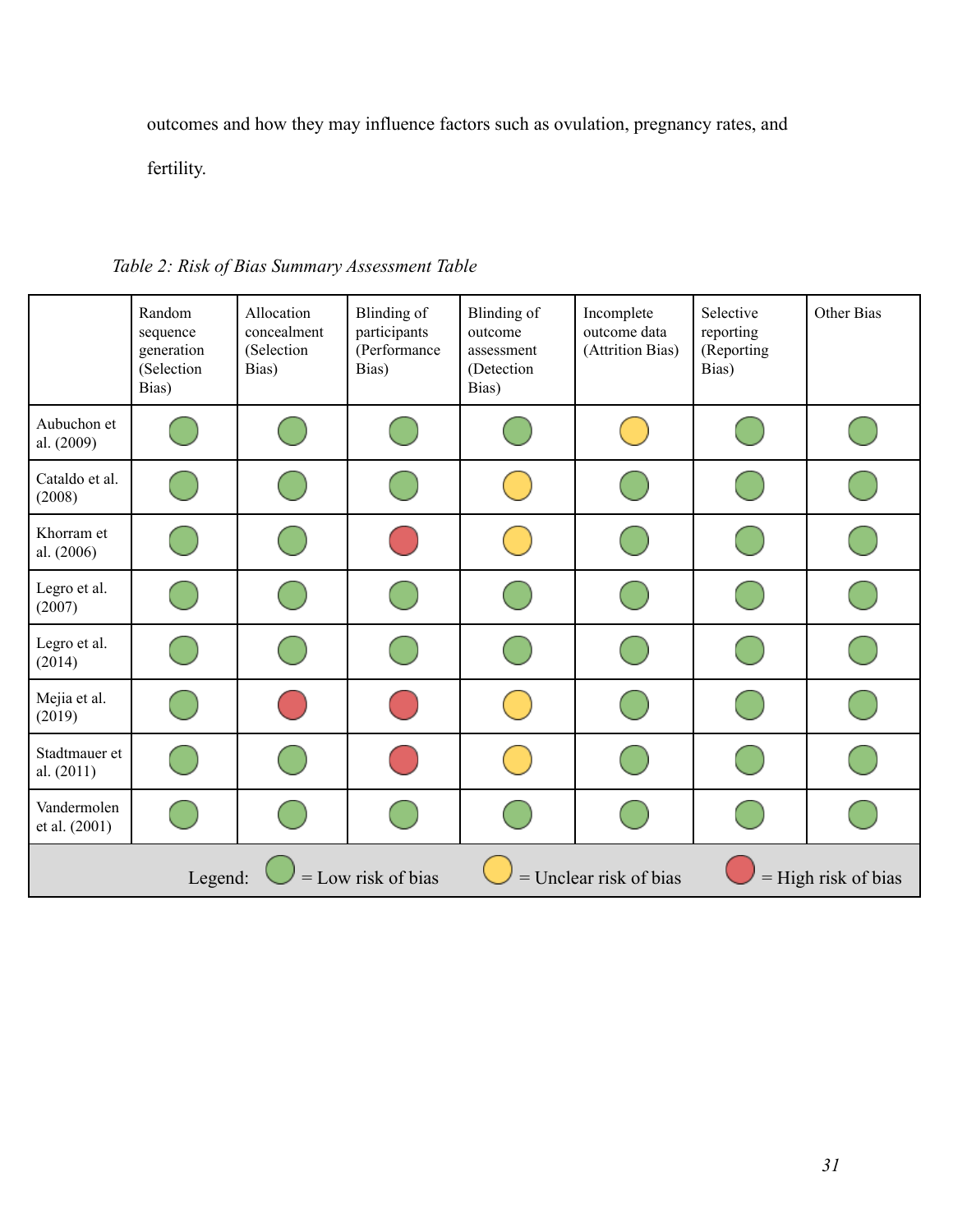### **RESULTS**

A total of 8 randomized controlled trials and clinical trials published between the years of 1999 - 2021 were included in this final meta research analysis. These 8 studies, their statistical analyses and study findings are reported below in *Table 3.* Across the 8 studies, 2,027 women with PCOS-related infertility were recruited, randomized, treated, and assessed for outcomes such as rates of ovulation, pregnancy, and live birth rates. All 8 studies were conducted within either clinical research centers or academic medical centers across the U.S. in locations such as New York, California, Pennsylvania, Virginia, and Missouri. Findings from these eight studies are subsequently stratified based on the following outcomes:

#### **Participant Demographics**

Of the eight assessed studies, three studies (Cataldo et al., Stadtmauer et al., and Vandermolen et al.) did not report the race or ethnicity of the enrolled participants. First, while the Cataldo et al. study did provide a table for baseline characteristics of the two treatment groups (Clomiphene-only versus Clomiphene plus Metformin), the baseline characteristics only included information about participants' age, BMI, insulin/glucose levels, and various metrics on infertility such as previous history of infertility, conception, live birth rates, etc. Similarly, the Stadtmauer et al. study also provided a table for patient demographics, yet provided no information about participant race or ethnicity. Their demographic characteristics simply included participants' age, BMI, and baseline FSH, LH, and  $E_2$  levels. Finally, the Vandermolen et al. study provided a table for patient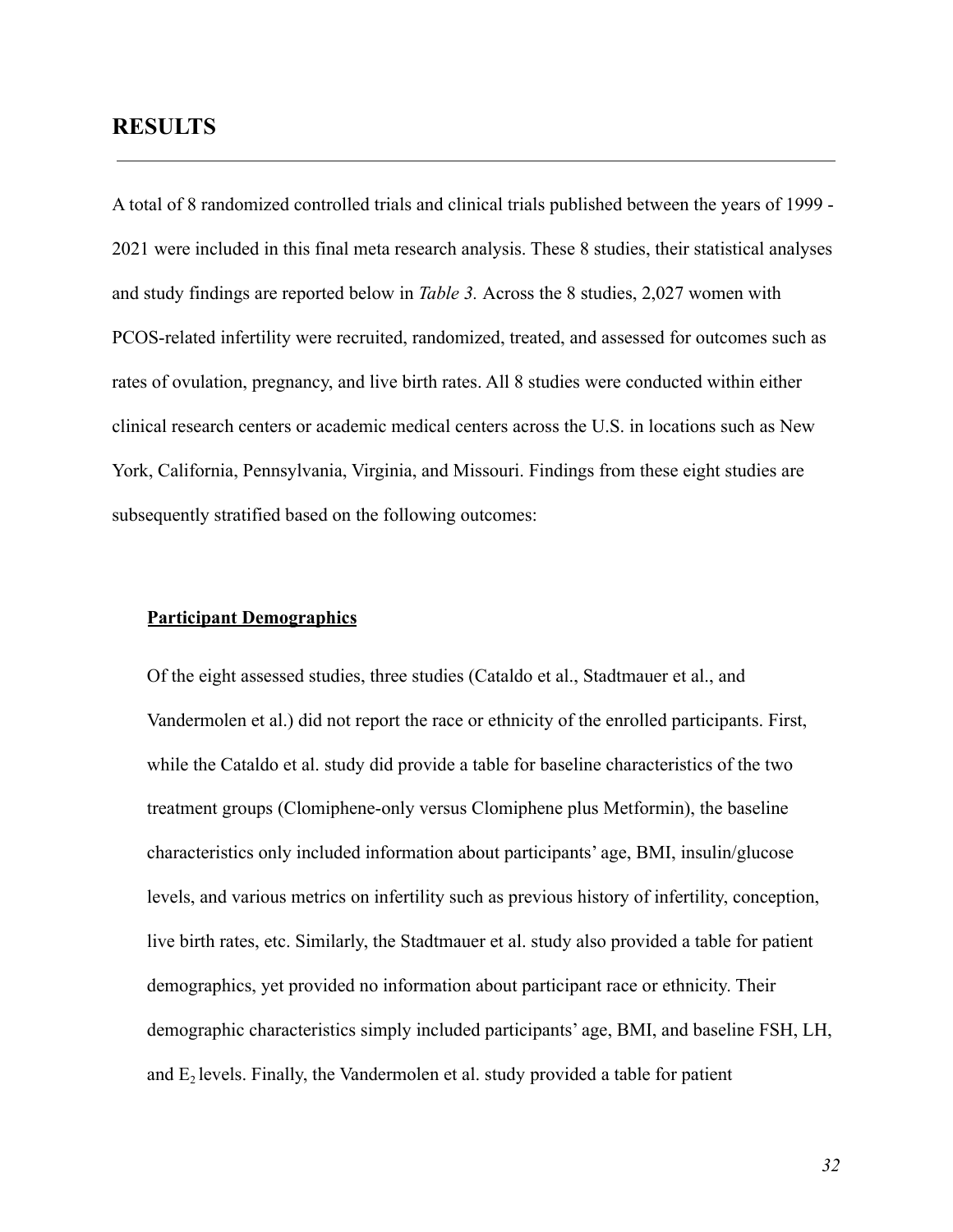characteristics both before and after treatment, but similarly to the previous two studies, only included characteristics about the participants' age, weight, BMI, insulin/glucose levels, and various hormone levels.

While the remaining five studies did report on patient demographic information for each of their study subjects, the degree of racial/ethnic representation varied significantly. Three studies (Legro et al. (2007), Legro et al. (2014), and Mejia et al.) had an overwhelmingly white population base. First, while the Legro et al. (2007) study ensured that the baseline characteristics and demographic representation across the three treatment groups were as similar as possible, all three groups had a disproportionate representation of white women (70.7%, 67.6%, and 71.2% white in each cohort group, respectively). Hispanic or Latino women had the next highest representation, but at much lower percentages (25.4%, 29.3%, and 23.9% in each cohort group, respectively), followed by Blacks (17.8%, 19.3%, and 15.4%, respectively), American Indian or Alaska Native (10.1%, 13.0%, and 11.5%, respectively), Asian (2.4%, 2.4%, 3.4%, respectively), and Native Hawaiian or Pacific Islander (0.5%, 0%, and 0%, respectively).<sup>1</sup> Next, the Legro et al. (2014) study also had a disproportionate race/ethnicity ratio. Across the two comparison groups (Clomiphene group versus Letrozole group), the majority of patients identified as white (80.3% and 77.0%, respectively), followed by Hispanic/Latinos (18.1% and 16%, respectively), Blacks (11.7% and 15%, respectively), Asian (3.2% and 3.2%, respectively), and mixed race (3.2% and  $4\%$ , respectively).<sup>1</sup> Finally, the Mejia et al. study had perhaps the most disproportionate racial/demographic representation among the recruited participants. Across the two

<sup>&</sup>lt;sup>1</sup> Summed percentages across all racial and ethnic groups may sum to greater than 100% because participants were allowed to choose more than one racial category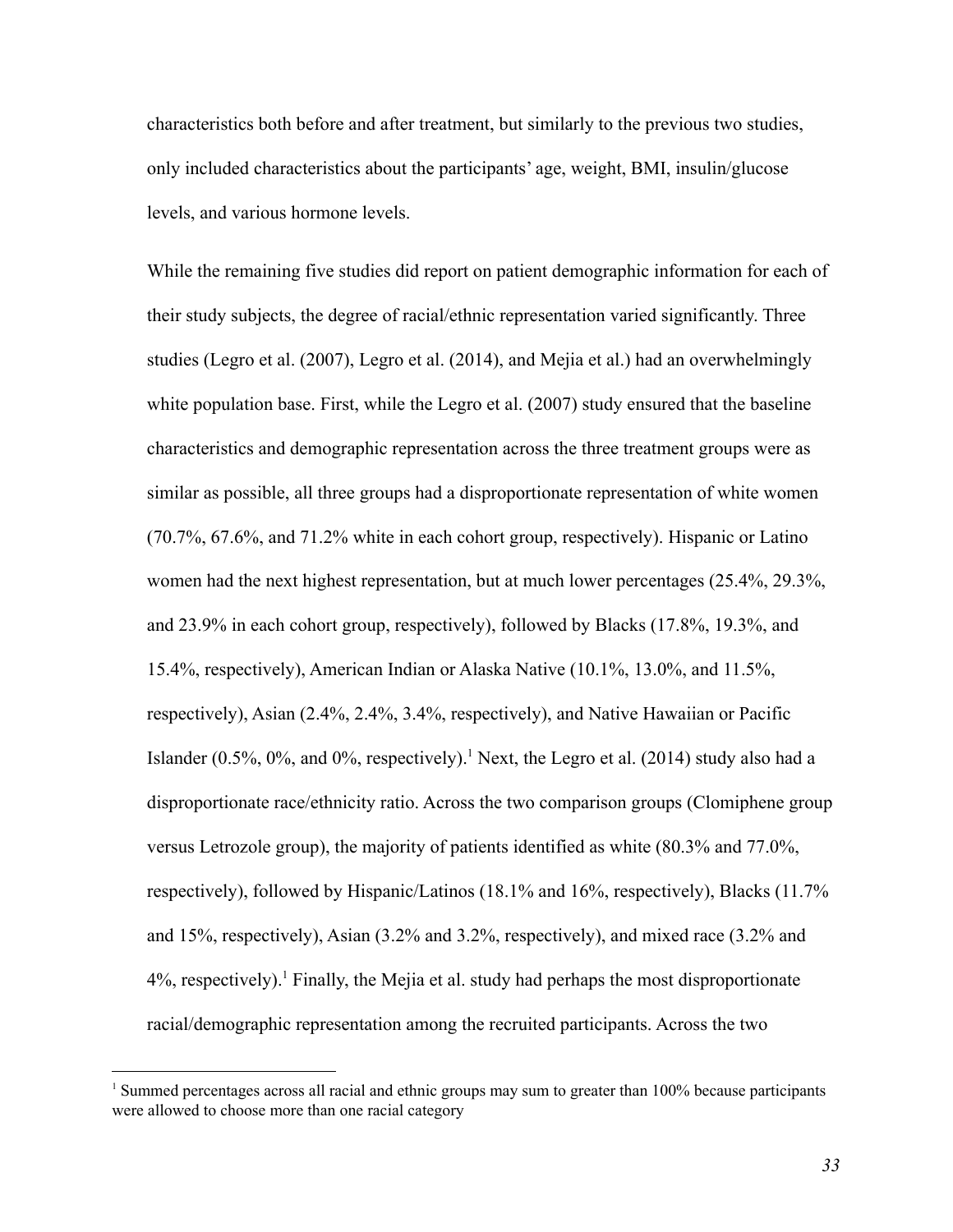comparison groups (Letrozole versus Letrozole + Clomiphene), an overwhelming majority of participants identified as White (83% and 86%, respectively), followed by Hispanic or Latino (6% and 6%, respectively), Blacks (6% and 3%, respectively), Asians (3% and 3%, respectively), and mixed race (3% and 3%, respectively).

On the contrary, were two studies whose participant demographics involved predominantly women of color. First, the Aubuchon et al. study included 5 Black participants, 2 white participants, and 1 Southeast Asian participant. Finally, the Khorram et al. study recruited participants that all identified as women of color. Across the two comparison groups (Metformin group versus Clomiphene group), the majority of participants identified as Hispanic/Latino (94% and 93%, respectively), followed by one person who identified as white in the Metformin group (6%), and one person who identified as Black in the Clomiphene group (7%).

#### **Ovulation Outcomes Compared Across Race/Ethnicity**

Six of the eight studies focused on rates of ovulation as either their primary or secondary outcomes. Of these six studies, four studies assessed whether additive drug treatments taken in combination are more efficacious than single drug treatments in improving rates of ovulation among women diagnosed with PCOS. First, the Cataldo et al. study assessed whether a combination of Clomiphene Citrate in combination with Metformin ER could 1) improve ovulation induction, and 2) lower the threshold dose of clomiphene needed to induce ovulation. The study found that 83% of participants who received the combination therapy ovulated, while 75% of participants who received just Clomiphene Citrate plus a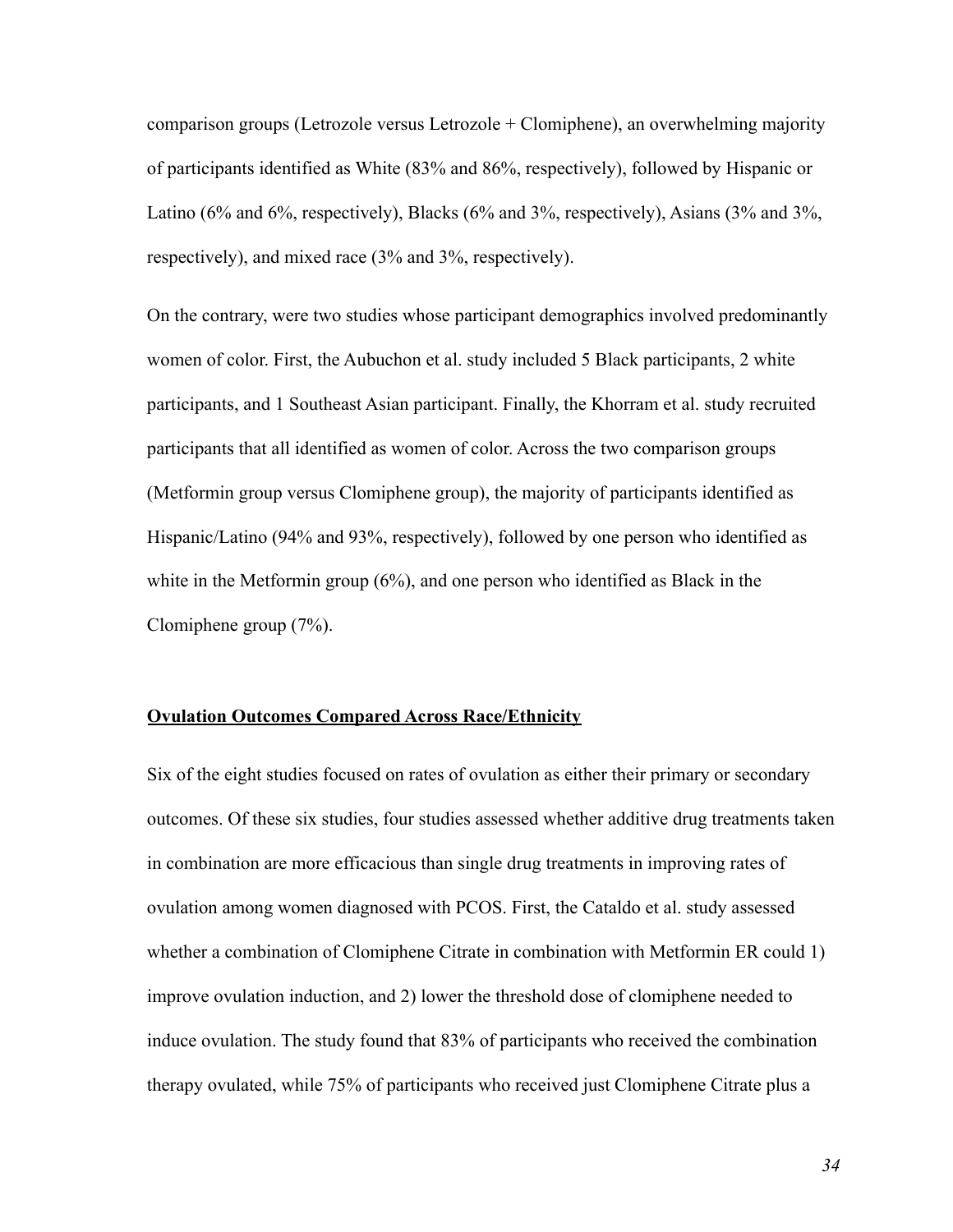placebo ovulated ( $p = 0.04$ ). However, the study also found that The frequency distribution of the lowest clomiphene dose (50, 100, or 150 mg daily) resulting in ovulation was indistinguishable between the two treatment groups (Ovulation in 52.2% in intervention vs. 45.5% in control for 50mg dose, ovulation in 20.6% in intervention vs. 18.1% in control for 100mg dose, ovulation in 5.7% in intervention vs.  $8.1\%$  in control for 150mg dose; p = 0.47). Mirroring a similar study design, the Khorram et al. study assessed whether participants who received a combination of Metformin plus Clomiphene Citrate experienced distinguishable rates of ovulation in comparison with patients who were prescribed Clomiphene Citrate alone. The findings illustrated that 44% of patients who received the combination drug treatments ovulated, while only 6.7% of participants who received Clomiphene Citrate alone ovulated ( $p = 0.037$ ). The Legro et al. (2007) study involved a triple-armed randomized controlled trial, whereby patients either received Clomiphene alone, Metformin alone, or a combination of the two drug treatments at the same time. The findings from this study illustrated that participants in the Clomiphene only group ovulated an average of 2.22 times during the study cycle  $\pm$  1.87, while participants in the Metformin-only group ovulated an average of 1.43 times  $\pm$  1.72, and the combination drug therapy group ovulated an average of 2.80 times  $\pm$  2.04; p<0.001 for all three groups. Finally, the Mejia et al. study assessed whether Letrozole alone or in combination with Clomiphene Citrate would increase ovulation rates. They found that 42.9% of individuals randomized to Letrozole treatment alone ovulated, while 77.1% of individuals randomized to the Letrozole + Clomiphene Citrate treatment group ovulated ( $p = 0.007$ ). In all four of these studies, the researchers were able to assert that combination drug treatments were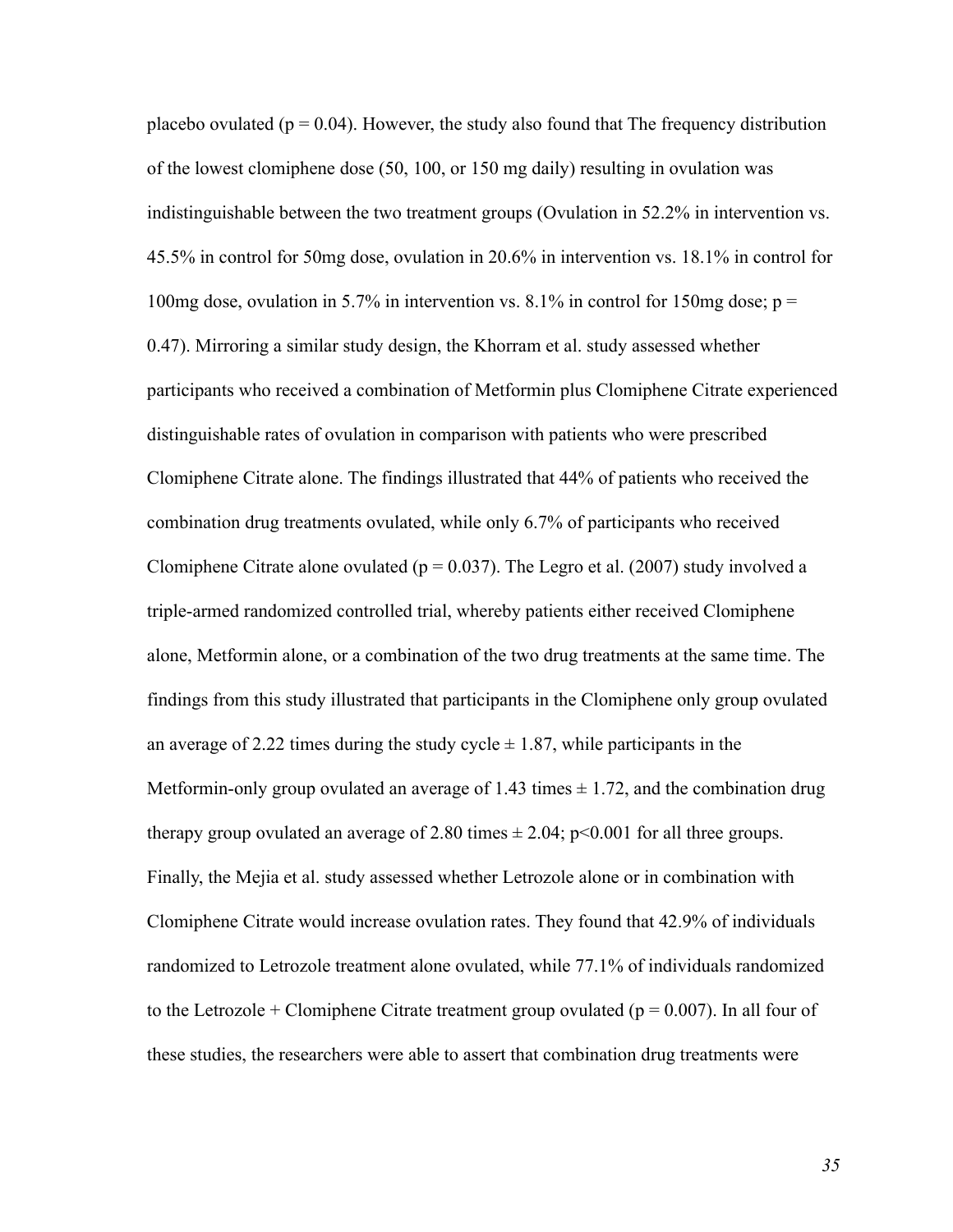statistically significantly more efficacious than single-drug treatments in improving ovulation rates among women with PCOS. Across these four studies that assessed additive drug treatments, none of the studies stratified their findings across race or ethnicity groups.

Two additional studies also assessed ovulation outcomes, but compared solo drug treatments - either against a different drug treatment, or against a placebo. First, the Legro et al. (2014) study assessed whether Letrozole or Clomiphene was more efficacious in improving ovulation rates among women with PCOS. The study concluded that 76.6% of women who were randomized to the Clomiphene group ovulated, while 88.5% of women who were randomized to the Letrozole group ovulated (p<0.001). Additionally, the Vandermolen et al. study assessed whether Metformin could improve the ovulatory rate of women with Clomiphene Citrate-resistant PCOS compared to a placebo treatment. The study found that 75% of women who received the Metformin treatment ovulated, while 27% of the women who received the placebo treatment ovulated ( $p = 0.02$ ). It is clear that neither of these two studies stratified their results across race or ethnicity.

#### **Conception Outcomes Compared Across Race/Ethnicity**

Four out of the eight studies assessed rates of conception among patients who ovulated. Of these four studies, the Mejia et al.'s findings were found to not be statistically significant (p  $= 0.709$ ). Of the three remaining studies, two studies assessed whether additive drug treatments taken in combination were more efficacious than single drug treatments in improving conception rates among these women with PCOS. First, the Khorram et al. study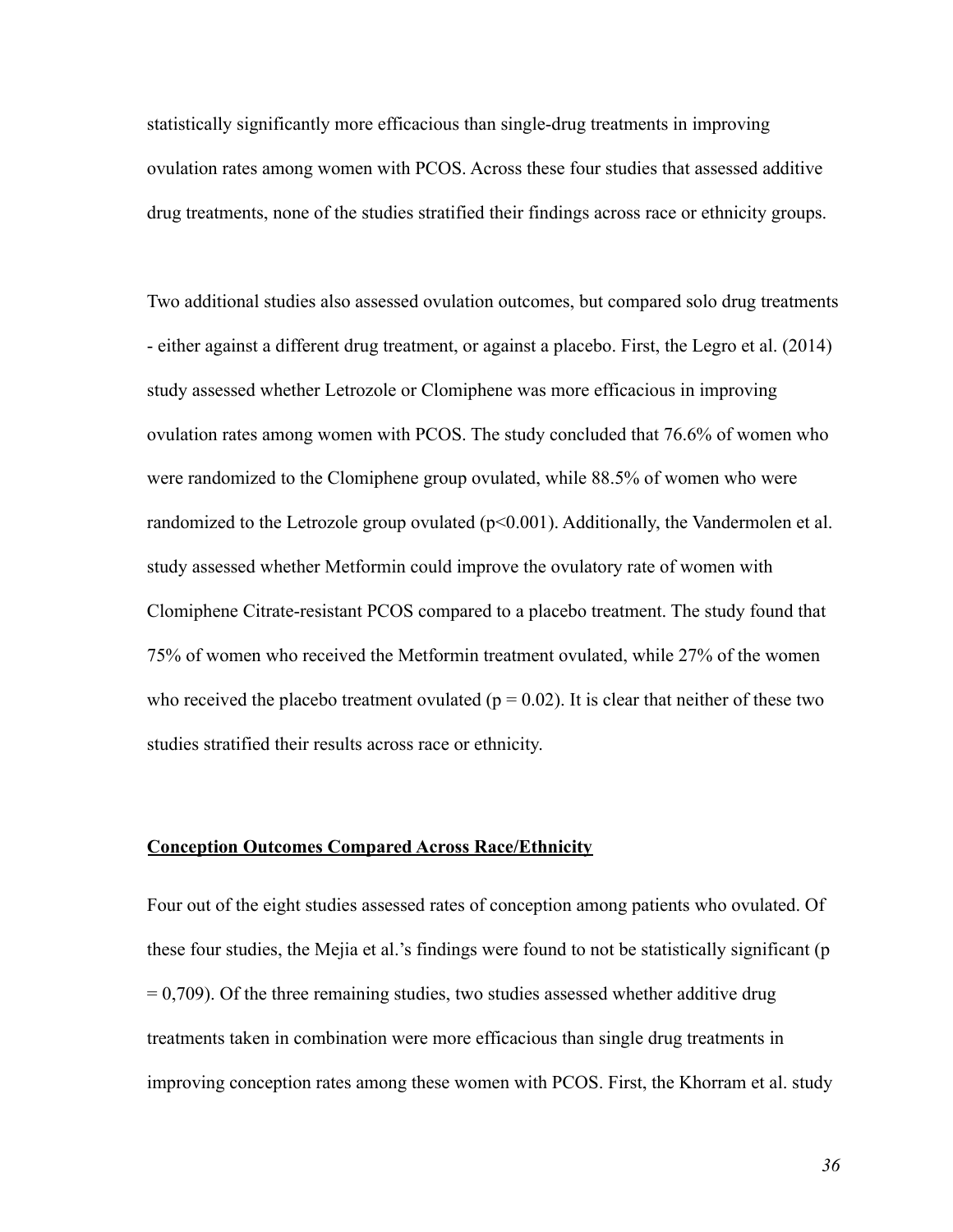found that five study subjects in the combination Clomiphene plus Metformin group conceived, while none of the study subjects in the Clomiphene group alone conceived ( $p =$ 0.043). Additionally, the Legro et al. (2007) study found that 39.5% of study subjects who received Clomiphene treatment ovulated ( $p = 0.002$ ), compared to 21.7% who were randomized to the Metformin treatment group ( $p = 0.002$ ), and 46% randomized to the combination therapy group of both Clomiphene plus Metformin (p<0.001). Neither of these studies stratified their results across race or ethnicity groups.

The Legro et al. (2014) study assessed conception rates among study subjects who ovulated between solo-drug treatment comparison groups. They found that 35.8% of study subjects who received Clomiphene alone ovulated, while 46.5% of study subjects who received Letrozole alone ovulated ( $p = 0.007$ ). Similar to the Khorram et al. and Legro et al. (2007) studies above, the Legro et al. (2014) study did not stratify their results across race or ethnicity groups.

#### **Pregnancy Outcomes Compared Across Race/Ethnicity**

Five of the eight studies assessed pregnancy outcomes across the various treatment groups. Among these five studies, both the Mejia et al. and the Stadtmauer et al. studies produced pregnancy outcomes that were not statistically significant ( $p = 0.356$  and  $p = 0.16$ , respectively). Of the remaining three studies, the Legro et al. (2007) study was the only trial to assess pregnancy outcomes across single versus additive drug treatments. They found that 23.9% of women who were randomized to the Clomiphene treatment group became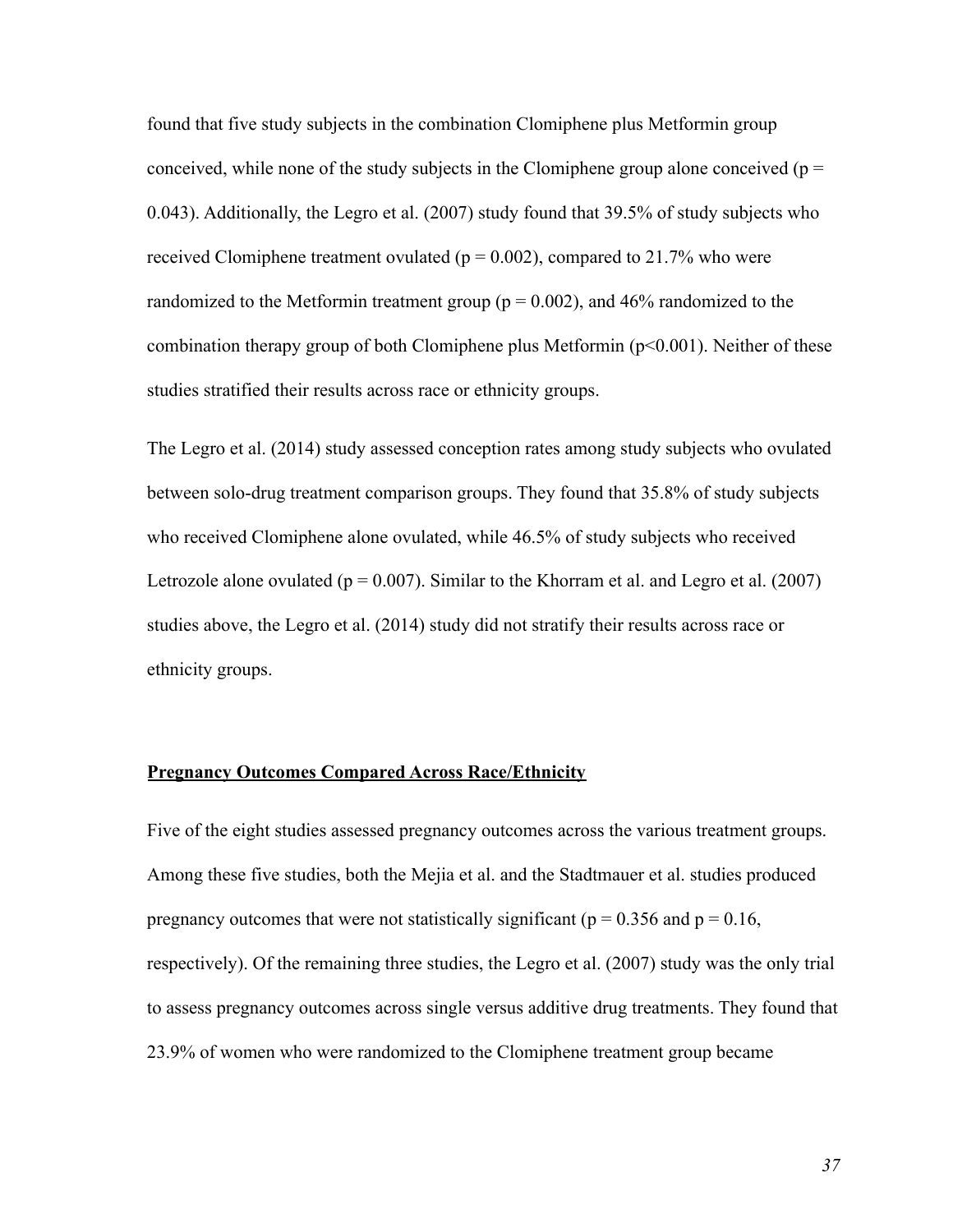pregnant, compared to 8.7% for those randomized to Metformin, and 31.1% randomized to the combination therapy group of both Clomiphene plus Metformin ( $p<0.001$ ). Meanwhile, the Legro et al (2014) study compared Clomiphene versus Letrozole in assessing pregnancy outcomes. This study found that 21.5% of women randomized to the Clomiphene treatment group became pregnant, compared to the 31.3% randomized to the Letrozole treatment group ( $p = 0.003$ ). Finally, the Vandermolen et al. study assessed pregnancy rates across the Metformin versus placebo intervention groups. They concluded that 55% of individuals randomized to the Metformin treatment group became pregnant, compared to 7% who were randomized to the placebo group ( $p = 0.02$ ). Thorough analysis of these articles found that none of the above studies reported or stratified findings across race or ethnicity metrics.

#### **Live Birth Rate Outcomes Compared Across Race/Ethnicity**

Four of the eight studies assessed live birth rate outcomes among women who became pregnant. Among these four studies, the Mejia et al. and the Stadtmauer et al. studies produced findings that were not statistically significant ( $p = 1.00$  and  $p = 0.08$ , respectively). The Legro et al. (2007) study assessed live birth rate outcomes across single versus additive drug treatments and found that 22.5% of individuals randomized to receiving Clomiphene treatment successfully had a live birth, yet this finding was found to be statistically insignificant ( $p = 0.31$ ). However, 7.2% of individuals randomized to the Metformin group had a successful live birth, and 26.8% randomized to the combination therapy group experienced a live birth;  $p<0.001$  for both groups. Finally, the Legro et al. (2014) study compared Clomiphene versus Letrozole treatments in assessing live birth rates. This study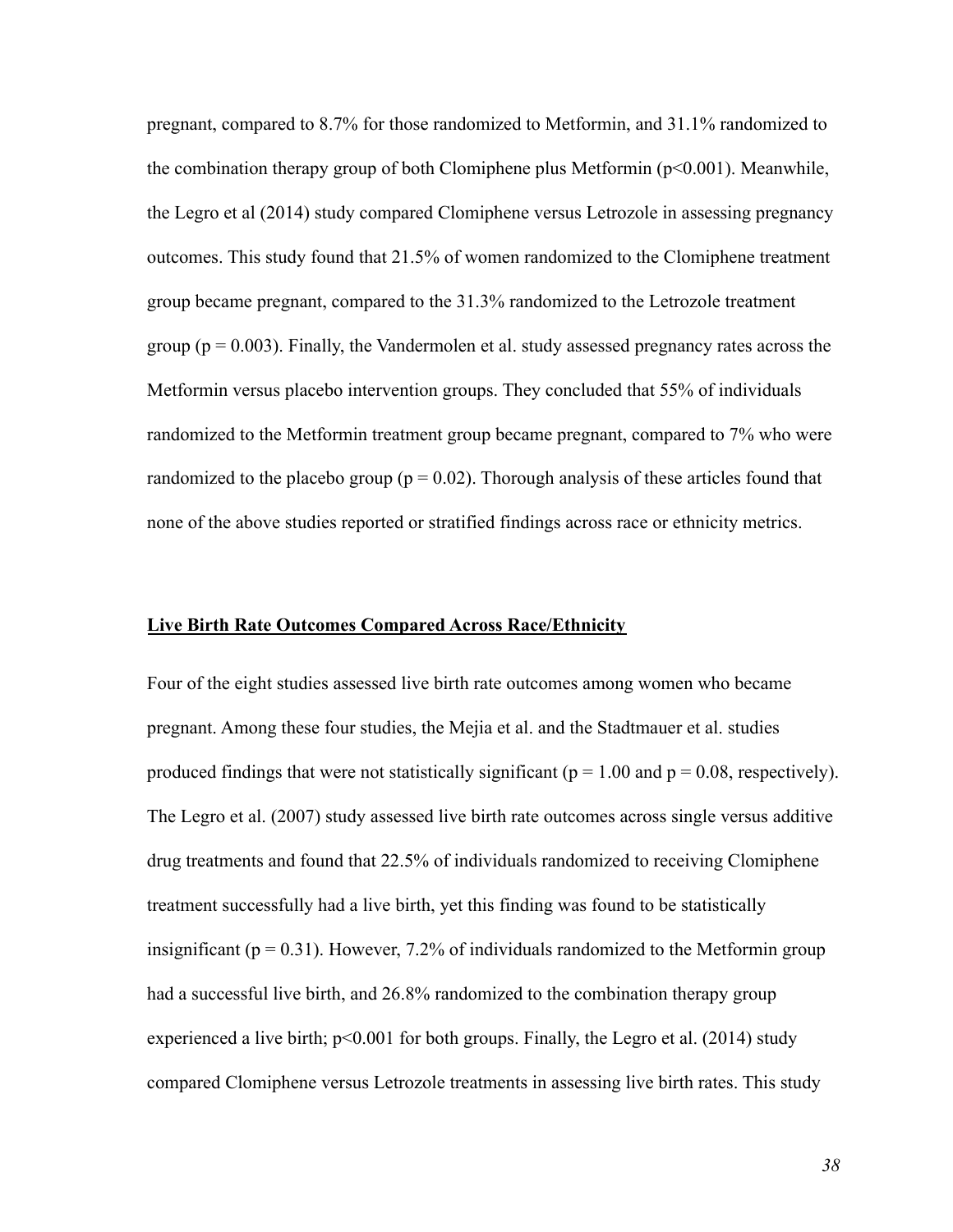found that 19.1% of individuals randomized to Clomiphene-only experienced live birth, while 27.5% of individuals randomized to Letrozole-only experienced live birth,  $p = 0.007$ . None of the four above studies that assessed live birth rate outcomes stratified findings across race or ethnicity metrics.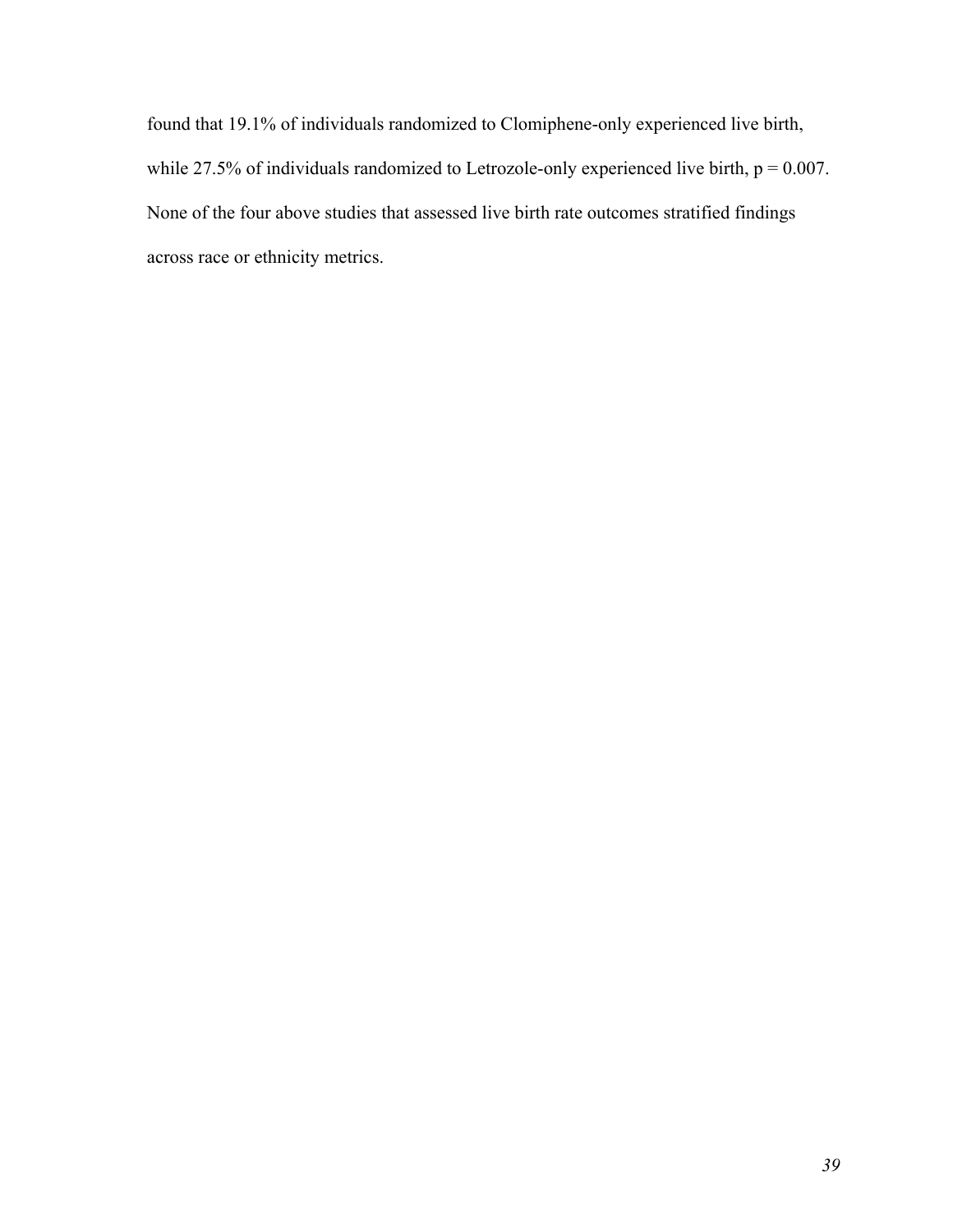| <b>Author &amp; Year</b>  | <b>Title</b>                                                                                                                                              | <b>Statistical Findings &amp; Study Results</b>                                                                                                                                                                                                                                                                                                                                                                                                                                                                                                                                                                                                                                                                        | <b>Study Conclusions &amp; Racial Stratification of Findings</b>                                                                                                                                                                                                                                                                                                                                                                                             |
|---------------------------|-----------------------------------------------------------------------------------------------------------------------------------------------------------|------------------------------------------------------------------------------------------------------------------------------------------------------------------------------------------------------------------------------------------------------------------------------------------------------------------------------------------------------------------------------------------------------------------------------------------------------------------------------------------------------------------------------------------------------------------------------------------------------------------------------------------------------------------------------------------------------------------------|--------------------------------------------------------------------------------------------------------------------------------------------------------------------------------------------------------------------------------------------------------------------------------------------------------------------------------------------------------------------------------------------------------------------------------------------------------------|
| Aubuchon et al.<br>(2009) | Metformin Does Not<br>Improve the Reproductive<br>or Metabolic Profile in<br>Women with Polycystic<br><b>Ovary Syndrome (PCOS)</b>                        | Urinary FSH levels (4.3 ± 1.4 versus 4.7 ± 1.68 U/g, p =<br>0.48), and LH levels (7.1 ± 5.2 versus 7.5 ± 3.6 U/g, p =<br>0.26), and Pdg (0.92 ± 0.69 versus $1.1 \pm 1.0$ µg/mg, p =<br>0.40) did not differ significantly between the metformin<br>and the placebo groups<br>Two participants ovulated on both placebo and metformin<br>treatments<br>Urinary gonadotropins were not statistically significantly<br>different before and after metformin, whether or not the<br>participants who ovulated were included<br>Serum sex steroid response to metformin and placebo<br>were not statistically significant ( $p > 0.16$ for all secondary<br>outcomes).<br>BMI-normalized biomarkers were not statistically | Short-term, high-dose metformin has minimal effects on<br>metabolic markers and reproductive hormones in a small<br>sample of obese women with PCOS<br>The study hypothesis that metformin (via increased insulin<br>sensitivity and SHBG), reduces free sex steroids and induces a<br>compensatory FSH rise<br>There was minimal effectiveness of metformin in promoting<br>insulin sensitivity<br>Study results were not stratified by racial/ethnic group |
| Cataldo et al.<br>(2008)  | Extended-Release<br><b>Metformin Does Not</b><br>Reduce the Clomiphene<br>Citrate Dose Required to<br>Induce Ovulation in<br>Polycystic Ovary<br>Syndrome | significant between metformin and placebo groups<br>At least one ovulation occurred in 174/209 subjects (83%)<br>in the clomiphene plus metformin group, and at least one<br>ovulation occurred in 157/209 subjects (75%) in the<br>clomiphene-only group ( $p = 0.04$ ).<br>The frequency distribution of the lowest clomiphene dose<br>(50, 100, or 150 mg daily) resulting in ovulation was<br>indistinguishable between the two treatment groups<br>(Ovulation in 52.2% in intervention vs. 45.5% in control for<br>50mg dose, ovulation in 20.6% in intervention vs. 18.1% in<br>control for 100mg dose, ovulation in 5.7% in intervention<br>vs. 8.1% in control for 150mg dose; $p = 0.47$ ).                   | Patients who received the combination drug treatment of<br>Clomiphene plus Metformin had a greater rate of ovulation<br>than patients who received Clomiphene-only plus the placebo<br>treatment.<br>Metformin XR does not reduce the lowest dose of clomiphene<br>that induces ovulation in women with PCOS<br>Study results were not stratified by racial/ethnic group                                                                                     |

# *Table 3: Statistical Findings, Study Results, and Study Conclusions of Reviewed Studies*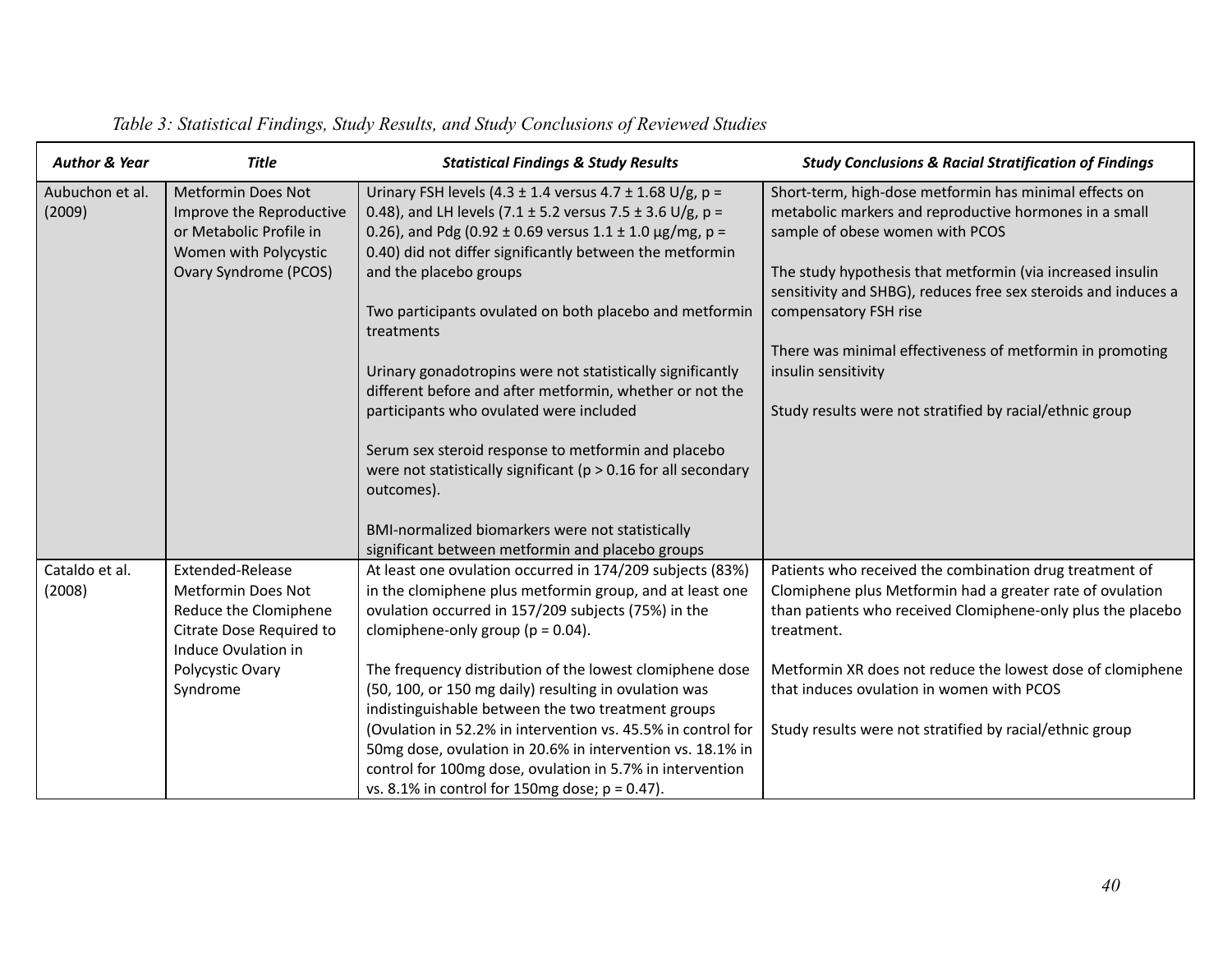| Khorram et al.<br>(2006) | Two Weeks of Metformin<br>Improves Clomiphene<br><b>Citrate-Induced Ovulation</b><br>and Metabolic Profiles in<br>Women with Polycystic<br>Ovary Syndrome | Both groups found a significant increase in the sex<br>hormone-binding globulin (SHBG) levels after treatment<br>on day 21 of the cycle, but the increment in SHBG in the<br>CC+Met group was significantly higher (p<0.05) than in<br>the CC-only group.<br>There was a significant decrease in fasting insulin<br>(p<0.025) and ratio of glucose to insulin (p<0.05) in the<br>CC+Met group, but not in the CC-only group.<br>On day 21, Serum P levels was significantly elevated in the<br>CC+Met group in contrast to the CC-only group ( $p = 0.015$ )<br>In the CC+Met group, 7/16 subjects (44%) ovulated,<br>whereas only 1/15 subjects (6.7%) ovulated in the CC-only<br>group ( $p = 0.037$ )<br>In the CC+Met group, 5 subjects conceived, whereas no<br>subjects in the CC-only treatment conceived ( $p = 0.043$ ). | In obese patients with PCOS, two weeks of Metformin<br>treatment significantly reduces serum insulin and insulin<br>resistance and increases SHBG levels, resulting in an improved<br>response to Clomiphene Citrate<br>Study results were not stratified by racial/ethnic group                                                                                                                                                                                                                                                                                                                                                                                                                                                                         |
|--------------------------|-----------------------------------------------------------------------------------------------------------------------------------------------------------|-----------------------------------------------------------------------------------------------------------------------------------------------------------------------------------------------------------------------------------------------------------------------------------------------------------------------------------------------------------------------------------------------------------------------------------------------------------------------------------------------------------------------------------------------------------------------------------------------------------------------------------------------------------------------------------------------------------------------------------------------------------------------------------------------------------------------------------|----------------------------------------------------------------------------------------------------------------------------------------------------------------------------------------------------------------------------------------------------------------------------------------------------------------------------------------------------------------------------------------------------------------------------------------------------------------------------------------------------------------------------------------------------------------------------------------------------------------------------------------------------------------------------------------------------------------------------------------------------------|
| Legro et al.<br>(2007)   | Clomiphene, Metformin,<br>or Both for Infertility in<br>the Polycystic Ovary<br>Syndrome                                                                  | Live birth rates:<br>• Clomiphene Group: $47/209$ (22.5%); p = 0.31<br>Metformin Group: 15/208 (7.2%); p<0.001<br>Combination Therapy Group: 56/209 (26.8%);<br>p<0.001<br>Number of ovulations (Mean ± SD):<br>• Clomiphene Group: $2.22 \pm 1.87$ ; p<0.001<br>Metformin Group: 1.43 ± 1.72; p<0.001<br>• Combination Therapy Group: $2.80 \pm 2.04$ ; p<0.001<br>Pregnancy:<br>• Clomiphene Group: 50/209 (23.9%); p<0.001<br>Metformin Group: 18/208 (8.7%); p<0.001<br>Combination Therapy Group: 65/209 (31.1%);<br>p<0.001                                                                                                                                                                                                                                                                                                 | Live birth rates were significantly lower in the Metformin<br>group than in either the Clomiphene or Combination Therapy<br>Group. Ovulation rates were significantly higher in the<br>combination group than in either the Clomiphene or<br>Metformin groups alone, however this did not translate into<br>an increase in live-birth rates among subjects who received<br>the combination therapy treatments. Rates of conception and<br>pregnancy were significantly higher in the Clomiphene and<br>Combined Therapy Group than in the Metformin group. These<br>findings show that Clomiphene is superior to metformin in<br>achieving live birth in women with PCOS-related infertility<br>Study results were not stratified by racial/ethnic group |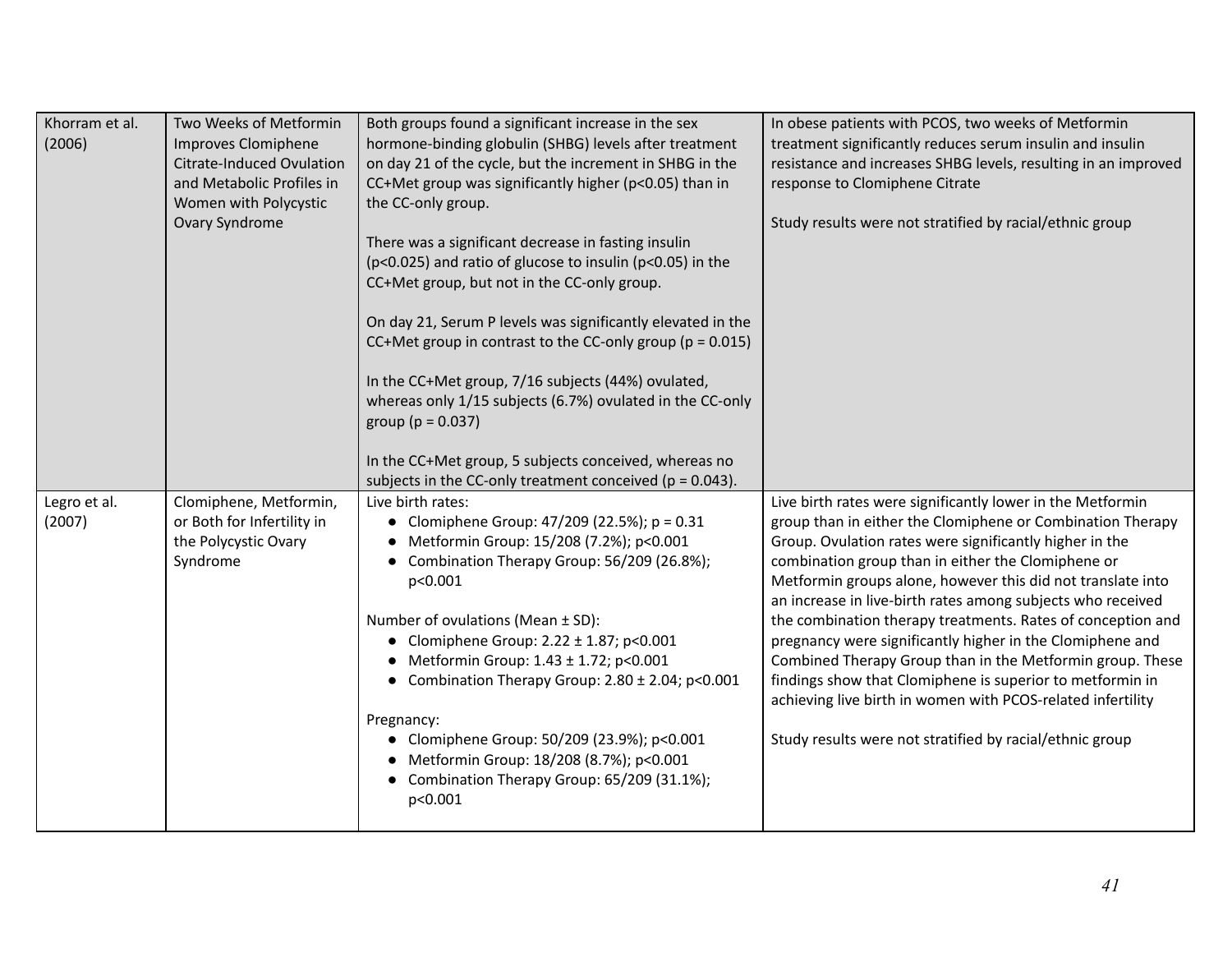|                        |                                                                                       | Conception rates among subjects who ovulated:<br>• Clomiphene Group: $62/157$ (39.5%); p = 0.002<br>Metformin Group: 25/115 (21.7%); p = 0.002<br>Combination Therapy Group: 80/174 (46.0%);<br>p<0.001                                                                                                                                                                                                                                                                                                                                                                                                                                                                                                                                                                                                           |                                                                                                                                                                                                                                                                                                                                                                                                                                                                                                                                        |
|------------------------|---------------------------------------------------------------------------------------|-------------------------------------------------------------------------------------------------------------------------------------------------------------------------------------------------------------------------------------------------------------------------------------------------------------------------------------------------------------------------------------------------------------------------------------------------------------------------------------------------------------------------------------------------------------------------------------------------------------------------------------------------------------------------------------------------------------------------------------------------------------------------------------------------------------------|----------------------------------------------------------------------------------------------------------------------------------------------------------------------------------------------------------------------------------------------------------------------------------------------------------------------------------------------------------------------------------------------------------------------------------------------------------------------------------------------------------------------------------------|
| Legro et al.<br>(2014) | Letrozole Versus<br>Clomiphene for Infertility<br>in the Polycystic Ovary<br>Syndrome | Live birth rates:<br>• Clomiphene Group: $72/376$ (19.1%); p = 0.007<br>• Letrozole Group: $103/374$ (27.5%); p = 0.007<br><b>Ovulation Rates:</b><br>• Clomiphene Group: 288/376 (76.6%); p<0.001<br>• Letrozole Group: 331/374 (88.5%); p<0.001<br>Pregnancy Rates:<br>• Clomiphene Group: 81/376 (21.5%); $p = 0.003$<br>• Letrozole Group: 117/374 (31.3%); $p = 0.003$<br>Pregnancy Loss Among Women Who Conceived:<br>• Clomiphene Group: $30/103$ (29.1%); p = 0.65<br>• Letrozole Group: $49/154$ (31.8%); p = 0.65<br>Conception rates among subjects who ovulated:<br>• Clomiphene Group: $103/288$ (35.8%); p = 0.007<br>• Letrozole Group: $154/331$ (46.5%); p = 0.007<br><b>Congenital Anomalies:</b><br>• Clomiphene Group: $1/66$ (1.5%); p = 0.65<br>• Letrozole Group: $4/102$ (3.9%); p = 0.65 | Women who received Letrozole had more cumulative live<br>births than those who received Clomiphene Citrate. The<br>cumulative ovulation rates were higher in those who received<br>Letrozole treatment than Clomiphene. There were no<br>significant between-group differences in pregnancy loss<br>between the two treatment groups. Conception rates among<br>subjects who ovulated were 10% higher in the Letrozole group<br>than the Clomiphene group.<br>Study findings/results stratified by race/ethnicity were not<br>reported |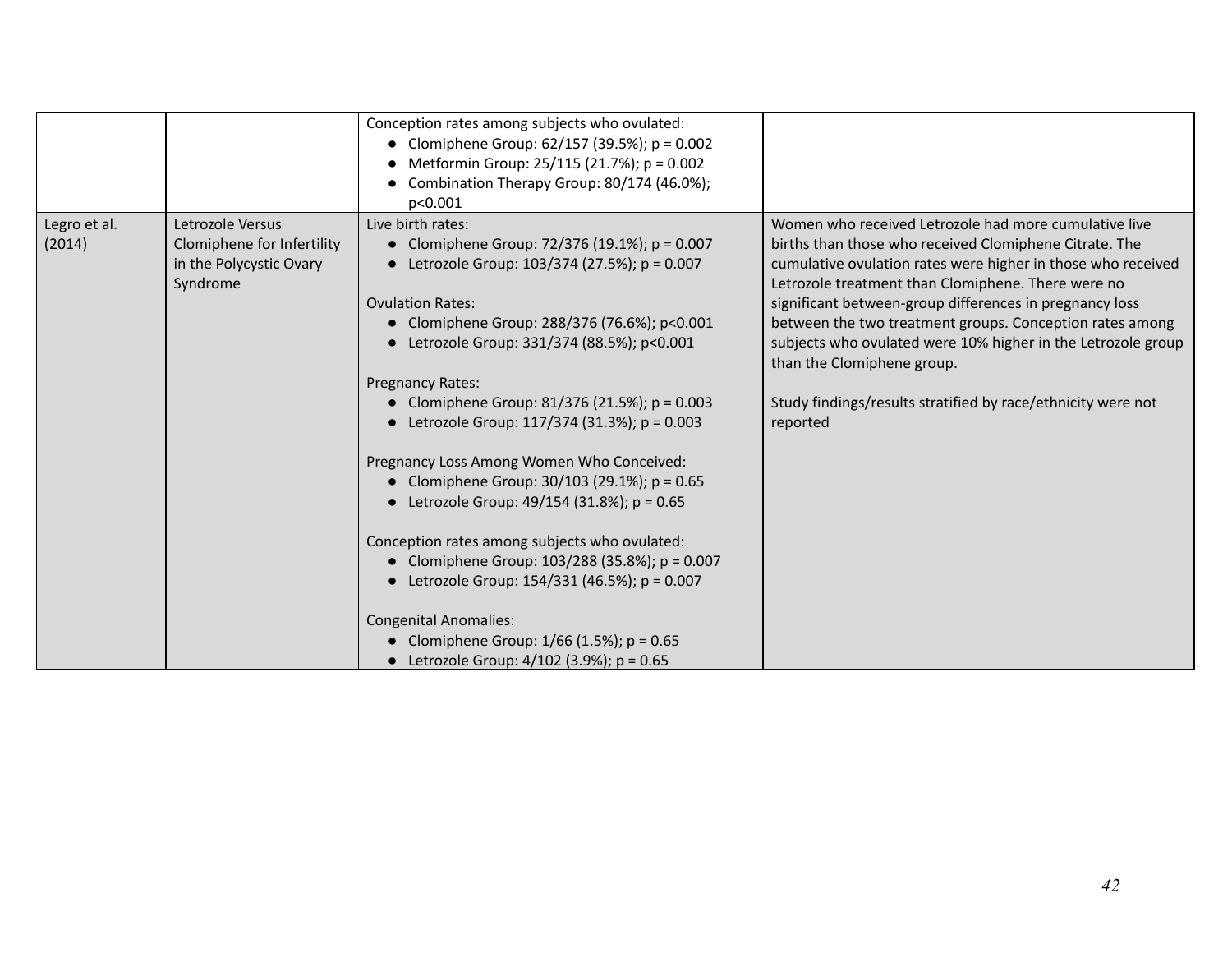| Mejia et al. | A Randomized Controlled     | Rates of Ovulation:                                     | Women who received the combination treatment of Letrozole       |
|--------------|-----------------------------|---------------------------------------------------------|-----------------------------------------------------------------|
| (2019)       | <b>Trial of Combination</b> | • Letrozole Group: $15/35$ (42.9%); p = 0.007           | and Clomiphene had a statistically significantly higher rate of |
|              | Letrozole and Clomiphene    | • Letrozole + Clomiphene Group: $27/35$ (77.1%); p =    | ovulation compared to individuals who received the letrozole    |
|              | Citrate or Letrozole Alone  | 0.007                                                   | treatment alone.                                                |
|              | for Ovulation Induction in  |                                                         |                                                                 |
|              | Women with Polycystic       | <b>Conception Rates:</b>                                | There were no statistically significant differences in          |
|              | Ovary Syndrome              | • Letrozole Group: $3/35$ (8.8%); p = 0.709             | conception, pregnancy, and fecundity rates between the two      |
|              |                             | Letrozole + Clomiphene Group: 4/35 (12.1%); p =         | treatment groups. Significant adverse events related to the     |
|              |                             | 0.709                                                   | treatments did not occur during the study. Participants in both |
|              |                             |                                                         | groups reported similar acceptability of side-effects           |
|              |                             | <b>Clinical Pregnancy:</b>                              |                                                                 |
|              |                             | • Letrozole Group: $1/35$ (2.9%); p = 0.356             | Study results were not stratified by racial/ethnic group        |
|              |                             | Letrozole + Clomiphene Group: $3/35$ (9.1%); p =        |                                                                 |
|              |                             | 0.356                                                   |                                                                 |
|              |                             |                                                         |                                                                 |
|              |                             | Fecundity among those who ovulated:                     |                                                                 |
|              |                             | • Letrozole Group: $3/14$ (21%); p = 0.686              |                                                                 |
|              |                             | Letrozole + Clomiphene Group: 4/25 (16%); p =           |                                                                 |
|              |                             | 0.686                                                   |                                                                 |
|              |                             |                                                         |                                                                 |
|              |                             | Live Birth Rates:                                       |                                                                 |
|              |                             | • Letrozole Group: $1/14$ (7%); $p = 1.00$              |                                                                 |
|              |                             | • Letrozole + Clomiphene Group: $3/25$ (12%); p = 1.00  |                                                                 |
|              |                             |                                                         |                                                                 |
|              |                             | There were no significant adverse events related to the |                                                                 |
|              |                             | treatments during the course of the study               |                                                                 |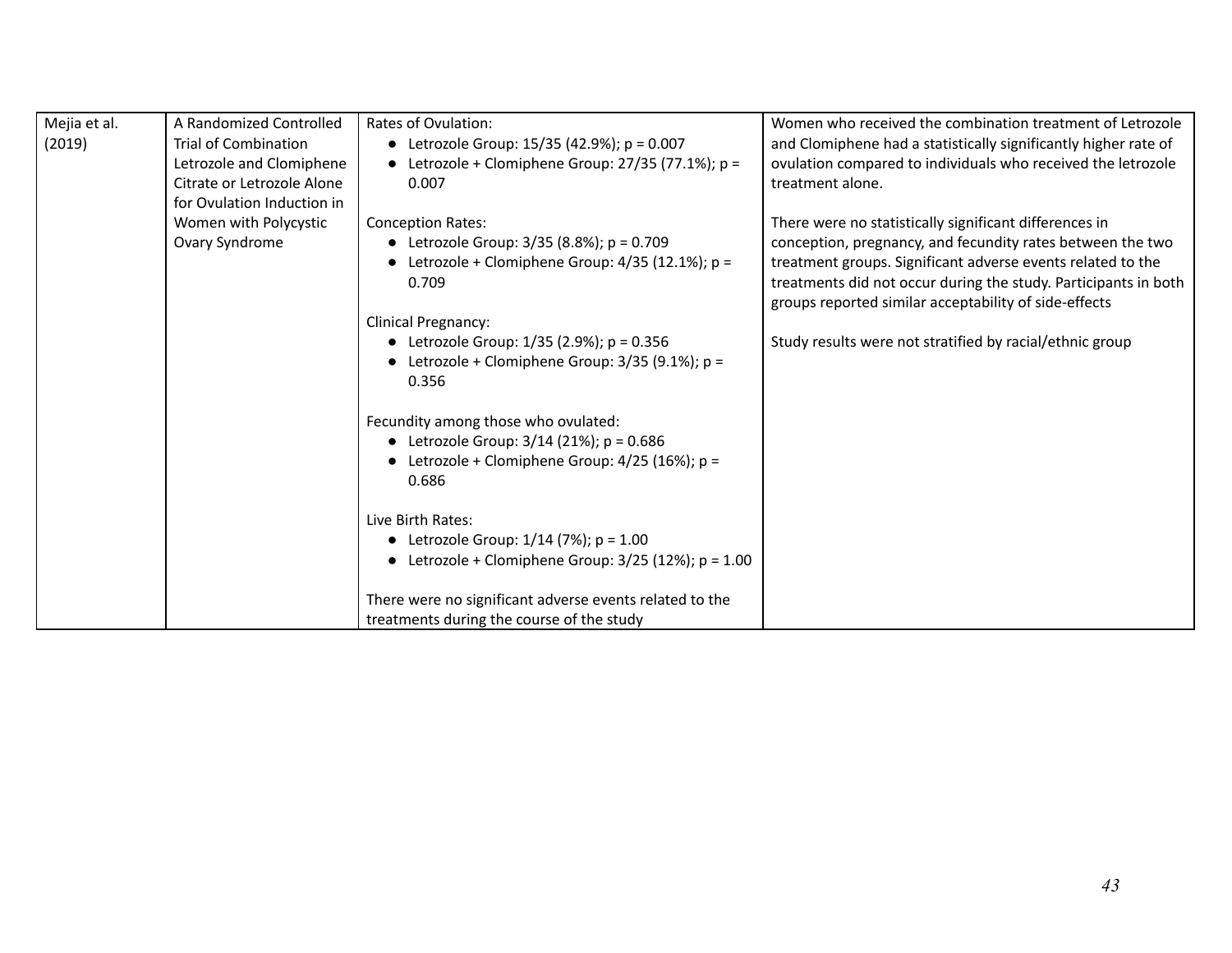| Stadtmauer et<br>al. (2011)  | The Impact of a<br>Gonadotropin-Releasing<br>Hormone Antagonist on<br><b>Gonadotropin Ovulation</b><br>Induction Cycles in<br>Women with Polycystic<br>Ovary Syndrome: A<br>Prospective Randomized<br>Study | <b>Primary Outcomes:</b><br>• Per cycle clinical pregnancy rate (CPR); $p = 0.16$ :<br>○ Group 1 (Follistim): 12/50 (24%)<br>○ Group 2 (Follistim + Ganirelix if FS 213mm):<br>19/51 (37%)<br>○ Group 3 (Follistim + Ganirelix): 9/41 (22%)<br>• Live birth rate (LBR); $p = 0.08$ :<br>○ Group 1 (Follistim): 10/50 (20%)<br>○ Group 2 (Follistim + Ganirelix if FS 213mm):<br>18/51 (35%)<br>$\circ$ Group 3 (Follistim + Ganirelix): 7/41 (18%)<br><b>Secondary Outcomes:</b><br>Premature luteinization was highest in group 1 (21% vs.<br>1.8% in group 2 and 2.1% in Group 3). Group 3 had the<br>highest cancellation rate and cost without improving CPR<br>and LBR. No differences were<br>noted in peak serum E2, total gonadotropin dose, or days<br>of stimulation | While clinical pregnancy rates were the greatest in Group 2<br>compared to groups 1 and 3, the results were not statistically<br>significant. Similarly, live birth rates were highest in Group 2<br>compared to groups 1 and 3, but results were just out of<br>margins of statistical significance<br>Adding Ganirelix in a flexible protocol to gonadotropin OI<br>cycles in women with PCOS may be beneficial by decreasing<br>premature luteinization<br>Study results were not stratified by racial/ethnic group                                                                                                                              |
|------------------------------|-------------------------------------------------------------------------------------------------------------------------------------------------------------------------------------------------------------|--------------------------------------------------------------------------------------------------------------------------------------------------------------------------------------------------------------------------------------------------------------------------------------------------------------------------------------------------------------------------------------------------------------------------------------------------------------------------------------------------------------------------------------------------------------------------------------------------------------------------------------------------------------------------------------------------------------------------------------------------------------------------------|-----------------------------------------------------------------------------------------------------------------------------------------------------------------------------------------------------------------------------------------------------------------------------------------------------------------------------------------------------------------------------------------------------------------------------------------------------------------------------------------------------------------------------------------------------------------------------------------------------------------------------------------------------|
| Vandermolen et<br>al. (2001) | Metformin Increases the<br>Ovulatory Rate and<br>Pregnancy Rate From<br>Clomiphene Citrate in<br>Patients with Polycystic<br>Ovary Syndrome who are<br>Resistant to Clomiphene<br>Citrate Alone             | Rates of Ovulation:<br>• Metformin Group: $9/12$ (75%); p = 0.02<br>• Placebo Group: $4/15$ (27%); p = 0.02<br>Pregnancy Rates:<br>• Metformin Group: $6/11$ (55%); p = 0.02<br>• Placebo Group: $1/14$ (7%); p = 0.02                                                                                                                                                                                                                                                                                                                                                                                                                                                                                                                                                         | In anovulatory women with PCOS who are resistant to<br>Clomiphene Citrate, Metformin was found to significantly<br>increase ovulation rates and pregnancy rates. These results<br>provide a rationale and justification for the use of Metformin<br>and Clomiphene Citrate treatment for obese Clomiphene<br>Citrate resistant women with PCOS before proceeding to<br>ovulation induction with gonadotropins or to in-vitro<br>fertilization/embryo transfer (IVF/ET). Furthermore, it is clear<br>that Metformin treatment is less expensive compared to<br>gonadotropins and IVF/ET.<br>Study results were not stratified by racial/ethnic group |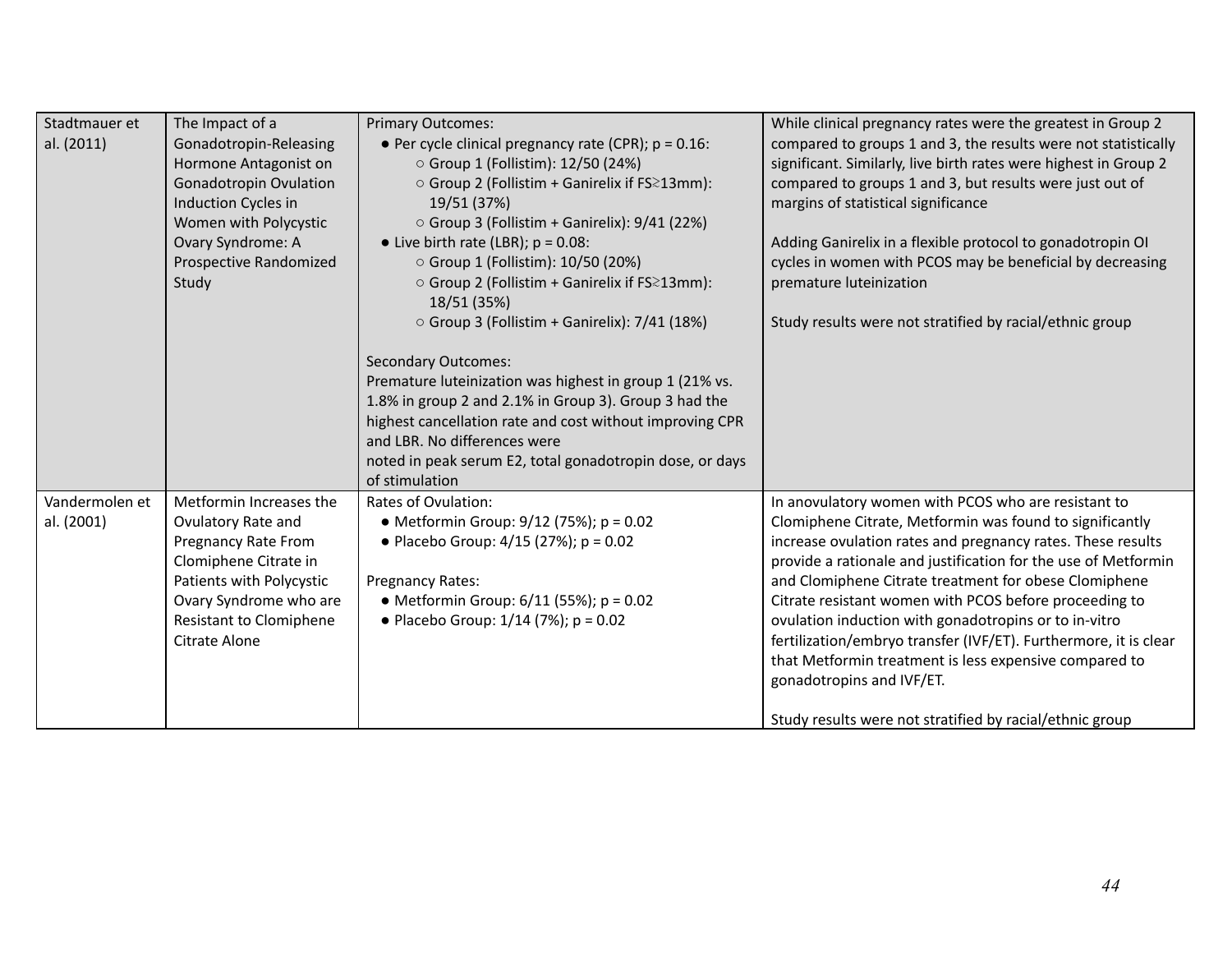### **DISCUSSION**

With knowledge that Polycystic Ovary Syndrome is a condition that tends to disproportionately affect minority women of color, the primary objective of this meta research project was to critically assess racial representation in the methodology and recruitment in randomized controlled trials and clinical trials for studies on PCOS-related infertility. Across the eight studies that were identified in the final search criteria, three studies (37.5%) failed to report the race or ethnicity of the enrolled participants. Meanwhile, while five studies (62.5%) did provide information about the patients' racial and demographic characteristics, three of the studies (37.5%) involved an overwhelming majority of white women, with women of color comprising a very small proportion of the overall study population. While there were two studies (25%) whose study recruitment involved predominantly women of color, these studies had a very small sample size. The Khorram et al. study contained a total sample size of 31 participants, while the Aubuchon et al. study had a total sample of 8 participants. While both of these studies recruited predominantly women of color, it is unclear whether this was due to chance alone, or whether the diversity of these individuals were intentionally recruited.

In assessing all eight of the included studies, none of the authors outlined the recruitment methodology procedures nor sampling techniques leveraged when selecting participants for these clinical trials. For the five studies who reported on patient demographics, the only information provided was a baseline characteristics table, which outlined the facets such as the average age, BMI, and race/ethnicity of the study subjects. However, the methods section for these individual studies failed to provide an adequate explanation about the sampling techniques they deployed,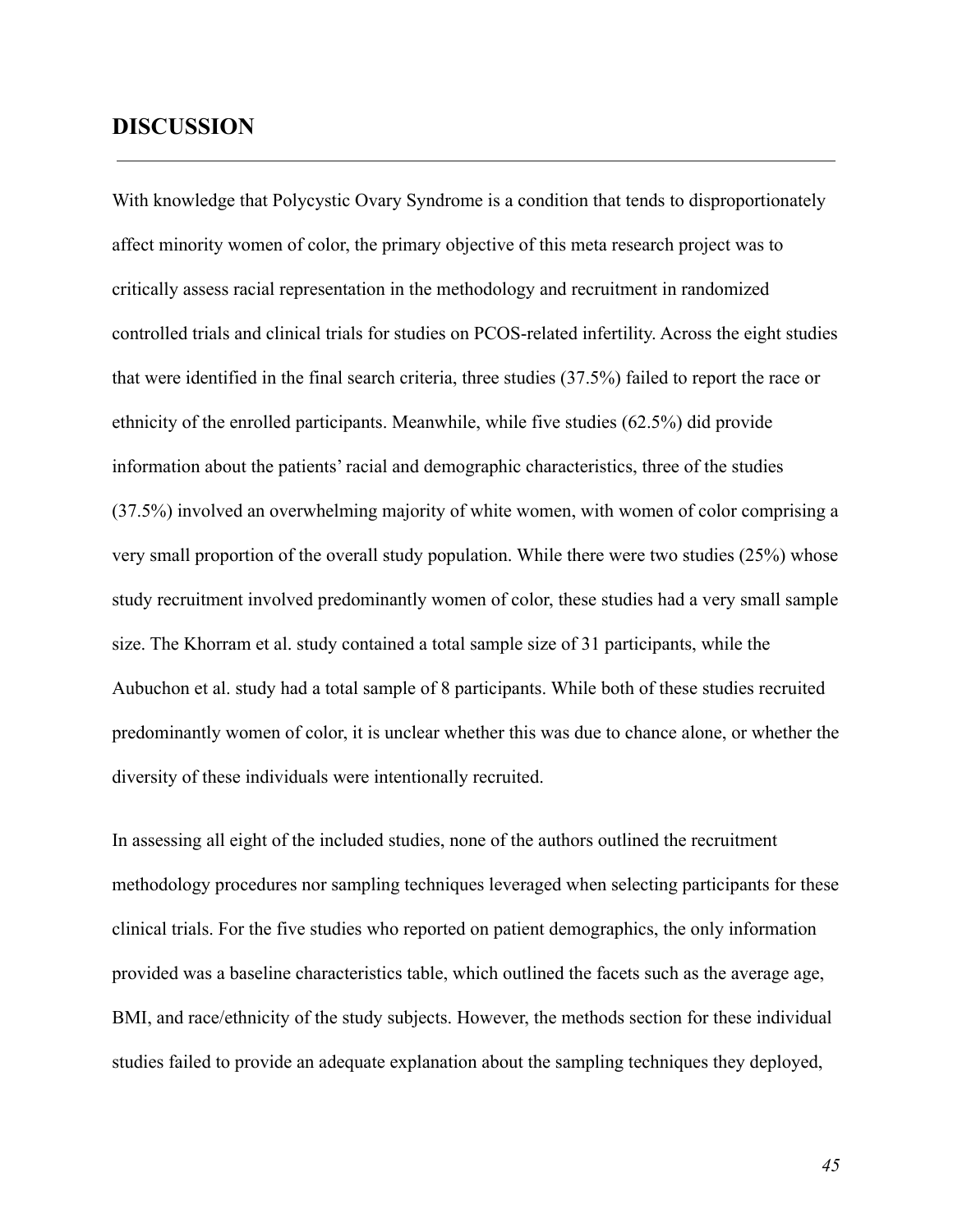or the rationale behind who they included in their sampling framework. Despite the fact that five of the eight studies included information about patient demographics, none of these studies stratified the primary or secondary results based on these racial or ethnic categories. As such, when assessing the various outcome measures (such as ovulation rates, conception, and fertility outcomes), it was impossible to discern whether these findings were representative of all patients, or whether there were disparate outcomes across various patient demographic groups.

Despite efforts to ensure a high degree of evidence synthesis for this meta research project, this study had some limitations. As a solo researcher, I had to contend with the challenges of independently determining the best and optimal design for my study inclusion methodology, including selecting which academic databases to leverage, outlining my search strategy with consistency across all sites, and determining which studies to filter and screen during the inclusion and exclusion phase. Traditionally, these types of review processes would be best executed alongside a robust team of academic researchers, statisticians, database research scientists, and subject matter experts - all of whom can work together to cross-validate decisions. Additionally, this study was significantly limited by the fact that only 8 final studies survived the inclusion/exclusion criteria to be included in the final assessment. As I navigated the process of filtering through studies based on the defined inclusion and exclusion criteria, I realized that a significant majority of the published studies across the five databases were conducted in international contexts, such as China, India, Iran, Finland, and Saudi Arabia. While many of these international studies did assess the four major pharmacotherapy drug treatments of interest among women with PCOS-related infertility, it is clear that the racial and ethnic demographics of individuals in the aforementioned countries are largely homogeneous. With the U.S. serving as a

*46*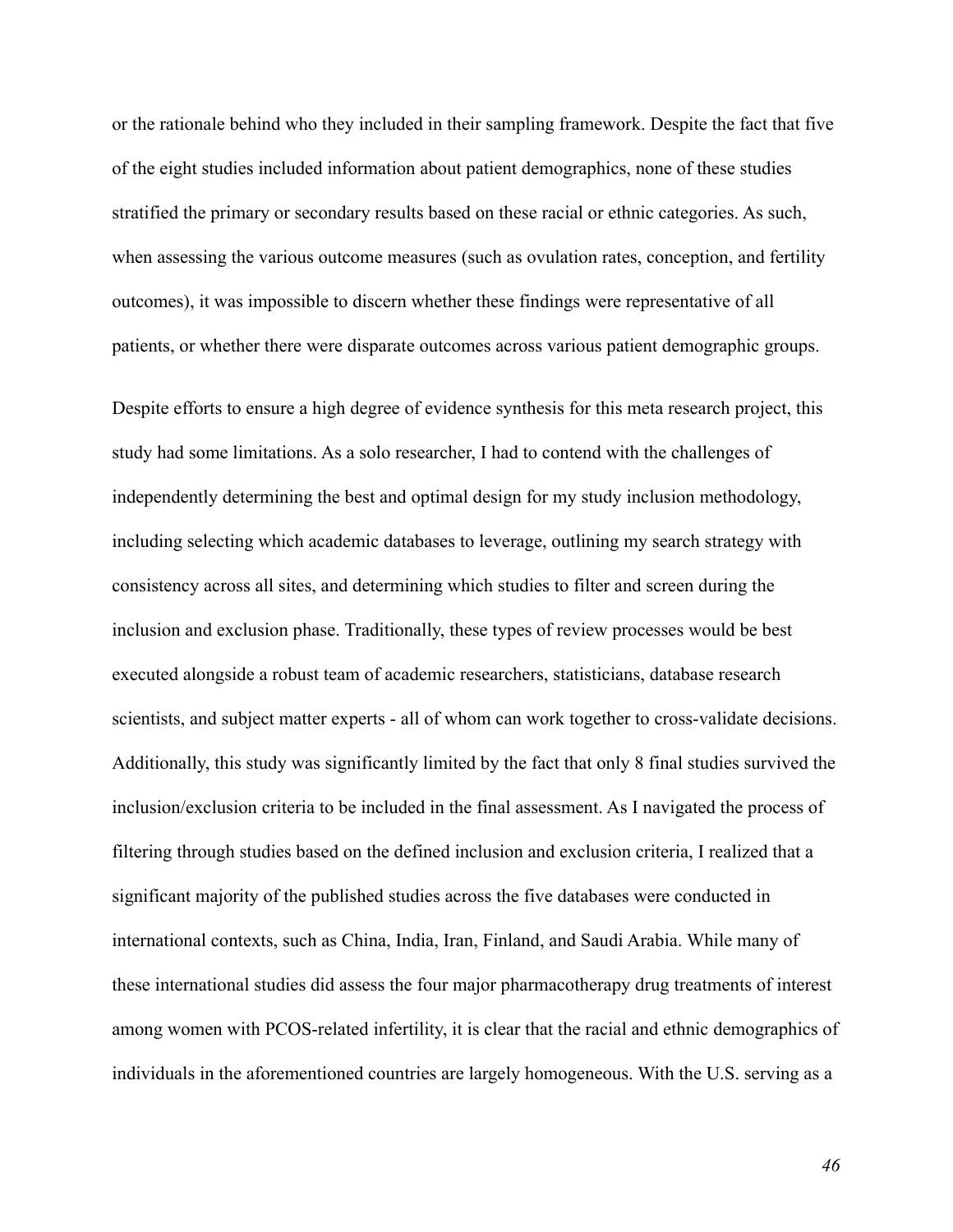melting pot of different cultures and ethnicities, including these homogeneous population groups from international settings would not only be out of scope of this research question, but would detract from our understanding of whether clinical trial recruitment strategies in the U.S. are representative of the true population affected by PCOS-related infertility. Consequently, when these international studies were filtered out, this left a very small final sample of studies to be assessed in this meta research paper, which made generalizing findings rather difficult.

Another significant limitation that I encountered during this process was the fact that each of the eight studies had different intervention and outcome measures. Given that my final inclusion criteria included any combination of the pharmacotherapy drug treatments of Clomiphene, Letrozole, Metformin, or Gonadotropins, there were no two studies that had the same study methodology or design. For example, some studies assessed the role of additive versus singular drug treatments on fertility-related outcomes (such as Clomiphene + Metformin vs. Clomiphene alone), while other studies assessed a single drug treatment against a placebo. Therefore, comparing results across these eight studies was difficult to accomplish.

It is clear that clinical trials and academic research studies in the U.S. are all required to follow a strict set of protocols and procedures in order to ensure safety to study subjects, maintain strong ethical procedures, and minimize sources of error and biases. Through metrics such as Cochrane's Risk of Bias Tool for Randomized Trial (RoB 2) or the Joanna Brigg's Institute (JBI) Checklist for Critical Apprisal in RCTs and Clinical Trials, clear and guided procedures have been developed in order to ensure the methodological quality of these various studies. However, it is evident that these checklists and toolkits fail to include metrics that require these clinical trials and RCTs to include diverse sampling procedures in their methodology. The United States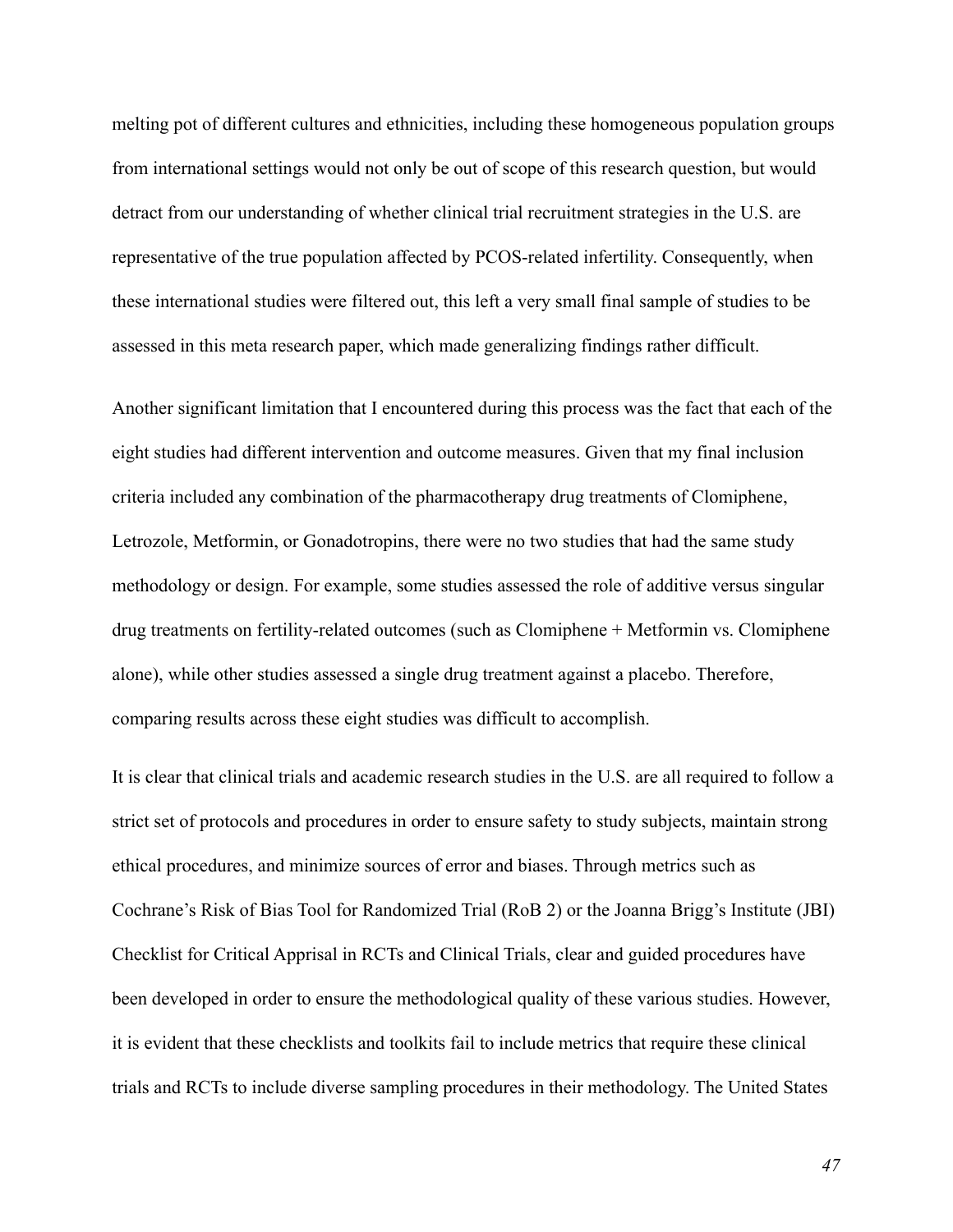is a nation full of rich racial and ethnic diversity. Over the years, the racial representation of the U.S. has taken a shift, with people of color slowly surpassing white individuals as the emerging majority population group. With knowledge of our nation's deeply rooted history of oppression perpetuated against minority people of color, it is clear that these facets of structural inequities and racism have played a pervasive role in generating social disadvantage and health disparities among people of color. As such, it is clear that the future directions of academic studies and clinical trials must take into account the racial and ethnic diversity of the U.S. population in order to determine whether these populations are disproportionately affected by certain disease outcomes.

By failing to include racial and ethnic representation in clinical trial studies, there continues to be a significant gap in our understanding of the various factors that may contribute to inequitable and disproportionate burdens of health among minority populations. It is clear that the eight studies included in this meta research project, as well as all other studies could be strengthened by robust metrics that ensure diverse representation, such as the inclusion of an axis of diversity sampling matrix by which demographic characteristics can be operationalized. Additionally, organizations or programs that involve the critical review or appraisal of academic studies and clinical trials must incorporate diverse frameworks and checklists to ensure sound representation across various population demographic factors. By re-prioritizing the way we approach the methodology and recruitment strategies of clinical trials, we can help to make promising strides in our path towards population health equity in healthcare and medicine.

*48*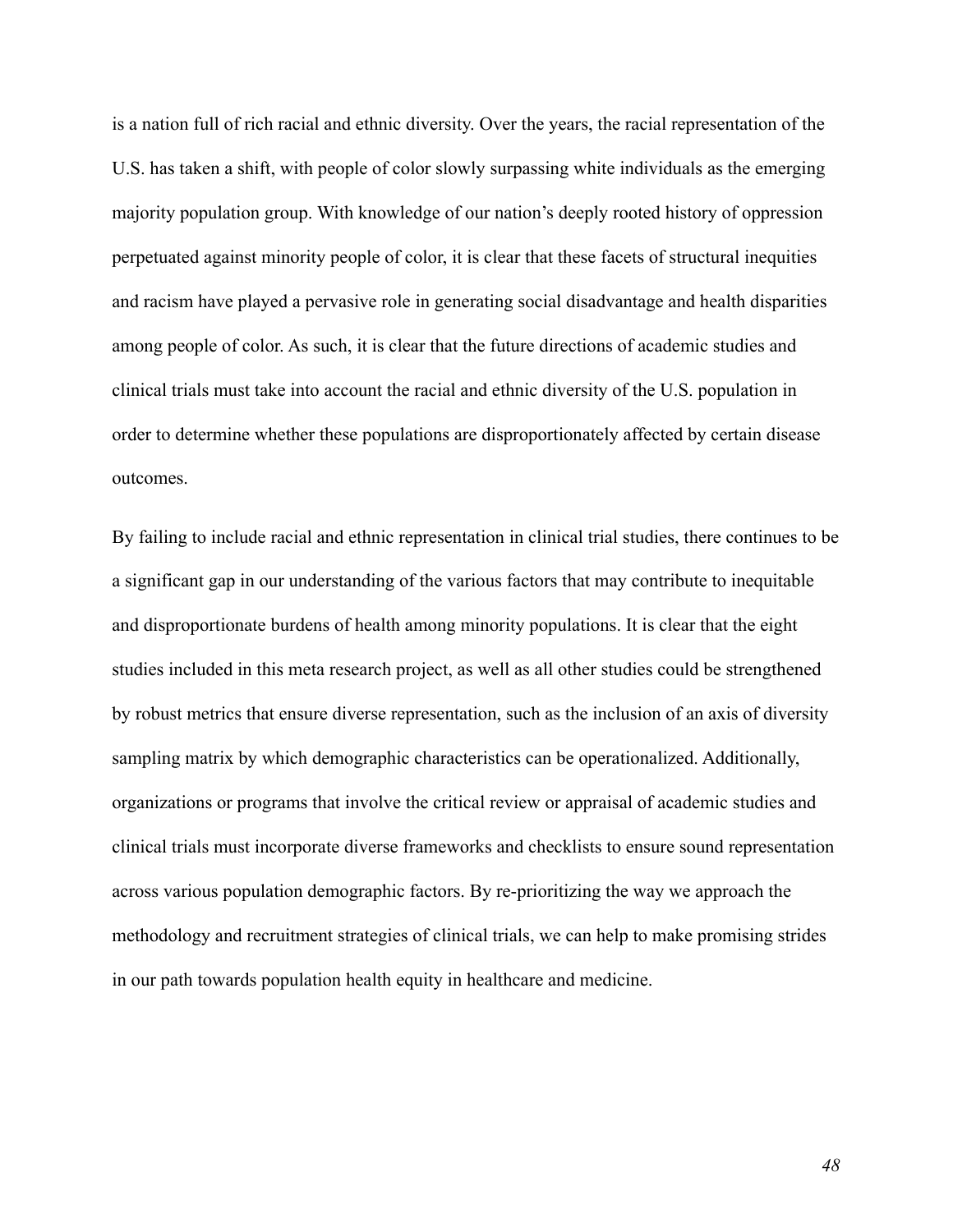## **APPENDICES**

| <b>Ovid MEDLINE(R) Search Strategy</b> |                                                                                                                                                                                       |                                     |  |
|----------------------------------------|---------------------------------------------------------------------------------------------------------------------------------------------------------------------------------------|-------------------------------------|--|
|                                        | <b>Keyword Search</b>                                                                                                                                                                 | Number of<br><b>Studies Yielded</b> |  |
|                                        | 1 exp Polycystic Ovary Syndrome/                                                                                                                                                      | 16526                               |  |
|                                        | 2 Polycystic Ovary Syndrome.tw.                                                                                                                                                       | 14536                               |  |
| $\overline{3}$                         | Polycystic Ovar\$.tw.                                                                                                                                                                 | 19195                               |  |
| 4                                      | PCOS.tw.                                                                                                                                                                              | 13347                               |  |
|                                        | 5 PCOD.tw.                                                                                                                                                                            | 305                                 |  |
|                                        | 6 Stein-Leventhal Syndrome.tw.                                                                                                                                                        | 566                                 |  |
| 7                                      | Clomiphene.tw.                                                                                                                                                                        | 5258                                |  |
|                                        | 8 exp Clomiphene/                                                                                                                                                                     | 5389                                |  |
| 9                                      | Letrozole.tw.                                                                                                                                                                         | 3333                                |  |
|                                        | $10$ exp Letrozole/                                                                                                                                                                   | 2326                                |  |
| 11                                     | Metformin.tw.                                                                                                                                                                         | 24358                               |  |
|                                        | $12$ exp Metformin/                                                                                                                                                                   | 16221                               |  |
|                                        | 13 Gonadotropins.tw.                                                                                                                                                                  | 11282                               |  |
|                                        | 14 exp Gonadotropins/                                                                                                                                                                 | 128948                              |  |
|                                        | 15 exp Ovulation Induction/                                                                                                                                                           | 14314                               |  |
|                                        | 16 exp Ovulation/                                                                                                                                                                     | 26452                               |  |
| 17                                     | exp Fertility/                                                                                                                                                                        | 44401                               |  |
| 18                                     | exp Infertility/                                                                                                                                                                      | 70960                               |  |
|                                        | 19 Randomized Controlled Trial.pt.                                                                                                                                                    | 565060                              |  |
|                                        | 20 Controlled Clinical Trial.pt.                                                                                                                                                      | 94818                               |  |
|                                        | 21 Randomized.ab.                                                                                                                                                                     | 557686                              |  |
|                                        | 22 Randomised.ab.                                                                                                                                                                     | 110840                              |  |
| 23                                     | Clinical Trials as topic.sh.                                                                                                                                                          | 199700                              |  |
|                                        | 24 exp Animals/ not humans.sh.                                                                                                                                                        | 4993841                             |  |
|                                        | $((1 or 2 or 3 or 4 or 5 or 6) and (7 or 8 or 9 or 10 or 11 or 12 or 13 or 13)$<br>25 14) and (15 or 16 or 17 or 18) and (19 or 20 or 21 or 22 or 23)) not 24                         | 541                                 |  |
|                                        | limit 25 to (english language and yr="1999 - 2021" and (clinical study<br>or clinical trial, all or clinical trial or controlled clinical trial or<br>26 randomized controlled trial) | 303                                 |  |

### *Appendix A: Search Strategy for Ovid MEDLINE:*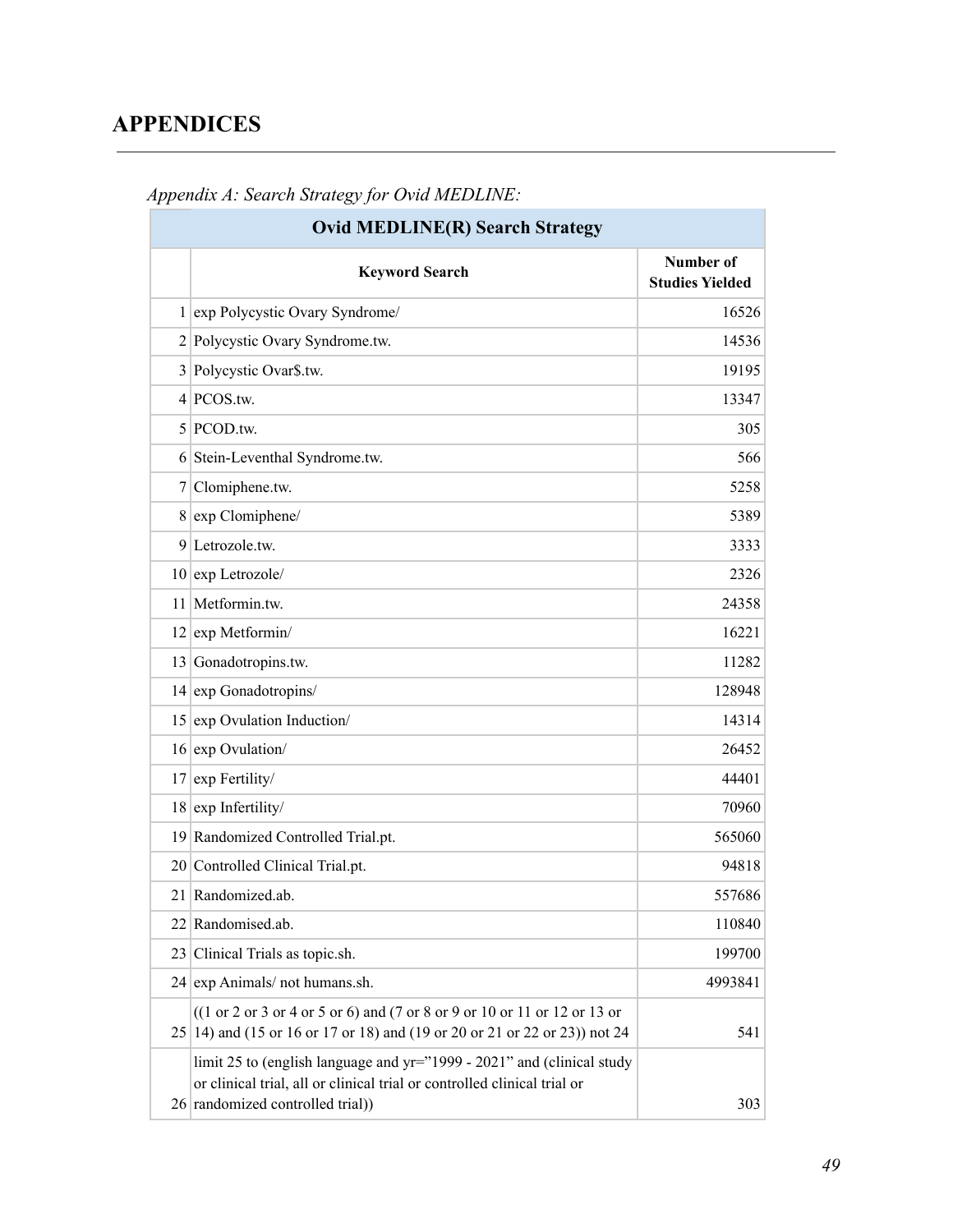*Appendix B: Search Strategy for PubMed:*

| <b>PubMed Search Strategy</b> |                                                                                                                                                                                                                                                 |                                     |
|-------------------------------|-------------------------------------------------------------------------------------------------------------------------------------------------------------------------------------------------------------------------------------------------|-------------------------------------|
|                               | <b>Keyword Search</b>                                                                                                                                                                                                                           | <b>Number of Studies</b><br>Yielded |
|                               | 1 "Polycystic Ovary Syndrome" [MeSH Terms]                                                                                                                                                                                                      | 16526                               |
|                               | 2 "Polycystic Ovary Syndrome [Title/Abstract]                                                                                                                                                                                                   | 14783                               |
|                               | 3 Polycystic Ovar* [Title/Abstract]                                                                                                                                                                                                             | 19387                               |
| $\vert 4 \vert$               | "PCOS" [Title/Abstract]                                                                                                                                                                                                                         | 13539                               |
|                               | 5   "PCOD" [Title/Abstract]                                                                                                                                                                                                                     | 320                                 |
|                               | 6 "Stein-Leventhal Syndrome" [Title/Abstract]                                                                                                                                                                                                   | 750                                 |
|                               | 7 "Clomiphene" [Title/Abstract]                                                                                                                                                                                                                 | 5329                                |
|                               | 8 Clomiphene [MeSH Terms]                                                                                                                                                                                                                       | 5389                                |
|                               | 9 "Letrozole" [Title/Abstract]                                                                                                                                                                                                                  | 3385                                |
|                               | 10 Letrozole [MeSH Terms]                                                                                                                                                                                                                       | 2327                                |
| 11                            | "Metformin" [Title/Abstract]                                                                                                                                                                                                                    | 24761                               |
|                               | 12 Metformin [MeSH Terms]                                                                                                                                                                                                                       | 16224                               |
|                               | 13 "Gonadotropins" [Title/Abstract]                                                                                                                                                                                                             | 15533                               |
|                               | 14 Gonadotropins [MeSH Terms]                                                                                                                                                                                                                   | 128949                              |
|                               | 15 Ovulation Induction [MeSH Terms]                                                                                                                                                                                                             | 14313                               |
|                               | 16 Ovulation [MeSH Terms]                                                                                                                                                                                                                       | 26450                               |
|                               | 17 Fertility [MeSH Terms]                                                                                                                                                                                                                       | 44397                               |
|                               | 18 Infertility [MeSH Terms]                                                                                                                                                                                                                     | 70960                               |
|                               | 19 (Animals [MeSH Terms]) NOT (Humans [MeSH Terms])                                                                                                                                                                                             | 4993555                             |
|                               | $((#1 \text{ OR }#2 \text{ OR }#3 \text{ OR }#4 \text{ OR }#5 \text{ OR }#6) \text{ AND } (#7 \text{ OR }#8 \text{ OR }#9 \text{ OR }#10 \text{ OR }#11 \text{ OR }#12 \text{ OR }$<br>20 #13 OR #14) AND (#15 OR #16 OR #17 OR #18) NOT (#19)) | 2144                                |
|                               | ((#1 OR #2 OR #3 OR #4 OR #5 OR #6) AND (#7 OR #8 OR #9 OR #10 OR #11 OR #12 OR<br>#13 OR #14) AND (#15 OR #16 OR #17 OR #18) NOT (#19)) Filters: Clinical Trial,<br>21 Randomized Controlled Trial, from 1999 - 2021                           | 386                                 |

Final Search Strategy: ((("Polycystic Ovary Syndrome"[MeSH Terms] OR "Polycystic Ovary Syndrome"[Title/Abstract] OR "polycystic ovar\*"[Title/Abstract] OR "PCOS"[Title/Abstract] OR "PCOD"[Title/Abstract] OR "Stein-Leventhal Syndrome"[Title/Abstract]) AND ("Clomiphene"[Title/Abstract] OR "Clomiphene"[MeSH Terms] OR "Letrozole"[Title/Abstract] OR "Letrozole"[MeSH Terms] OR "Metformin"[Title/Abstract] OR "Metformin"[MeSH Terms] OR "Gonadotropins"[Title/Abstract] OR "Gonadotropins"[MeSH Terms]) AND ("ovulation induction"[MeSH Terms] OR "ovulation"[MeSH Terms] OR "fertility"[MeSH Terms] OR "infertility"[MeSH Terms])) NOT ("animals"[MeSH Terms] NOT "humans"[MeSH Terms])) AND ((clinicaltrial[Filter] OR randomizedcontrolledtrial[Filter]) AND (1999:2021[pdat]))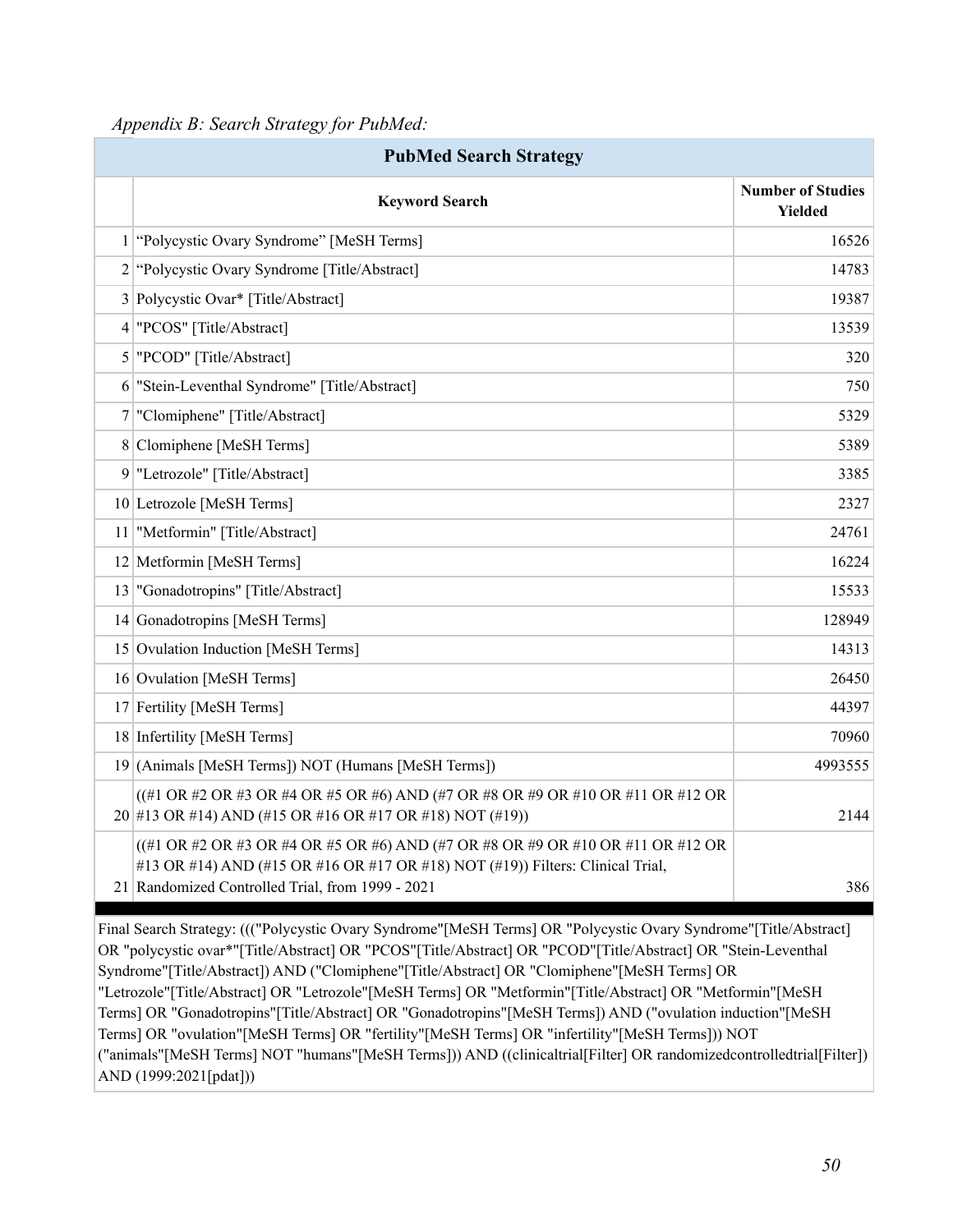| Appendix C: Search Strategy for Scopus: |  |  |  |
|-----------------------------------------|--|--|--|
|                                         |  |  |  |

| <b>Scopus Search Strategy</b> |                                    |                        |                                            |  |
|-------------------------------|------------------------------------|------------------------|--------------------------------------------|--|
|                               | <b>Keyword Search</b>              | <b>Search Within</b>   | <b>Number of Studies</b><br><b>Yielded</b> |  |
|                               | 1 {Polycystic Ovary Syndrome}      | Title/Abstract/Keyword | 22008                                      |  |
| 2                             | "Polycystic Ovar*"                 | Title/Abstract/Keyword | 25793                                      |  |
| 3                             | ${PCOS}$                           | Title/Abstract/Keyword | 16309                                      |  |
| 4                             | ${PCOD}$                           | Title/Abstract/Keyword | 458                                        |  |
| 5                             | "Stein Leventhal"                  | Title/Abstract/Keyword | 1140                                       |  |
|                               | 6 #1 OR #2 OR #3 OR #4 OR #5       |                        | 27308                                      |  |
| 7                             | Clomiphene                         | Title/Abstract/Keyword | 8037                                       |  |
|                               | 8 Clomifene                        | Title/Abstract/Keyword | 12540                                      |  |
|                               | $9$ Letrozole                      | Title/Abstract/Keyword | 11639                                      |  |
|                               | 10 Metformin                       | Title/Abstract/Keyword | 65473                                      |  |
| 11                            | Gonadotropin*                      | Title/Abstract/Keyword | 129969                                     |  |
|                               | 12 #7 OR #8 OR #9 OR #10 OR #11    |                        | 210390                                     |  |
| 13                            | {Ovulation Induction}              | All Fields             | 30569                                      |  |
|                               | 14 Ovulation                       | All Fields             | 144907                                     |  |
|                               | 15 Fertility                       | All Fields             | 980361                                     |  |
|                               | 16 Infertility                     | All Fields             | 270945                                     |  |
| 17                            | 13 OR #14 OR #15 OR #16            |                        | 11391716                                   |  |
|                               | 18 Randomi?ed Control* Trial       | Title/Abstract/Keyword | 959708                                     |  |
|                               | $19 \vert \{ RCT \}$               | Title/Abstract/Keyword | 35831                                      |  |
|                               | 20 Randomi?ed                      | Title/Abstract/Keyword | 1219516                                    |  |
|                               | 21 Clinical Trial*                 | Title/Abstract/Keyword | 2012380                                    |  |
|                               | 22 Controlled Clinical Trial*      | Title/Abstract/Keyword | 1138787                                    |  |
|                               | 23 #18 OR #19 OR #20 OR #21 OR #22 |                        | 2422607                                    |  |
|                               | 24 #6 AND #12 AND #17 AND #23      |                        | 2180                                       |  |
|                               | 25 Filter by Date: 1999 - 2021     |                        | 1980                                       |  |
|                               | 26 Limit to English                |                        | 1876                                       |  |
| 27                            | Limit to Final Publication Stage   |                        | 1866                                       |  |

FINAL SEARCH STRATEGY: ( ( TITLE-ABS-KEY ( {polycystic ovary syndrome} ) ) OR ( TITLE-ABS-KEY  $($  "polycystic ovar\*")  $)$  OR (TITLE-ABS-KEY ( $\{pcos\}$ )) OR (TITLE-ABS-KEY ( $\{pcod\}$ )) OR ( TITLE-ABS-KEY ( "stein leventhal" ) ) ) AND ( ( TITLE-ABS-KEY ( clomiphene ) ) OR ( TITLE-ABS-KEY ( clomifene ) ) OR ( TITLE-ABS-KEY ( letrozole ) ) OR ( TITLE-ABS-KEY ( metformin ) ) OR (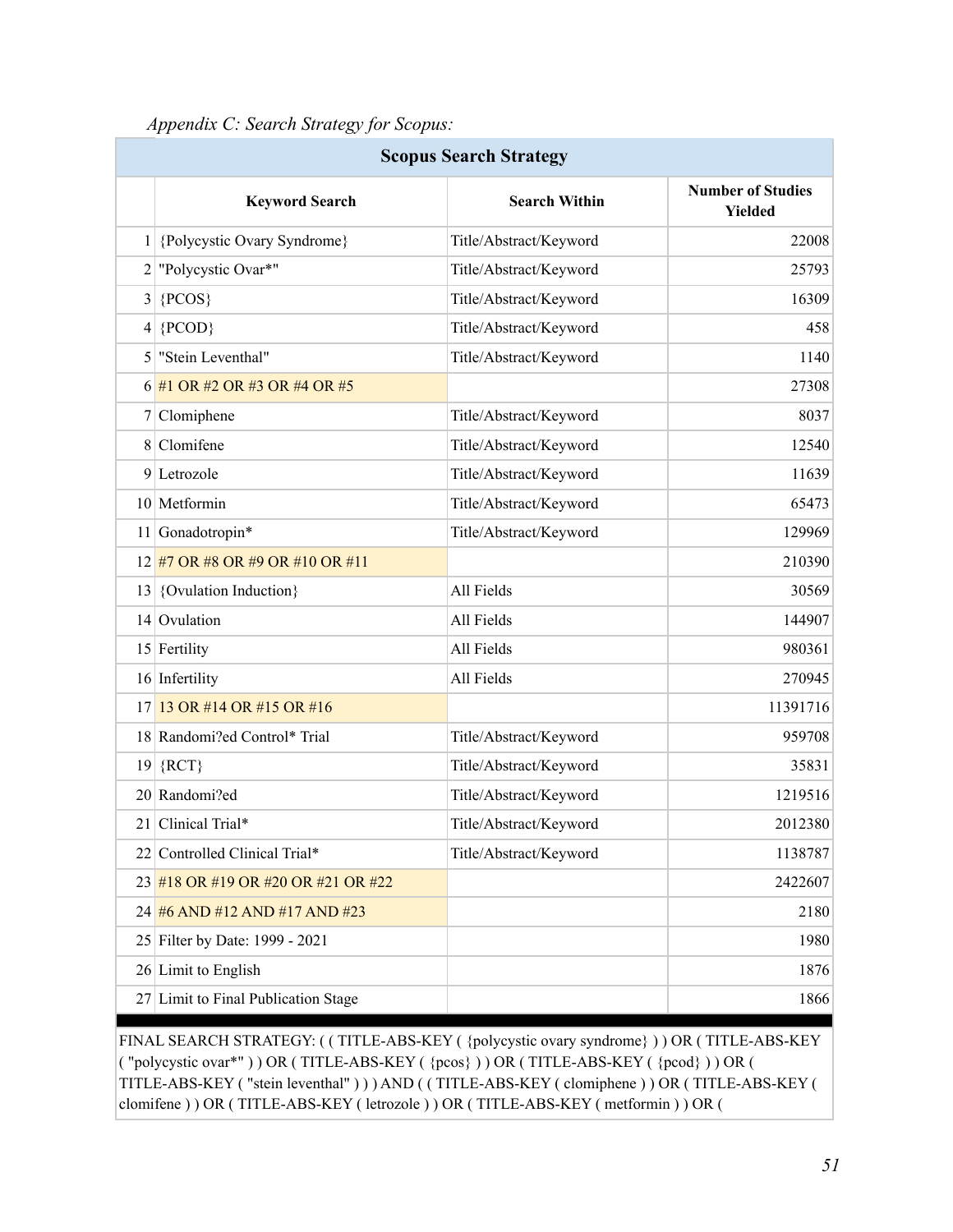TITLE-ABS-KEY ( gonadotropin\* ) ) ) AND ( ( ALL ( {ovulation induction} ) ) OR ( ALL ( ovulation ) ) OR ( ALL ( fertility ) ) OR ( ALL ( infertility ) ) ) AND ( ( TITLE-ABS-KEY ( randomi?ed AND control\* AND trial ) ) OR ( TITLE-ABS-KEY ( {rct} ) ) OR ( TITLE-ABS-KEY ( randomi?ed ) ) OR ( TITLE-ABS-KEY ( clinical AND trial\* ) ) OR ( TITLE-ABS-KEY ( controlled AND clinical AND trial\* ) ) ) AND ( LIMIT-TO ( PUBSTAGE , "final" ) ) AND ( LIMIT-TO ( PUBYEAR , 2021 ) OR LIMIT-TO ( PUBYEAR , 2020 ) OR LIMIT-TO ( PUBYEAR , 2019 ) OR LIMIT-TO ( PUBYEAR , 2018 ) OR LIMIT-TO ( PUBYEAR , 2017 ) OR LIMIT-TO ( PUBYEAR , 2016 ) OR LIMIT-TO ( PUBYEAR , 2015 ) OR LIMIT-TO ( PUBYEAR , 2014 ) OR LIMIT-TO ( PUBYEAR , 2013 ) OR LIMIT-TO ( PUBYEAR , 2012 ) OR LIMIT-TO ( PUBYEAR , 2011 ) OR LIMIT-TO ( PUBYEAR , 2010 ) OR LIMIT-TO ( PUBYEAR , 2009 ) OR LIMIT-TO ( PUBYEAR , 2008 ) OR LIMIT-TO ( PUBYEAR , 2007 ) OR LIMIT-TO ( PUBYEAR , 2006 ) OR LIMIT-TO ( PUBYEAR , 2005 ) OR LIMIT-TO ( PUBYEAR , 2004 ) OR LIMIT-TO ( PUBYEAR , 2003 ) OR LIMIT-TO ( PUBYEAR , 2002 ) OR LIMIT-TO ( PUBYEAR , 2001 ) OR LIMIT-TO ( PUBYEAR , 2000 ) OR LIMIT-TO ( PUBYEAR , 1999 ) ) AND ( LIMIT-TO ( LANGUAGE , "english" ) )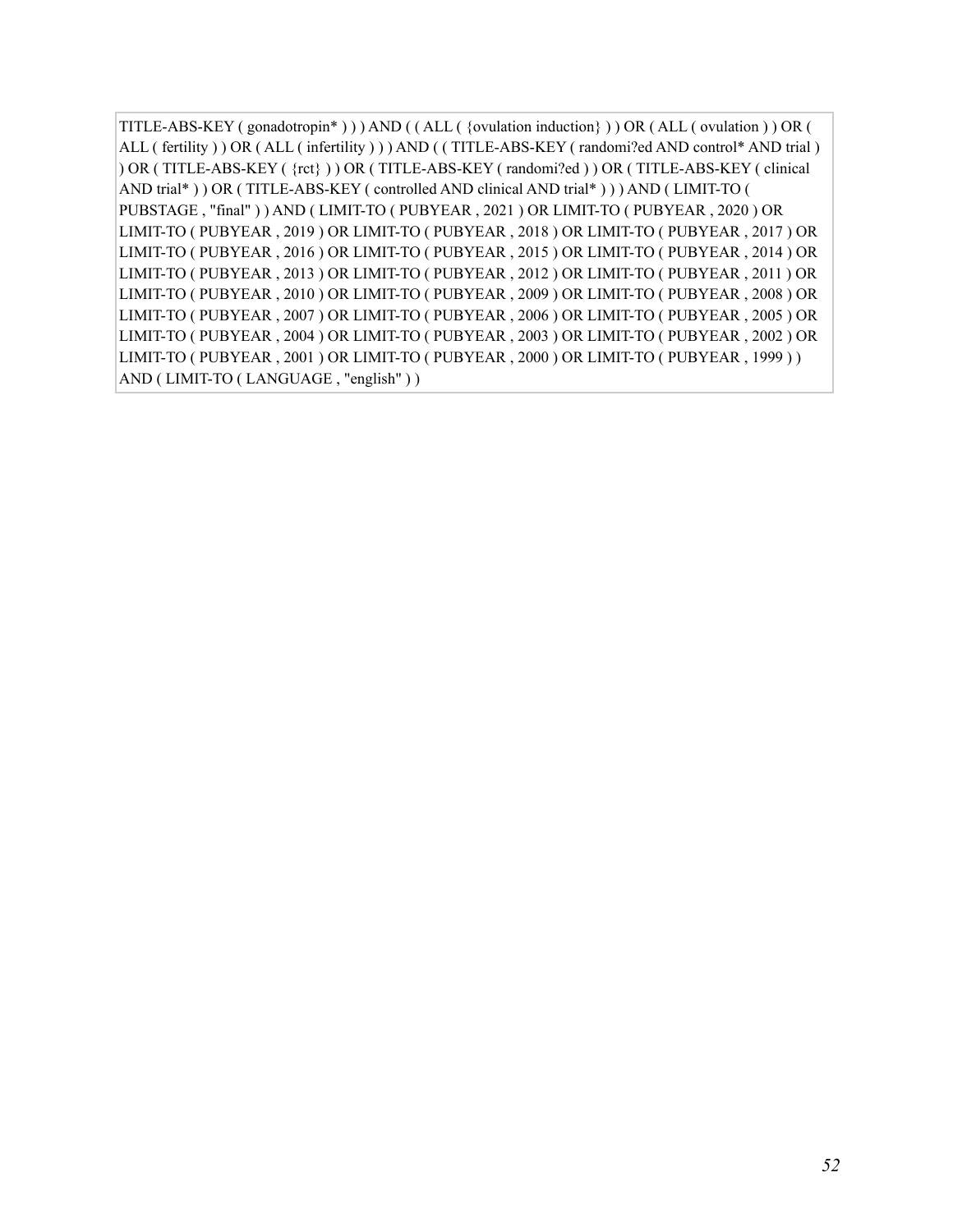| <b>Ovid Embase Search Strategy</b> |                                                                                                                                                                         |                                     |
|------------------------------------|-------------------------------------------------------------------------------------------------------------------------------------------------------------------------|-------------------------------------|
|                                    | <b>Keyword Search</b>                                                                                                                                                   | Number of<br><b>Studies Yielded</b> |
|                                    | 1 exp ovary polycystic disease/                                                                                                                                         | 31479                               |
|                                    | $2$ exp ovary cyst/                                                                                                                                                     | 44127                               |
| $\mathbf{3}$                       | Polycystic Ovary Syndrome.tw.                                                                                                                                           | 19984                               |
|                                    | 4 Polycystic Ovar\$.tw.                                                                                                                                                 | 26886                               |
| 5                                  | PCOS.tw.                                                                                                                                                                | 20167                               |
|                                    | $6$ PCOD.tw.                                                                                                                                                            | 442                                 |
| 7                                  | Stein-Leventhal Syndrome.tw.                                                                                                                                            | 230                                 |
|                                    | 8 Clomiphene.tw.                                                                                                                                                        | 6672                                |
| 9                                  | exp Clomifene/                                                                                                                                                          | 6341                                |
|                                    | $10$ Letrozole.tw.                                                                                                                                                      | 6355                                |
|                                    | 11 Metformin.tw.                                                                                                                                                        | 41399                               |
|                                    | 12 Gonadotropin*.tw.                                                                                                                                                    | 60097                               |
| 13                                 | exp Gonadotropin/                                                                                                                                                       | 27748                               |
|                                    | $14$ exp Superovulation/                                                                                                                                                | 3179                                |
| 15                                 | exp Ovulation Induction/                                                                                                                                                | 17085                               |
|                                    | 16 exp Hormonal Therapy/                                                                                                                                                | 303910                              |
| 17                                 | exp Ovulation/                                                                                                                                                          | 25947                               |
|                                    | 18 Fertility.tw.                                                                                                                                                        | 109319                              |
| <u>19</u>                          | Infertility.tw.                                                                                                                                                         | 82880                               |
|                                    | 20 "Clinical Trial*".tw.                                                                                                                                                | 619296                              |
|                                    | 21 exp Clinical Trial/                                                                                                                                                  | 1689749                             |
|                                    | 22 Randomi?ed Controlled Trial\$.tw.                                                                                                                                    | 283084                              |
| 23                                 | exp Randomized Controlled Trial/                                                                                                                                        | 706430                              |
| 24                                 | Rct.tw.                                                                                                                                                                 | 46392                               |
| 25                                 | Randomized.tw.                                                                                                                                                          | 870359                              |
|                                    | 26 Randomised.tw.                                                                                                                                                       | 174360                              |
|                                    | $((1 or 2 or 3 or 4 or 5 or 6 or 7) and (8 or 9 or 10 or 11 or 12 or 13) and (14 or 15)$<br>$27$ or 16 or 17 or 18 or 19) and (20 or 21 or 22 or 23 or 24 or 25 or 26)) | 1529                                |
|                                    | limit 27 to (ovid full text available and full text and human and english language<br>28 and "remove preprint records" and yr="1999 - 2021")                            | 47                                  |

*Appendix D: Search Strategy for Ovid Embase:*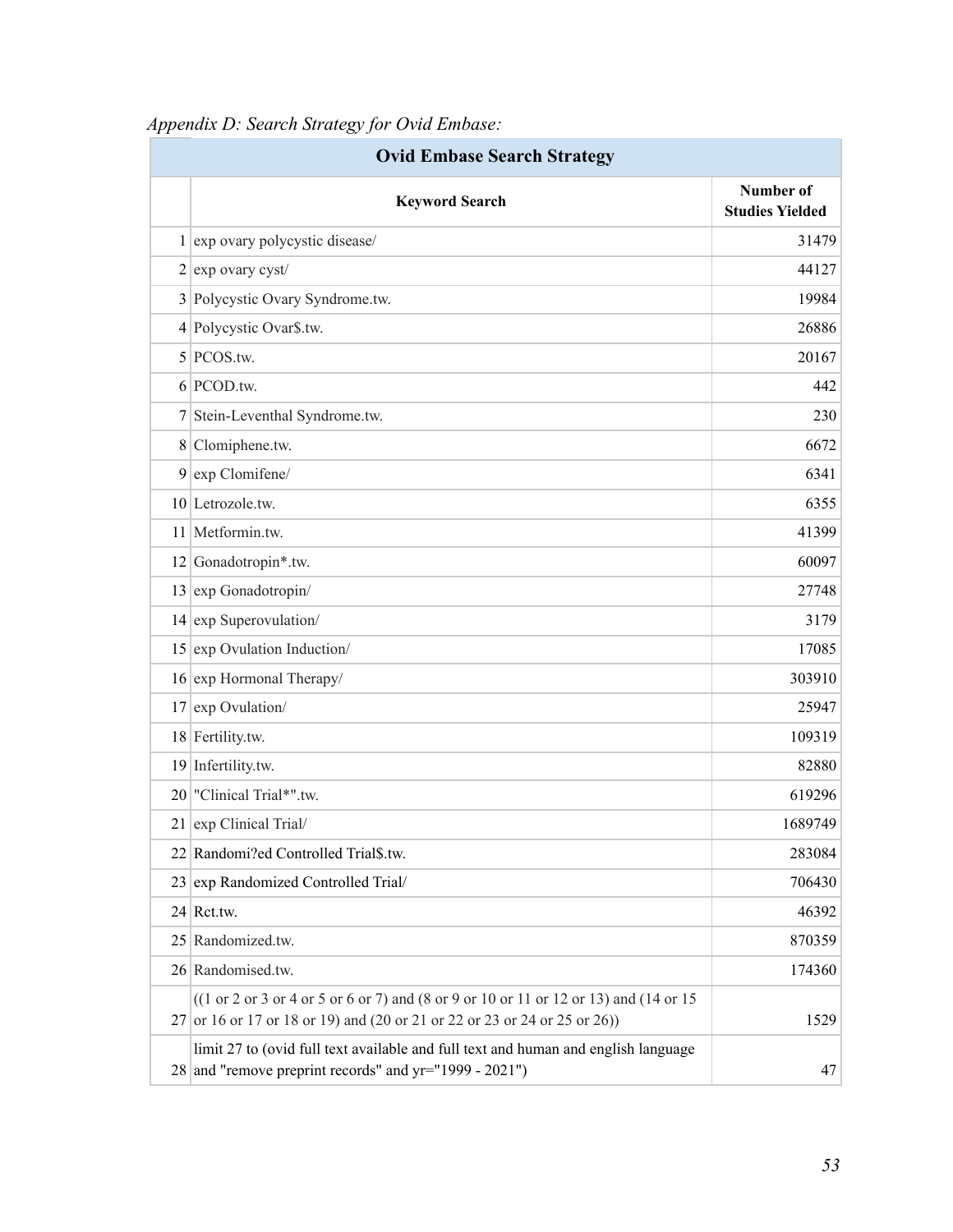| <b>Web of Science Search Strategy</b> |                                                                                                                                                   |                      |                                     |
|---------------------------------------|---------------------------------------------------------------------------------------------------------------------------------------------------|----------------------|-------------------------------------|
|                                       | <b>Keyword Search</b>                                                                                                                             | <b>Search Within</b> | <b>Number of Studies</b><br>Yielded |
|                                       | 1 Polycystic Ovary Syndrome                                                                                                                       | <b>Topic</b>         | 20946                               |
|                                       | 2 "Polycystic Ovar*"                                                                                                                              | <b>Topic</b>         | 24918                               |
|                                       | 3 PCOS                                                                                                                                            | <b>Topic</b>         | 14542                               |
|                                       | 4 PCOD                                                                                                                                            | <b>Topic</b>         | 257                                 |
|                                       | 5 Stein-Leventhal Syndrome                                                                                                                        | <b>Topic</b>         | 252                                 |
|                                       | 6 Clomiphene                                                                                                                                      | <b>Topic</b>         | 5447                                |
|                                       | 7 Letrozole                                                                                                                                       | <b>Topic</b>         | 5903                                |
|                                       | 8 Metformin                                                                                                                                       | <b>Topic</b>         | 36664                               |
|                                       | 9 Gonadotropins                                                                                                                                   | <b>Topic</b>         | 11884                               |
|                                       | 10 Ovulation Induction                                                                                                                            | <b>All Fields</b>    | 8776                                |
|                                       | 11 Ovulation                                                                                                                                      | <b>All Fields</b>    | 37994                               |
|                                       | 12 Fertility                                                                                                                                      | <b>All Fields</b>    | 228136                              |
|                                       | 13 Infertility                                                                                                                                    | <b>All Fields</b>    | 70209                               |
|                                       | 14 Randomi?ed Control* Trial                                                                                                                      | <b>Topic</b>         | 474045                              |
|                                       | $15$ RCT                                                                                                                                          | <b>Topic</b>         | 30243                               |
|                                       | 16 Randomized                                                                                                                                     | <b>Topic</b>         | 968036                              |
|                                       | 17 Randomised                                                                                                                                     | <b>Topic</b>         | 963698                              |
|                                       | 18 Clinical Trial*                                                                                                                                | <b>Topic</b>         | 760585                              |
|                                       | 19 Controlled Clinical Trial*                                                                                                                     | <b>Topic</b>         | 303704                              |
|                                       | ((#1 OR #2 OR #3 OR #4 OR #5) AND (#6<br>OR #7 OR #8 OR #9) AND (#10 OR #11<br>OR #12 OR #13) AND (#14 OR #15 OR<br>20 #16 OR #17 OR #18 OR #19)) |                      | 767                                 |
|                                       | Refine by Publication Years: 1999-2021,<br>21 Open Access only, English Language                                                                  |                      | 281                                 |

# *Appendix E: Search Strategy for Web of Science:*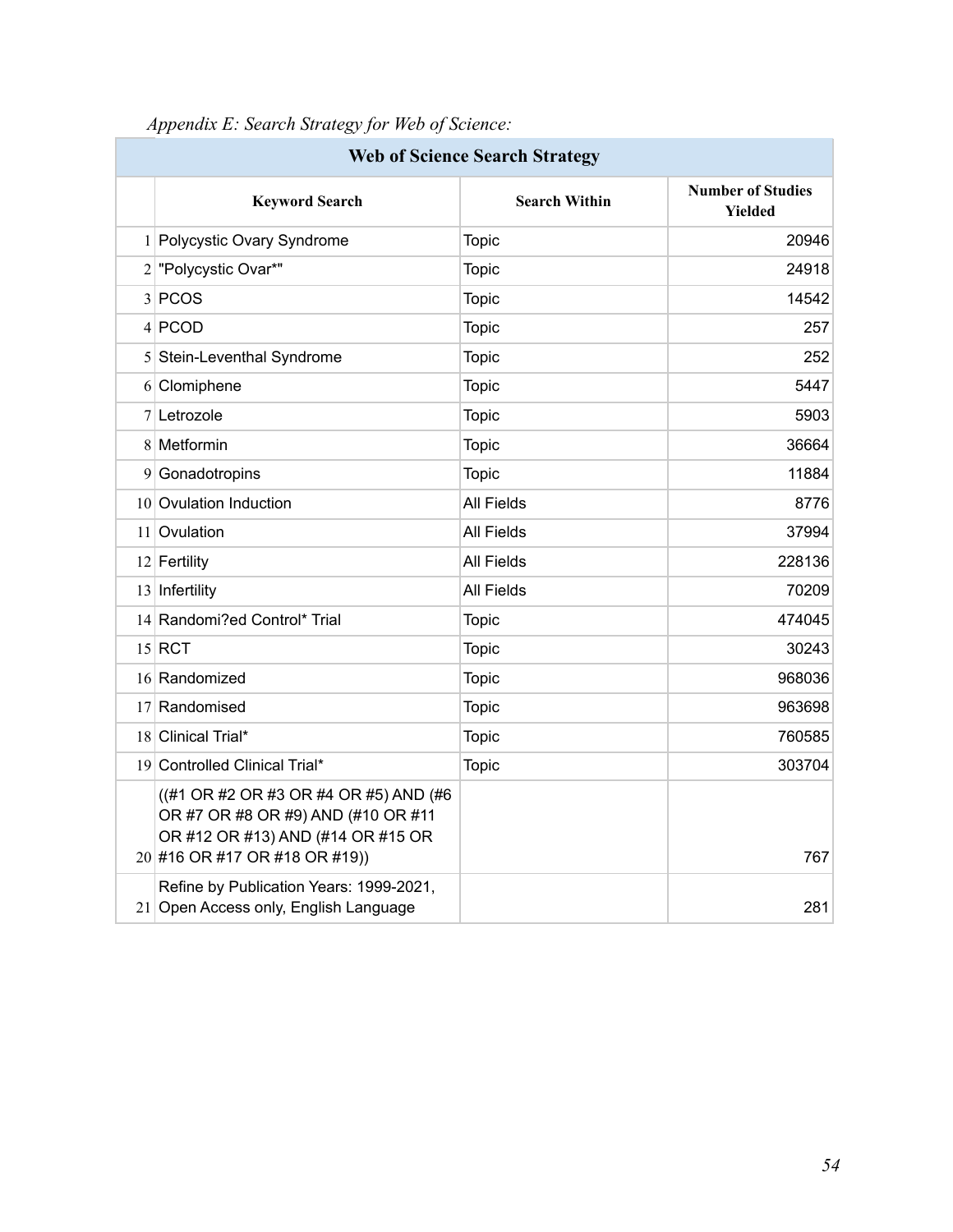- 1. Polycystic Ovary Syndrome. *U.S. Department of Health & Human Services*. (2019). <https://www.womenshealth.gov/a-z-topics/polycystic-ovary-syndrome>
- 2. Polycystic Ovary Syndrome (PCOS). *National Institutes of Health: Eunice Kennedy Shriver National Institute of Child Health and Human Development.* (2018). <https://www.nichd.nih.gov/health/topics/factsheets/pcos>
- 3. PCOS (Polycystic Ovary Syndrome) and Diabetes. (2020). *Centers for Disease Control and Prevention.* [https://www.cdc.gov/diabetes/basics/pcos.html#:~:text=Women%20with%20PCOS%20a](https://www.cdc.gov/diabetes/basics/pcos.html#:~:text=Women%20with%20PCOS%20are%20often,risk%20for%20type%202%20diabetes) [re%20often,risk%20for%20type%202%20diabetes.](https://www.cdc.gov/diabetes/basics/pcos.html#:~:text=Women%20with%20PCOS%20are%20often,risk%20for%20type%202%20diabetes)
- 4. Causes of PCOS. (2022). *University of Virginia School of Medicine: Center for Research in Reproduction*. [https://med.virginia.edu/research-in-reproduction/patient-information/causes-of-pcos/#:~:](https://med.virginia.edu/research-in-reproduction/patient-information/causes-of-pcos/#:~:text=Women%20with%20PCOS%20often%20have,and%20an%20inability%20to%20ovulate) [text=Women%20with%20PCOS%20often%20have,and%20an%20inability%20to%20ov](https://med.virginia.edu/research-in-reproduction/patient-information/causes-of-pcos/#:~:text=Women%20with%20PCOS%20often%20have,and%20an%20inability%20to%20ovulate) [ulate](https://med.virginia.edu/research-in-reproduction/patient-information/causes-of-pcos/#:~:text=Women%20with%20PCOS%20often%20have,and%20an%20inability%20to%20ovulate).
- 5. *Ibid.*
- 6. Wellons, M. F., Lewis, C. E., Schwartz, S. M., Gunderson, E. P., Schreiner, P. J., Sternfeld, B., Richman, J., Sites, C. K., & Siscovick, D. S. (2008). Racial differences in self-reported infertility and risk factors for infertility in a cohort of black and white women: the CARDIA Women's Study. *Fertility and sterility*, *90*(5), 1640–1648. <https://doi.org/10.1016/j.fertnstert.2007.09.056>
- 7. Braveman, P. A., Kumanyika, S., Fielding, J., Laveist, T., Borrell, L. N., Manderscheid, R., & Troutman, A. (2011). Health disparities and health equity: the issue is justice. *American journal of public health*, *101 Suppl 1*(Suppl 1), S149–S155. <https://doi.org/10.2105/AJPH.2010.300062>
- 8. Phelan, J. C., Link, B. G., Diez-Roux, A., Kawachi, I., & Levin, B. (2004). "Fundamental causes" of social inequalities in mortality: a test of the theory. *Journal of health and social behavior*, *45*(3), 265–285. <https://doi.org/10.1177/002214650404500303>
- 9. Fullilove, M. T., & Wallace, R. (2011). Serial forced displacement in American cities, 1916-2010. *Journal of urban health : bulletin of the New York Academy of Medicine*, *88*(3), 381–389. <https://doi.org/10.1007/s11524-011-9585-2>
- 10. McClure, E. S., Vasudevan, P., Bailey, Z., Patel, S., & Robinson, W. R. (2020). Racial Capitalism Within Public Health-How Occupational Settings Drive COVID-19 Disparities. *American journal of epidemiology*, *189*(11), 1244–1253.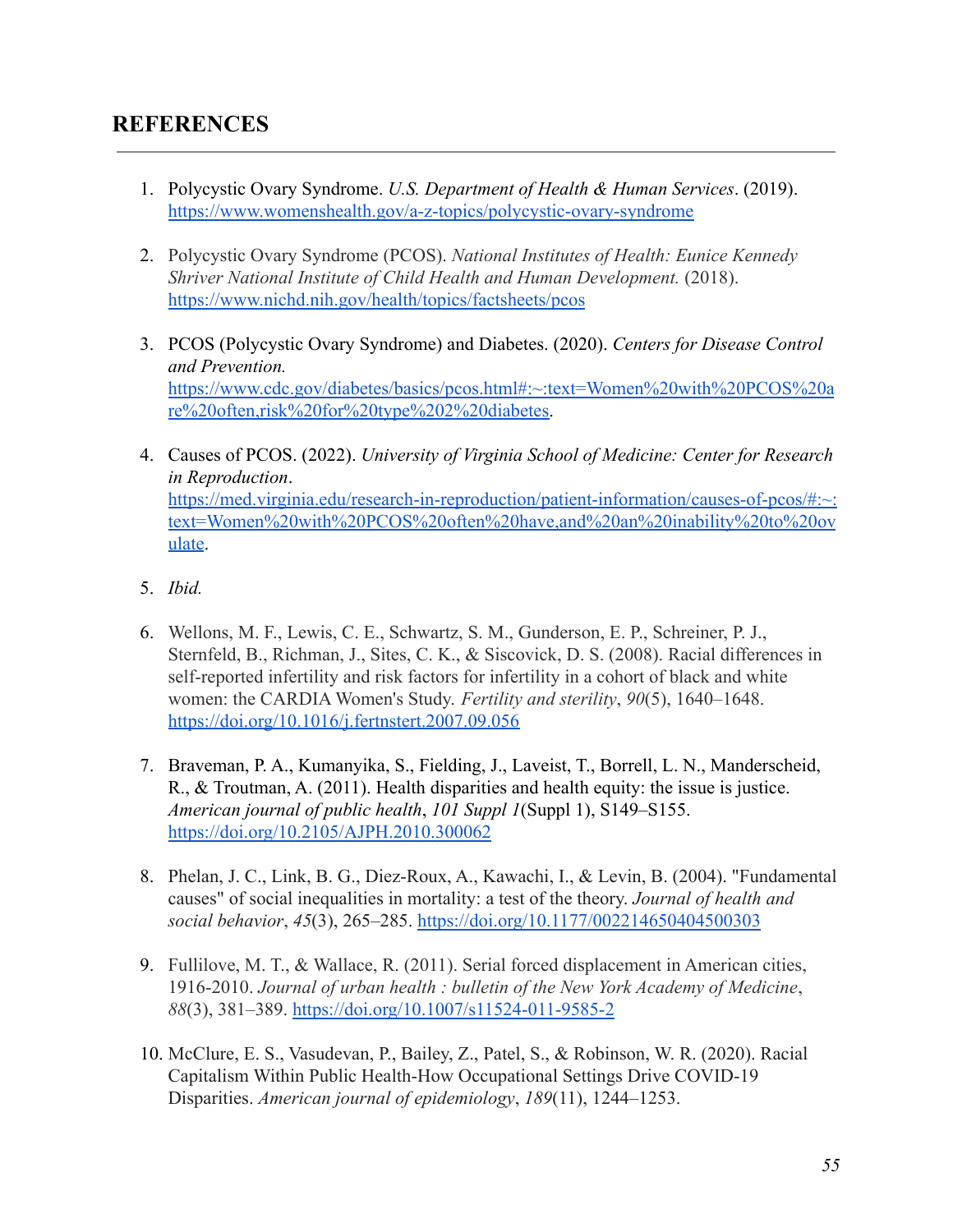<https://doi.org/10.1093/aje/kwaa126>

- 11. Prevalence of Polycystic Ovary Syndrome (PCOS) in Obese Premenopausal Women. (2017). *National Institutes of Health: ClinicalTrials.gov*. <https://clinicaltrials.gov/ct2/show/NCT01319162>
- 12. Adult Obesity Facts. (2021). *Centers for Disease Control and Prevention*. [https://www.cdc.gov/obesity/data/adult.html#:~:text=Obesity%20affects%20some%20gr](https://www.cdc.gov/obesity/data/adult.html#:~:text=Obesity%20affects%20some%20groups%20more%20than%20others&text=Non%2DHispanic%20Black%20adults%20) [oups%20more%20than%20others&text=Non%2DHispanic%20Black%20adults%20](https://www.cdc.gov/obesity/data/adult.html#:~:text=Obesity%20affects%20some%20groups%20more%20than%20others&text=Non%2DHispanic%20Black%20adults%20)(49. 6,Hispanic%20Asian%20adults%20(17.4%25).
- 13. Engmann, L., Jin, S., Sun, F., Legro, R. S., Polotsky, A. J., Hansen, K. R., Coutifaris, C., Diamond, M. P., Eisenberg, E., Zhang, H., Santoro, N., & Reproductive Medicine Network (2017). Racial and ethnic differences in the polycystic ovary syndrome metabolic phenotype. *American journal of obstetrics and gynecology*, *216*(5), 493.e1–493.e13. <https://doi.org/10.1016/j.ajog.2017.01.003>

14. *Ibid*.

- 15. Polycystic Ovary Syndrome (PCOS). *Mayo Clinic*. 2021. <https://www.mayoclinic.org/diseases-conditions/pcos/diagnosis-treatment/drc-20353443>
- 16. Clomiphene. *MedlinePlus: National Library of Medicine*. 2017, Sept 15. <https://medlineplus.gov/druginfo/meds/a682704.html>
- 17. Guang, H. J., Li, F., & Shi, J. (2018). Letrozole for patients with polycystic ovary syndrome: A retrospective study. *Medicine*, *97*(44), e13038. <https://doi.org/10.1097/MD.0000000000013038>
- 18. Johnson N. P. (2014). Metformin use in women with polycystic ovary syndrome. *Annals of translational medicine*, *2*(6), 56. <https://doi.org/10.3978/j.issn.2305-5839.2014.04.15>
- 19. Weiss NS, Kostova E, Nahuis M, Mol BJ, van der Veen F, van Wely M. Gonadotrophins for ovulation induction in women with polycystic ovary syndrome. Cochrane Database of Systematic Reviews 2019, Issue 1. Art. No.: CD010290. DOI: 10.1002/14651858.CD010290.pub3
- 20. Oh, S. S., Galanter, J., Thakur, N., Pino-Yanes, M., Barcelo, N. E., White, M. J., de Bruin, D. M., Greenblatt, R. M., Bibbins-Domingo, K., Wu, A. H., Borrell, L. N., Gunter, C., Powe, N. R., & Burchard, E. G. (2015). Diversity in Clinical and Biomedical Research: A Promise Yet to Be Fulfilled. *PLoS medicine*, *12*(12), e1001918. <https://doi.org/10.1371/journal.pmed.1001918>

<sup>21.</sup> *Ibid.*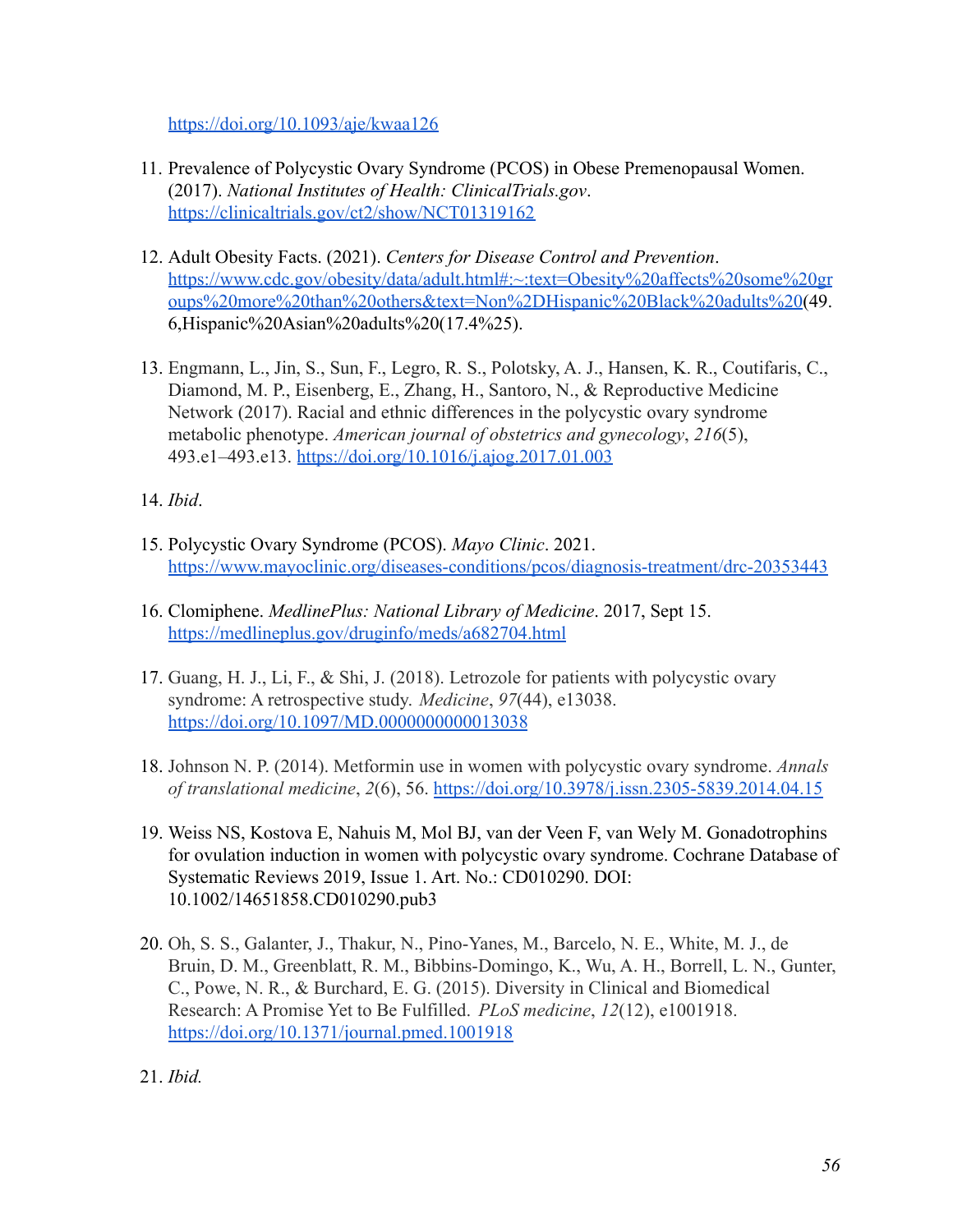- 22. Page MJ, McKenzie JE, Bossuyt PM, Boutron I, Hoffmann TC, Mulrow CD, et al. The PRISMA 2020 statement: an updated guideline for reporting systematic reviews. BMJ 2021;372:n71. doi: 10.1136/bmj.n71
- 23. The CONSORT Flow Diagram. (2010). *CONSORT Transparent Reporting of Trials*. <http://www.consort-statement.org/consort-statement/flow-diagram>
- 24. Racial and Ethnic Disparities in Health Care H-350.974. *American Medical Association.* 2021. [https://policysearch.ama-assn.org/policyfinder/detail/discrimination?uri=%2FAMADoc%](https://policysearch.ama-assn.org/policyfinder/detail/discrimination?uri=%2FAMADoc%2FHOD.xml-0-3024.xml) [2FHOD.xml-0-3024.xml](https://policysearch.ama-assn.org/policyfinder/detail/discrimination?uri=%2FAMADoc%2FHOD.xml-0-3024.xml)
- 25. Medline Ovid. *Yale University LIbrary: Harvey Cushing/John Hay Whitney Medical Library.* (2021). <https://library.medicine.yale.edu/find/title/medline-ovid>
- 26. PubMed Overview. National Center for Biotechnology Information: *National Library of Medicine.* (2021)*. <https://pubmed.ncbi.nlm.nih.gov/about/>*
- 27. About Scopus. *Elsevier*. (2021). blog.scopus.com/about
- 28. Embase: The Comprehensive Biomedical Research Database. *Elsevier*. (2021). <https://www.elsevier.com/solutions/embase-biomedical-research>
- 29. Web of Science. (2021). *Carivate*. <https://clarivate.com/webofsciencegroup/solutions/web-of-science/>
- 30. Showell MG, Mackenzie‐Proctor R, Jordan V, Hodgson R, Farquhar C. Inositol for subfertile women with polycystic ovary syndrome. Cochrane Database of Systematic Reviews 2018, Issue 12. Art. No.: CD012378. DOI: 10.1002/14651858.CD012378.pub2. Accessed 15 December 2021.
- 31. Arno, Anneliese. Covidence [webinar]: Helping your team get started using Cochrane's new online tool. *Cochrane Training.* (2021). [https://training.cochrane.org/resource/covidence-webinar-helping-your-team-get-started-u](https://training.cochrane.org/resource/covidence-webinar-helping-your-team-get-started-using-cochranes-new-online-tool) [sing-cochranes-new-online-tool](https://training.cochrane.org/resource/covidence-webinar-helping-your-team-get-started-using-cochranes-new-online-tool)
- 32. Aubuchon, M., Lieman, H., Stein, D., Cohen, H. W., Isaac, B., Adel, G., Weitzman, V., Tetrokalashvili, M., Polotsky, A. J., & Santoro, N. (2009). Metformin does not improve the reproductive or metabolic profile in women with polycystic ovary syndrome (PCOS). *Reproductive sciences (Thousand Oaks, Calif.)*, *16*(10), 938–946. <https://doi.org/10.1177/1933719109340925>
- 33. Cataldo, N. A., Barnhart, H. X., Legro, R. S., Myers, E. R., Schlaff, W. D., Carr, B. R., Diamond, M. P., Carson, S. A., Steinkampf, M. P., Coutifaris, C., McGovern, P. G., Gosman, G., Nestler, J. E., Giudice, L. C., & Reproductive Medicine Network (2008).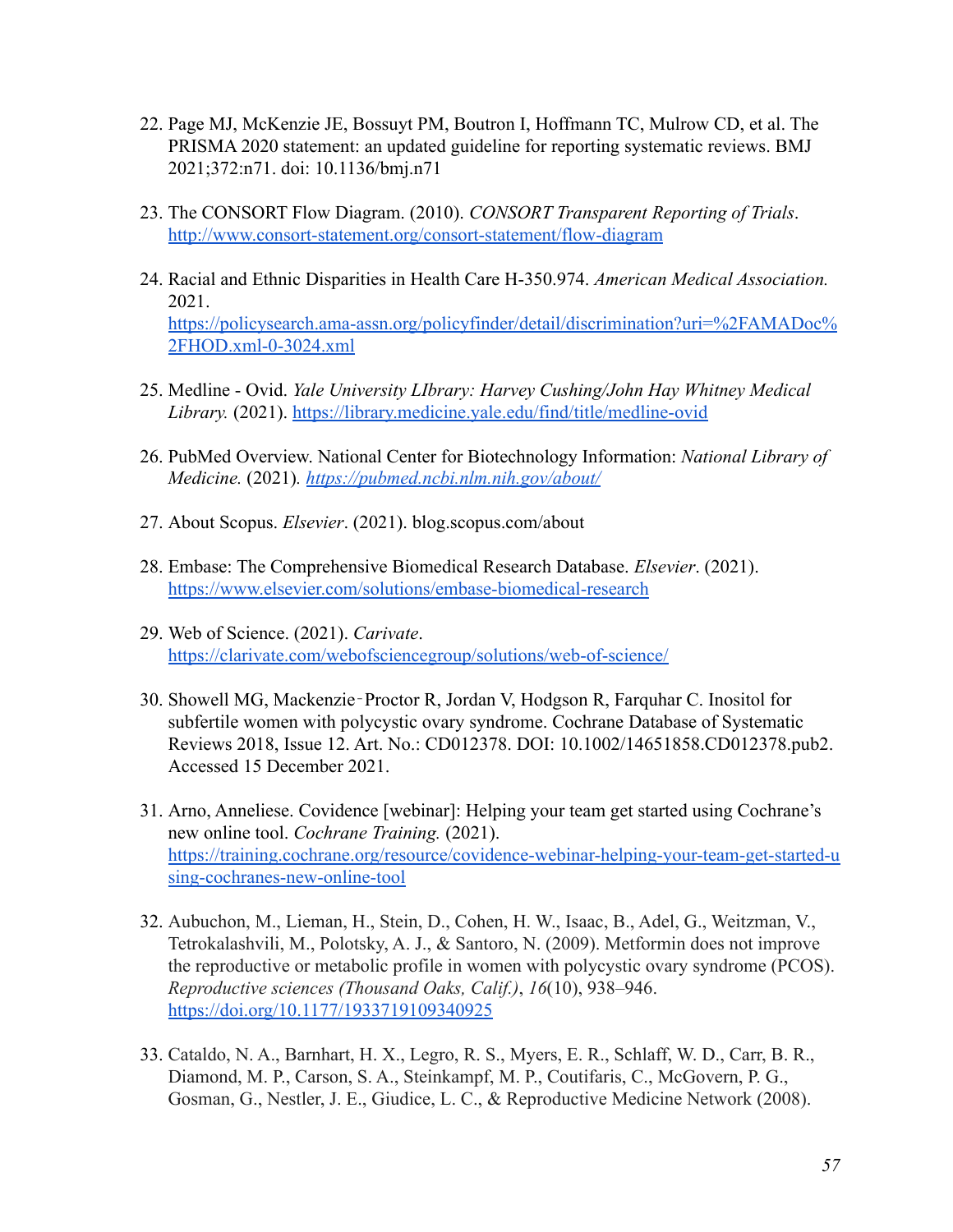Extended-release metformin does not reduce the clomiphene citrate dose required to induce ovulation in polycystic ovary syndrome. *The Journal of clinical endocrinology and metabolism*, *93*(8), 3124–3127. <https://doi.org/10.1210/jc.2008-0287>

- 34. Khorram, O., Helliwell, J. P., Katz, S., Bonpane, C. M., & Jaramillo, L. (2006). Two weeks of metformin improves clomiphene citrate-induced ovulation and metabolic profiles in women with polycystic ovary syndrome. *Fertility and sterility*, *85*(5), 1448–1451. <https://doi.org/10.1016/j.fertnstert.2005.10.042>
- 35. Legro, R. S., Barnhart, H. X., Schlaff, W. D., Carr, B. R., Diamond, M. P., Carson, S. A., Steinkampf, M. P., Coutifaris, C., McGovern, P. G., Cataldo, N. A., Gosman, G. G., Nestler, J. E., Giudice, L. C., Leppert, P. C., Myers, E. R., & Cooperative Multicenter Reproductive Medicine Network (2007). Clomiphene, metformin, or both for infertility in the polycystic ovary syndrome. *The New England journal of medicine*, *356*(6), 551–566. <https://doi.org/10.1056/NEJMoa063971>
- 36. Legro, R. S., Brzyski, R. G., Diamond, M. P., Coutifaris, C., Schlaff, W. D., Casson, P., Christman, G. M., Huang, H., Yan, Q., Alvero, R., Haisenleder, D. J., Barnhart, K. T., Bates, G. W., Usadi, R., Lucidi, S., Baker, V., Trussell, J. C., Krawetz, S. A., Snyder, P., Ohl, D., … NICHD Reproductive Medicine Network (2014). Letrozole versus clomiphene for infertility in the polycystic ovary syndrome. *The New England journal of medicine*, *371*(2), 119–129. <https://doi.org/10.1056/NEJMoa1313517>
- 37. Mejia, R. B., Summers, K. M., Kresowik, J. D., & Van Voorhis, B. J. (2019). A randomized controlled trial of combination letrozole and clomiphene citrate or letrozole alone for ovulation induction in women with polycystic ovary syndrome. *Fertility and sterility*, *111*(3), 571–578.e1. <https://doi.org/10.1016/j.fertnstert.2018.11.030>
- 38. Stadtmauer, L. A., Sarhan, A., Duran, E. H., Beydoun, H., Bocca, S., Pultz, B., & Oehninger, S. (2011). The impact of a gonadotropin-releasing hormone antagonist on gonadotropin ovulation induction cycles in women with polycystic ovary syndrome: a prospective randomized study. *Fertility and sterility*, *95*(1), 216–220. <https://doi.org/10.1016/j.fertnstert.2010.05.023>
- 39. Vandermolen, D. T., Ratts, V. S., Evans, W. S., Stovall, D. W., Kauma, S. W., & Nestler, J. E. (2001). Metformin increases the ovulatory rate and pregnancy rate from clomiphene citrate in patients with polycystic ovary syndrome who are resistant to clomiphene citrate alone. *Fertility and sterility*, *75*(2), 310–315. [https://doi.org/10.1016/s0015-0282\(00\)01675-7](https://doi.org/10.1016/s0015-0282(00)01675-7)
- 40. Higgins, J., Sterne, J., Savovic, J., Page, M., Elbers, R. Revised Cochrane Risk-of-Bias Tool for Randomized Trials (RoB 2). (2019). *Cochrane. [https://methods.cochrane.org/bias/resources/rob-2-revised-cochrane-risk-bias-tool-rando](https://methods.cochrane.org/bias/resources/rob-2-revised-cochrane-risk-bias-tool-randomized-trials) [mized-trials](https://methods.cochrane.org/bias/resources/rob-2-revised-cochrane-risk-bias-tool-randomized-trials)*